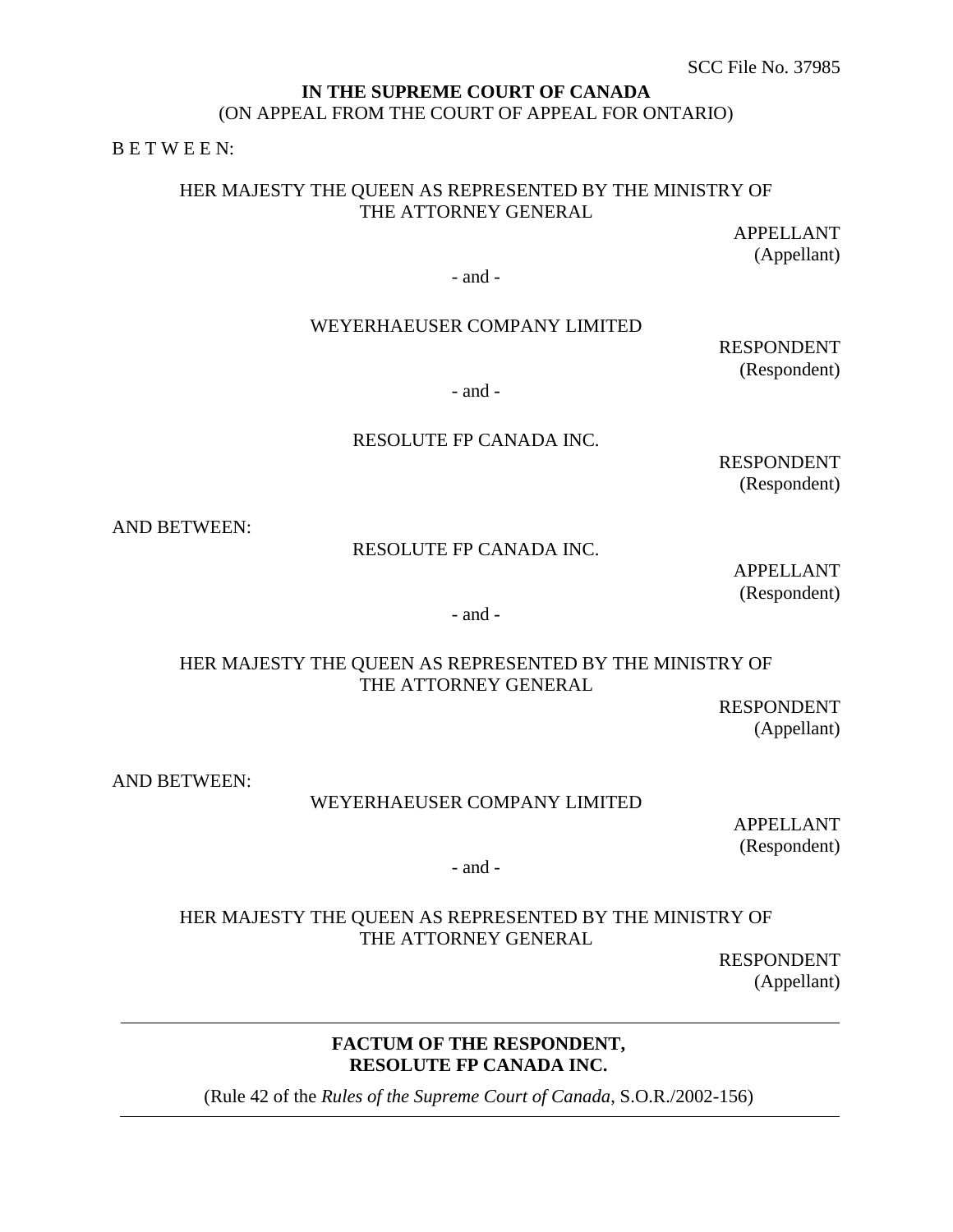## **Torys LLP** 79 Wellington St. W., 30th Floor Box 270, TD South Tower Toronto, ON M5K 1N2 Fax: 416.865.7380

Andrew Bernstein Tel: 416.865.7678 Email: abernstein@torys.com

Jeremy Opolsky Tel: 416.865.8117 Email: jopolsky@torys.com **Power Law**  1103 – 130 Albert St. Ottawa, ON K1P 5G4 Tel/Fax: 613.702.5573

Maxine Vincelette Email: mvinceletter@powerlaw.ca

**Agent for the Respondent, Resolute FP Canada Inc.**

Jonathan Silver Tel: 416.865.8198 Email: jsilver@torys.com

**Counsel for the Respondent, Resolute FP Canada Inc.** 

#### **ORIGINAL TO: SUPREME COURT OF CANADA**

## **COPIES TO:**

#### **Attorney General for Ontario**

Crown Law Office - Civil 720 Bay Street, 8th Floor Toronto, ON M7A 2S9 Fax: 416.326.4181

Leonard F. Marcello Tel: 416.326.4939 Email: Leonard.Marsello@ontario.ca

Tamara D. Barclay Tel: 416.326.4103 Email: Tamara.Barclay@ontario.ca

Nansy Ghobrial Tel: 416.326.7246 Email: Nansy.Ghobrial@ontario.ca

**Counsel for the Appellant, Her Majesty the Queen as Represented by the Ministry of the Attorney General**

#### **Supreme Advocacy LLP**

100-340 Gilmour Street Ottawa, ON K2P 0R3 Fax: 613.695.8580

Marie-France Major Tel: 613.695.8855 Email: mfmajor@supremeadvocacy.ca

**Agent for the Appellant, Her Majesty the Queen as Represented by the Ministry of the Attorney General**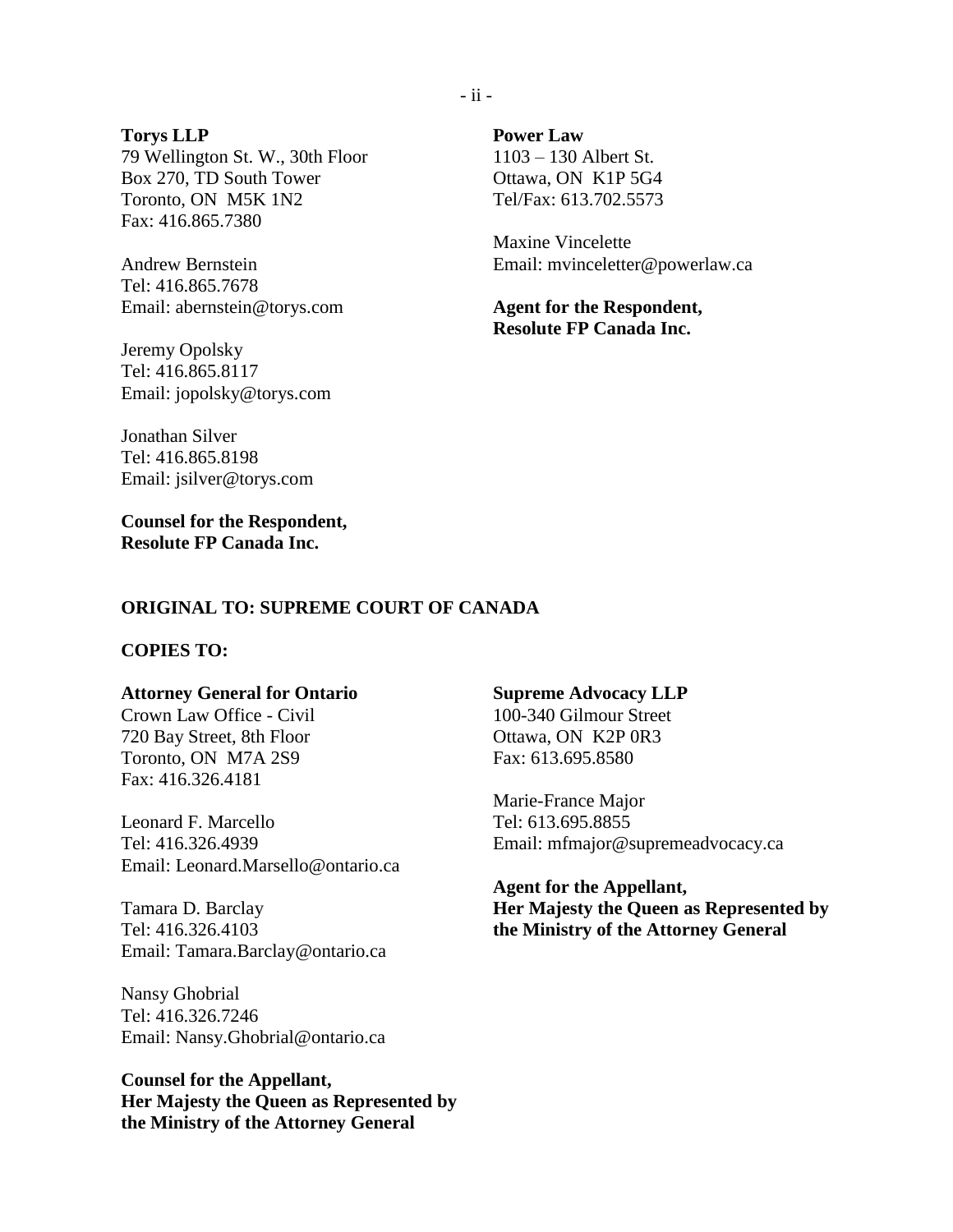### **Borden Ladner Gervais LLP**

Barristers and Solicitors 22 Adelaide Street West, Suite 3400 Toronto, ON M5H 4E3 Fax: 416.367.6749

Christopher D. Bredt Tel: 416.367.6165 Email: cbredt@blg.com

Markus Kremer Tel: 416.367.6658 Email: mkremer@blg.com

Alannah Fotheringham Tel: 416.367.6394 Email: afotheringham@blg.com

**Counsel for the Respondent, Weyerhaeuser Company Limited**

# **Borden Ladner Gervais LLP**

Barristers and Solicitors World Exchange Plaza Ottawa, ON K1P 1J9 Fax: 613.230.8842

Nadia Effendi Tel: 613.787.3520 Email: neffendi@blg.com

**Agent for the Respondent, Weyerhaeuser Company Limited**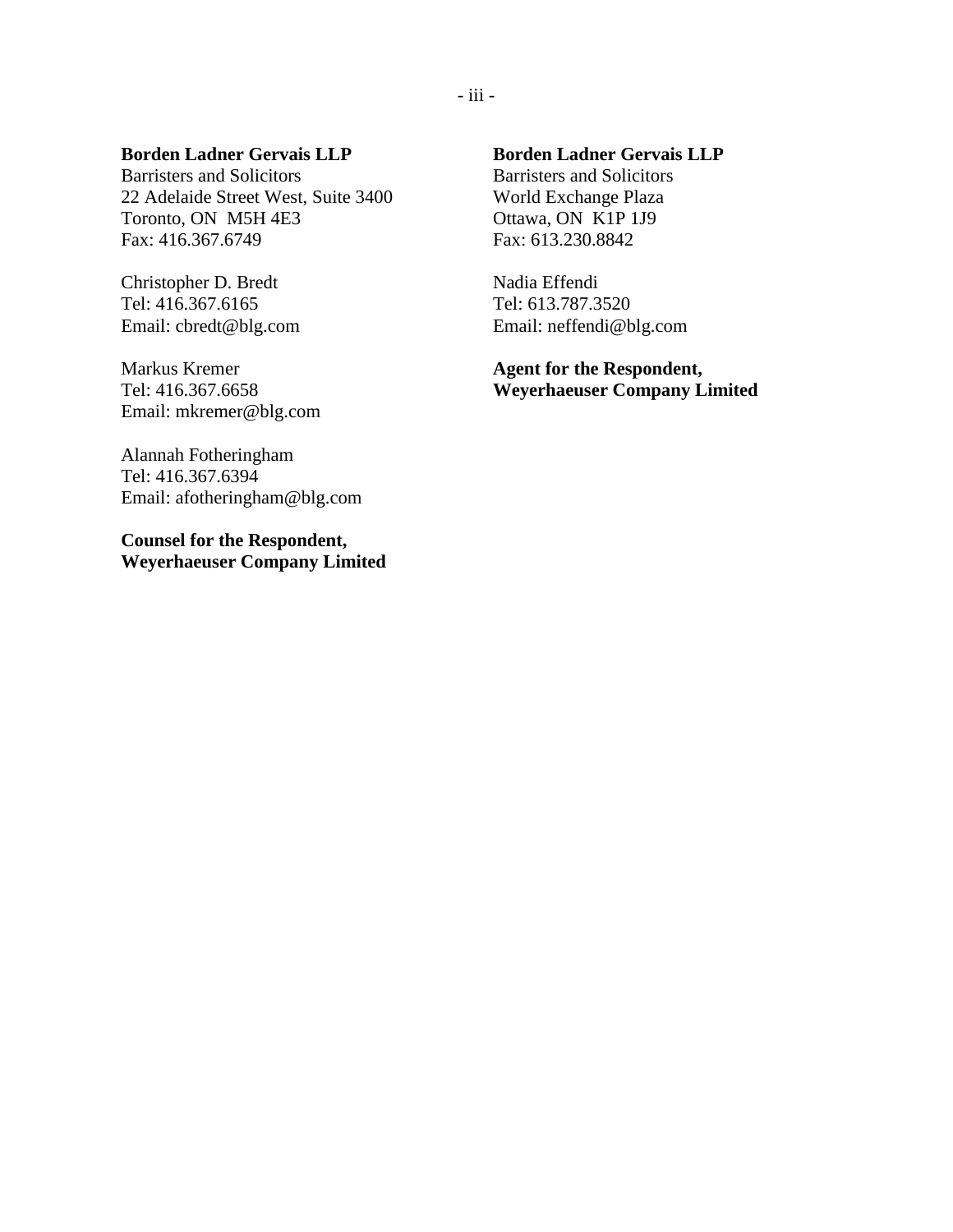# **TABLE OF CONTENTS**

# **Page**

| Great Lakes invests in the Dryden Mill in exchange for an indemnity from Ontario 3                                                                               |  |
|------------------------------------------------------------------------------------------------------------------------------------------------------------------|--|
| Great Lakes settles the First Nations litigation and gets the Ontario Indemnity 5                                                                                |  |
|                                                                                                                                                                  |  |
|                                                                                                                                                                  |  |
|                                                                                                                                                                  |  |
| Court of Appeal agrees that the Ontario Indemnity covers the Director's Order  8                                                                                 |  |
| PART II - POSITION WITH RESPECT TO THE APPELLANT'S QUESTIONS 9                                                                                                   |  |
|                                                                                                                                                                  |  |
|                                                                                                                                                                  |  |
|                                                                                                                                                                  |  |
|                                                                                                                                                                  |  |
| The motions judge did not err in starting with the text of the 1985 Indemnity 13                                                                                 |  |
| The factual matrix supports the meaning of the text of the Ontario Indemnity  17<br>The commercial context of the Ontario Indemnity is consistent with its plain |  |
|                                                                                                                                                                  |  |
| Great Lakes provided consideration in 1985 for the Ontario Indemnity 18                                                                                          |  |
| The Ontario Indemnity is not limited to discharges from the landfill  19                                                                                         |  |
|                                                                                                                                                                  |  |
|                                                                                                                                                                  |  |
| The language of historical agreements does not determine the Ontario                                                                                             |  |
|                                                                                                                                                                  |  |
|                                                                                                                                                                  |  |
|                                                                                                                                                                  |  |
|                                                                                                                                                                  |  |
|                                                                                                                                                                  |  |
|                                                                                                                                                                  |  |
|                                                                                                                                                                  |  |
|                                                                                                                                                                  |  |
|                                                                                                                                                                  |  |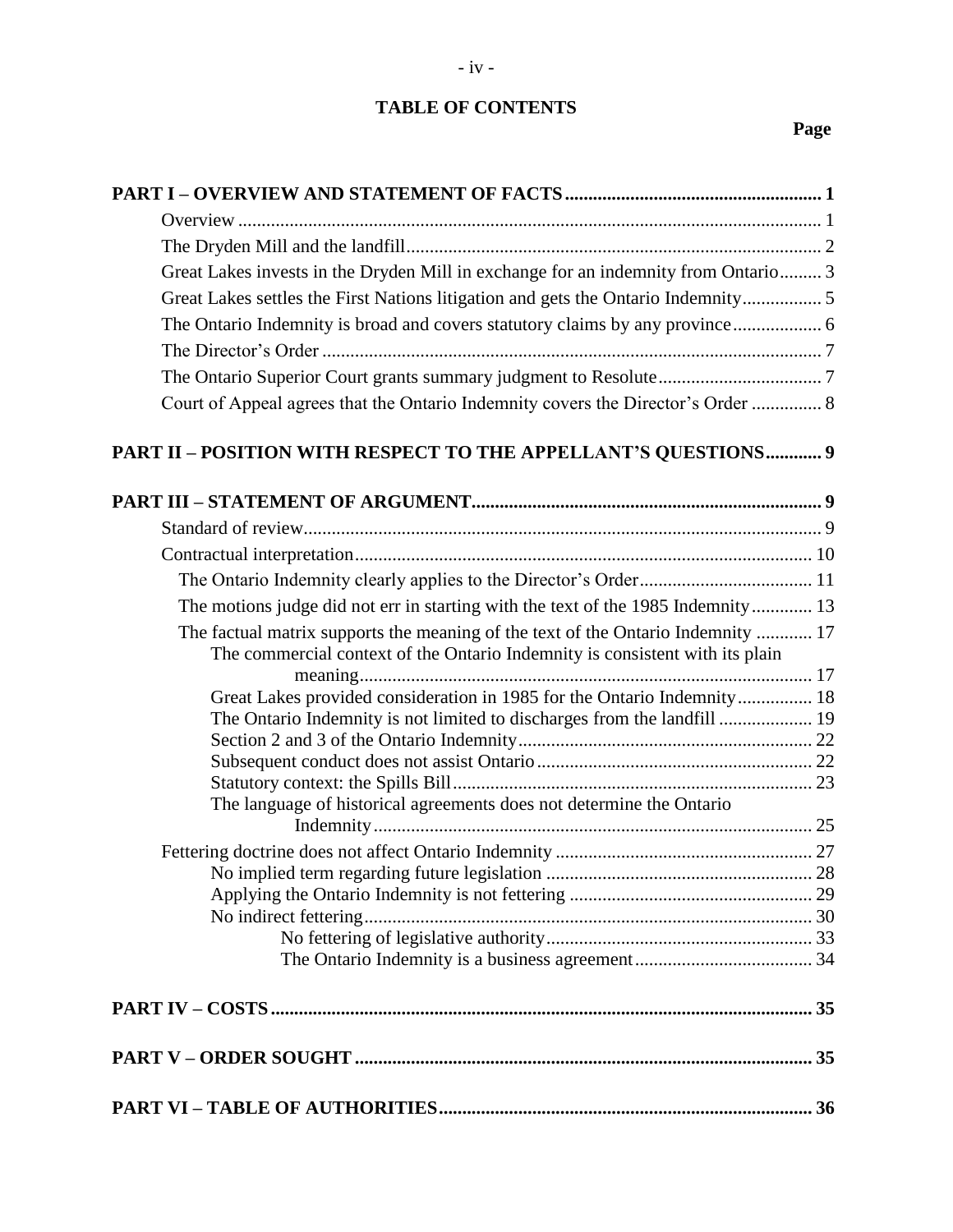#### **PART I – OVERVIEW AND STATEMENT OF FACTS**

## <span id="page-4-1"></span><span id="page-4-0"></span>**Overview**

1. This appeal, brought by Ontario, raises two questions. First, when a court interprets contractual language to have its plain and ordinary meaning, consistent with the factual matrix, can an appellate court intervene because it disagrees with the lower court's findings about the surrounding circumstances? Second, should the rule against legislative fettering be expanded to allow the Crown to escape its contractual commitments without consequence?

2. As the Court of Appeal concluded, the answer to both questions is "no." This is the only possible answer that is consistent with this Court's jurisprudence. There is no reason for this Court to interfere with the decision of the motion judge.

3. In 1979, and again in 1985, the province of Ontario gave Resolute's predecessor (Great Lakes) broad indemnities covering environmental liabilities related to a pulp and paper mill in Dryden, Ontario. The 1985 indemnity is the subject of this appeal.

4. Ontario gave this 1985 indemnity to Great Lakes in order to achieve a series of objectives. First, an environmental indemnity was the only way to induce Great Lakes to purchase the mill in 1979 and rescue the town of Dryden from economic collapse. In 1985, the parties agreed to release the 1979 indemnity and replace it with the 1985 indemnity at issue. Second, Ontario needed Great Lakes to negotiate and spend millions of dollars on a settlement with the First Nations for contamination that occurred before Great Lakes' purchase of the mill. The settlement concluded in 1985. Finally, Great Lakes expended hundreds of millions of dollars upgrading and improving the mill itself, thus sustaining the economic viability of Dryden.

5. In return, the indemnity protected Great Lakes and its successors from the pre-existing environmental contamination on the Dryden site, including mercury waste that the former owner had buried in a landfill. The indemnity expressly covers any obligations, liabilities, costs or expenses arising from existing or future claims or proceedings, whether "statutory or otherwise", brought by governments, including "any province" and any "agency, body or authority" thereof.

6. Ontario now seeks to renege on its indemnity. It takes the far-fetched position that "statutory" obligations and liabilities owing to "any province" or its agencies does not include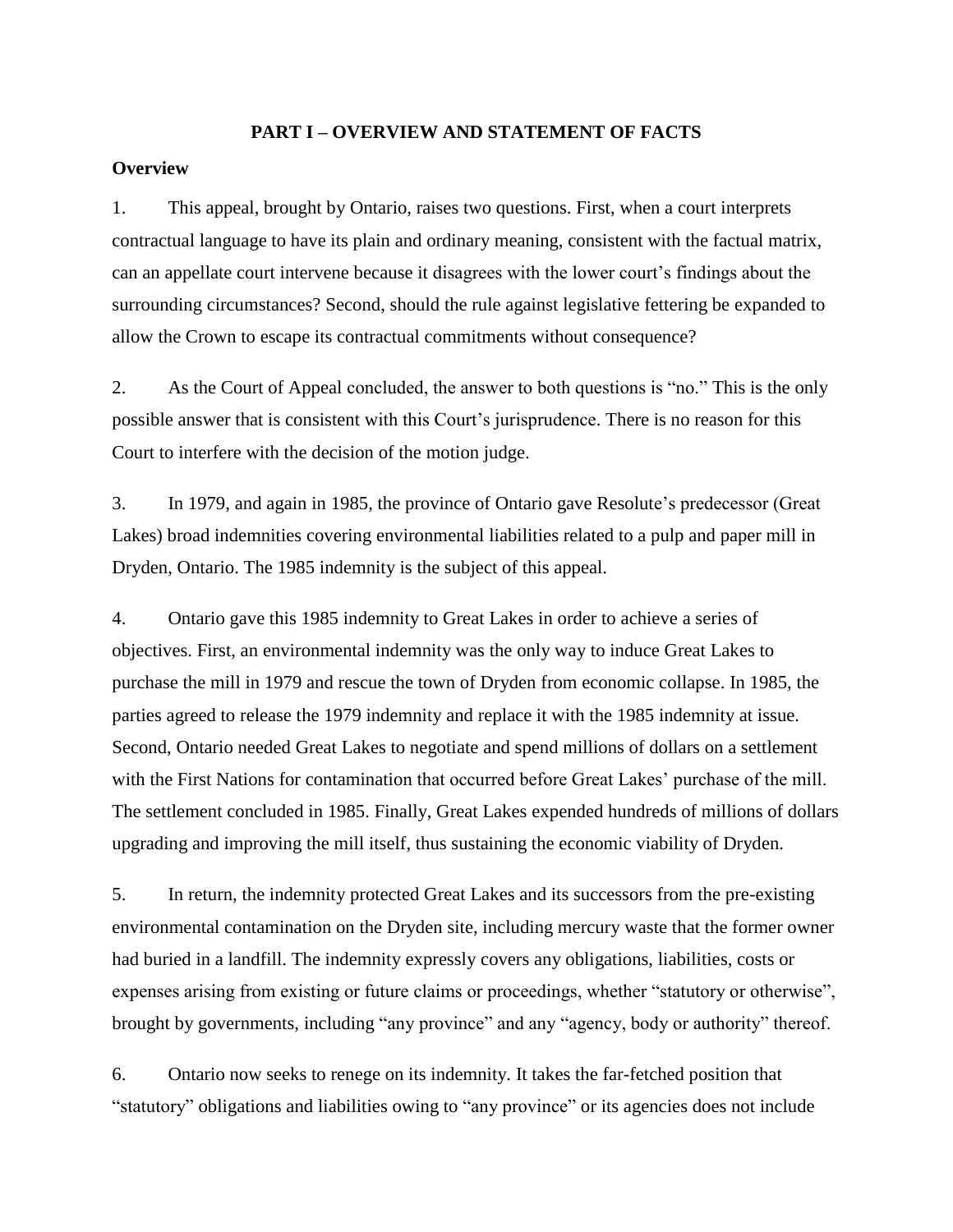orders made under Ontario's *Environmental Protection Act* ("*EPA*"). It constructs this argument by cherry-picking certain facts, omitting others, and, most importantly, ignoring the text of the indemnity.

7. The motion judge rejected Ontario's interpretation. He held that "any province" included Ontario, and that "statutory" obligations included obligations arising from orders made by the Ministry of the Environment under the *EPA*. As a result, he concluded that the plain and ordinary meaning of the indemnity, read consistently with the factual matrix, covered the costs of those obligations. Indeed, he held that Ontario's interpretation was commercially absurd. The majority of the Court of Appeal affirmed the decision, appropriately deferring to the motion judge on this question of contractual interpretation.

8. Ultimately, Ontario asks this Court to re-interpret the indemnity by ignoring the text and re-considering the context. The motion judge committed no palpable or overriding error. There is no basis to overturn his interpretation.

9. Finally, Ontario argues that the motion judge's interpretation would be unlawful because it indirectly fetters the Ontario Legislature's right to change the law. This is also wrong. The indemnity does not fetter the Legislature's powers in any way; it is free to change the law in any way it likes. But that does not mean it is not bound by its promises. If it promises to indemnify against statutory claims and liabilities, it must do so. As this Court has emphasized, the Crown is obliged to uphold the rule of law. Rules against fettering do not permit the Crown escape its contractual obligations without consequence.

10. Resolute therefore asks that Ontario's appeal be dismissed.

## <span id="page-5-0"></span>**The Dryden Mill and the landfill**

11. In the 1960s and 1970s, Dryden was a one-company town. That company was the Dryden Paper Company, later Reed Ltd., which operated a pulp and paper mill (the "Dryden Mill"). Any threat to the mill was a threat to the town's economic viability.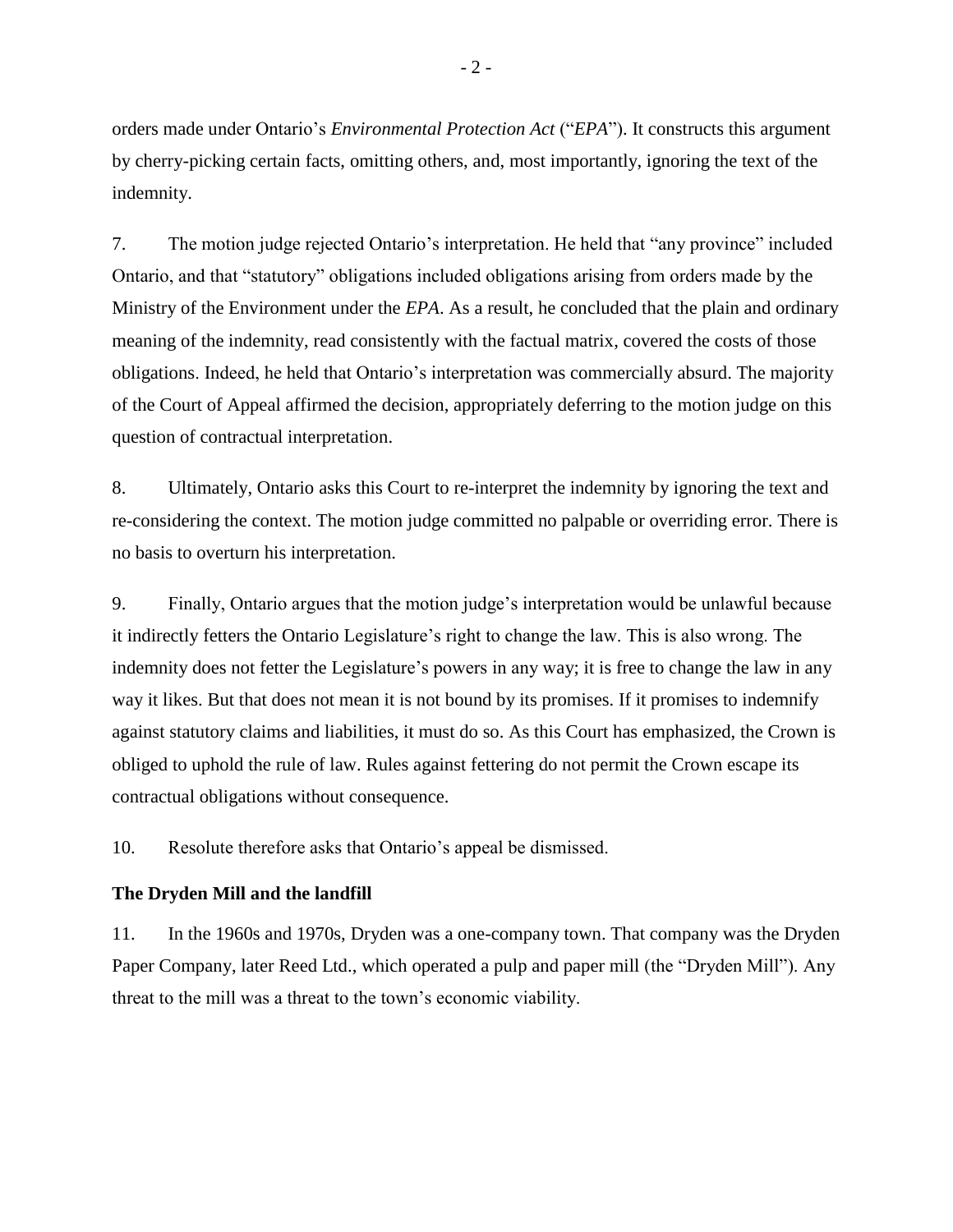12. The Dryden Mill's bleaching process produced a mercury-contaminated waste byproduct.<sup>1</sup> The waste was discharged into the neighbouring river systems.<sup>2</sup>

13. In 1971, Reed constructed a waste disposal site for the mercury-contaminated waste (referred to as the "landfill" or the "WDS").<sup>3</sup> Beginning in 1977, the Ministry of the Environment ("MOE") imposed compliance requirements on Reed with respect to the landfill.<sup>4</sup>

14. In 1979, Ontario also issued a control order (the "Control Order") against Reed in relation to the Dryden Mill under the 1971 *EPA*. It required Reed to, among other things, limit and eventually cease dumping waste into the river.<sup>5</sup>

# <span id="page-6-0"></span>**Great Lakes invests in the Dryden Mill in exchange for an indemnity from Ontario**

15. In 1979, Reed was considering shutting down its operations in Dryden. Great Lakes Forest Products Limited ("Great Lakes") entered into negotiations to buy the Dryden Mill. However, Great Lakes was reluctant to purchase the property without protection from potential environmental liabilities related to the landfill. It therefore hesitated to complete the purchase.<sup>6</sup>

16. The Government of Ontario recognized that environmental liabilities were "a major impediment to the sale."<sup>7</sup> It was concerned that if the sale did not occur, the Dryden Mill would close. This would have had serious and adverse economic effects on Dryden and the region.<sup>8</sup>

<sup>&</sup>lt;sup>1</sup> Reasons of the Superior Court of Justice, Commercial List, dated July 16, 2016 ("Motion Judge" Reasons"), para. 7, Joint Appeal Record ("JAR"), Vol. I, Tab 1, p. 2.

 $2$  Reasons of the Ontario Court of Appeal, dated December 20, 2017 ("Court of Appeal" Reasons"), para. 10, JAR, Vol. I, Tab 5, p. 30.

<sup>3</sup> Court of Appeal Reasons, para. 11, JAR, Vol. I, Tab 5, pp. 30-31.

<sup>4</sup> Court of Appeal Reasons, paras. 14, 16, JAR, Vol. I, Tab 5, p. 31; Affidavit of Trina Rawn sworn October 14, 2014, para. 36 ("Rawn Affidavit"), JAR, Vol. IV, Tab 27, pp. 10-11; Ministry of the Environment Certificates of Approval, Exhibits "S", "T", "U", "V", Rawn Affidavit, JAR, Vol. V, Tabs 27S, 27T, 27U, 27V, pp. 144, 146, 148, 150.

<sup>&</sup>lt;sup>5</sup> Ministry of the Environment Control Order, issued against Reed Ltd. dated September 5, 1979, JAR, Vol III, Tab 16, pp. 1-7.

 $6$  Motion Judge Reasons, para. 8, JAR, Vol. I, Tab 1, p. 2.

<sup>&</sup>lt;sup>7</sup> Ontario, Legislative Assembly, Official Report of Debates (Hansard), 31st Parl., 3rd Sess., (6 November 1979), Statement of the Honourable Frank S. Miller, Exhibit "A", Affidavit of Ryan Roberts, sworn December 1, 2014, JAR, Vol. VI, Tab 29A, pp. 70-71.

<sup>8</sup> Motion Judge Reasons, para. 9, JAR, Vol. I, Tab 1, p. 2.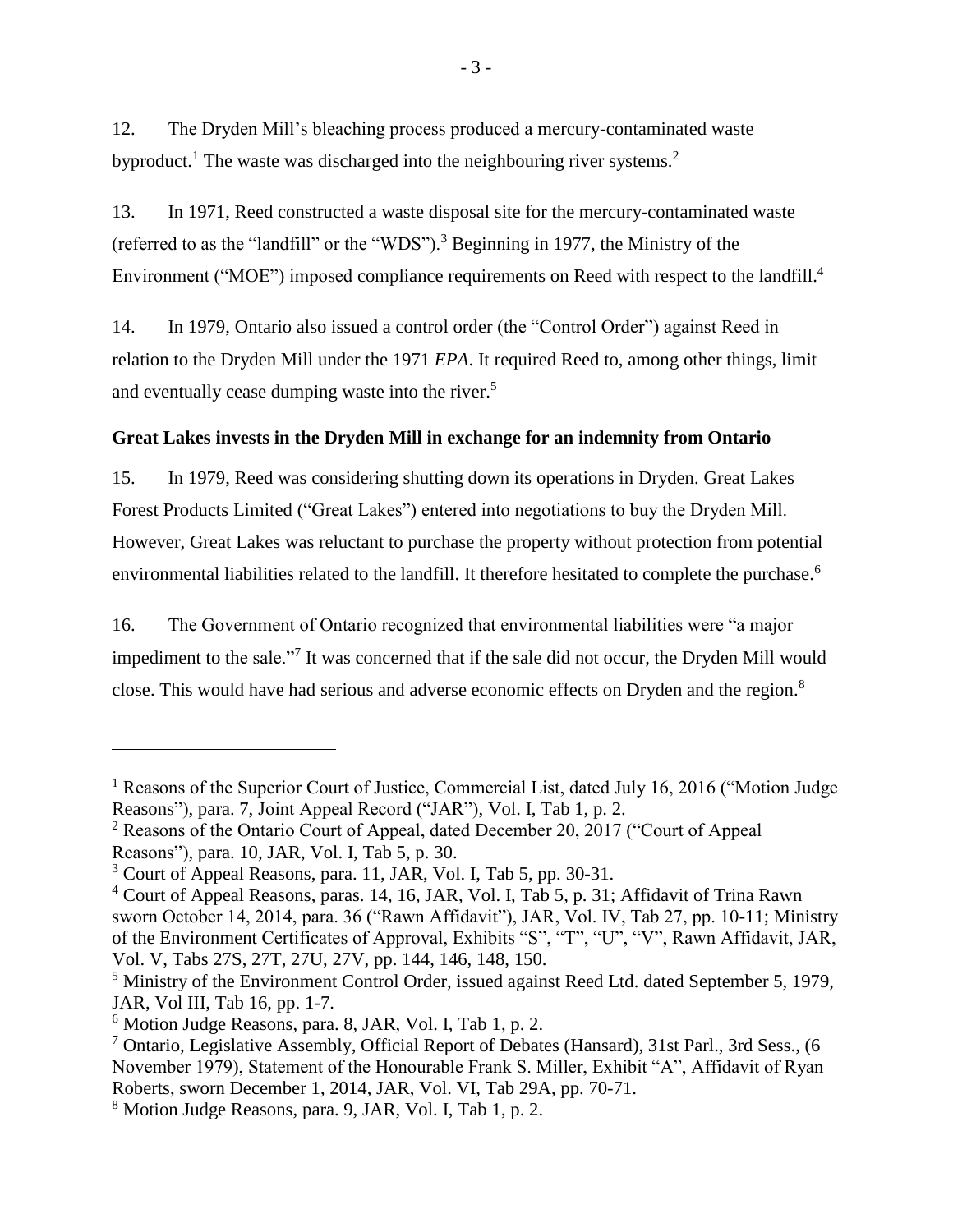17. To facilitate the sale, Ontario provided assurances that it would indemnify Great Lakes for any amounts over \$15 million arising from environmental contamination caused by Reed ("1979 Indemnity"). <sup>9</sup> The 1979 Indemnity was conditional on Great Lakes committing to spend \$200 million for the modernization and expansion of the Dryden Mill.<sup>10</sup>

18. In providing the 1979 Indemnity, Ontario made a decision to take on the environmental risks associated with the landfill. The Treasurer of Ontario determined that the continued operation and modernization of the Dryden Mill was "of considerable importance to the people of this Province" and would result in "substantial and beneficial employment and economic effects" that were critical to Dryden.<sup>11</sup> Thus, the Treasurer told the Legislature that: "this government decided it had to share in the risk to ensure a future for that community" to "maintain the employment of almost 1,700 people in a community that has no other employer of note."<sup>12</sup>

19. Based on Ontario providing the 1979 Indemnity, Great Lakes purchased the Dryden Mill from Reed for around \$90 million.<sup>13</sup> The sale closed on December 7, 1979 under an asset purchase agreement between Reed and Great Lakes (the "Dryden Agreement"). As part of the Dryden Agreement, Great Lakes agreed to indemnify Reed for any environmental liabilities arising from the Dryden Mill, including the "presence of any pollutant, including mercury."<sup>14</sup>

20. Reed agreed to share in the cost of any environmental liability with Great Lakes up to a maximum of \$7.5 million payment by Reed. However, Section 11.4 of the Dryden Agreement carved out from this cost sharing (and made Great Lakes wholly liable for) the costs of compliance with the existing Control Order, as described above, and any substitute order to the

<sup>&</sup>lt;sup>9</sup> The 1979 Indemnity indemnified Great Lakes, but not Reed.

<sup>10</sup> Motion Judge Reasons, para. 9, JAR, Vol. I, Tab 1, p. 2.

<sup>&</sup>lt;sup>11</sup> 1979 Indemnity, Exhibit "I", Rawn Affidavit, JAR, Vol. IV, Tab 27I, pp. 135-136.

<sup>&</sup>lt;sup>12</sup> Ontario, Legislative Assembly, Official Report of Debates (Hansard) 31st Parl., 3rd Sess., (8 November 1979), Statement of the Honourable Frank S. Miller, Exhibit "A", Affidavit of Trina Rawn, sworn December 9, 2014, JAR, Vol. VI, Tab 30A, p. 83.

<sup>&</sup>lt;sup>13</sup> Great Lakes Forest Products, 1979 Annual Report, JAR, Vol. III, Tab 19A, p. 64.

<sup>&</sup>lt;sup>14</sup> Memorandum of Agreement made as of the 7th day of December, 1979 between Great Lakes Forest Products Limited, Reed Ltd. and Reed International ("Dryden Agreement"), ss. 5.3, 11.4, JAR, Vol. III, Tab 17, pp. 19, 46-47.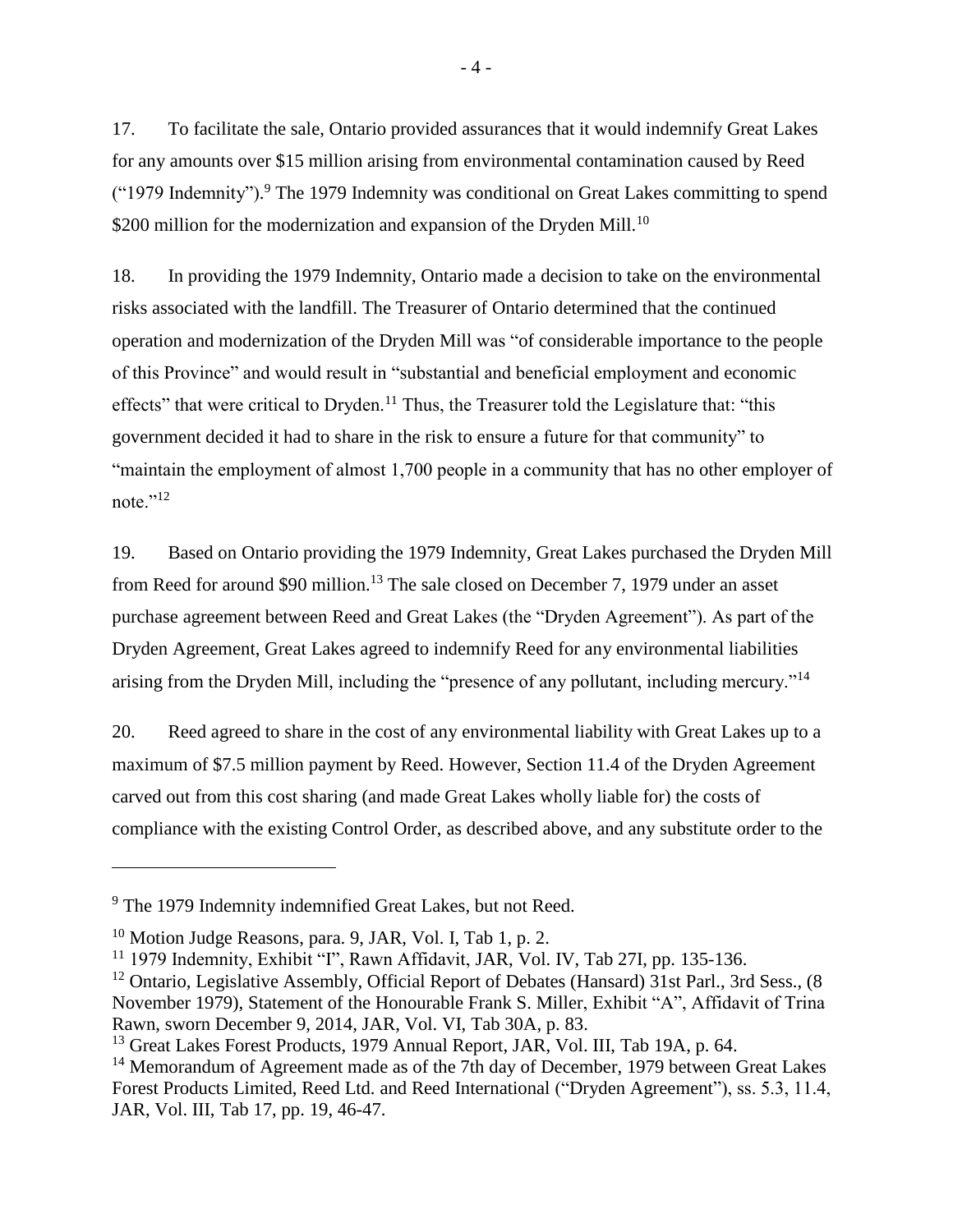extent that it required "substantially the same action to be taken or performed."<sup>15</sup> No other environmental or regulatory costs were excluded.

## <span id="page-8-0"></span>**Great Lakes settles the First Nations litigation and gets the Ontario Indemnity**

21. In 1977, two First Nations bands commenced an action against Reed alleging that it had contaminated the river with mercury, causing significant health problems for local residents.<sup>16</sup>

22. In 1982, Ontario was encouraging Great Lakes and Reed to settle this litigation with the First Nations. On January 28, 1982, the Minister for Resources Development, R.H. Ramsay, wrote to Great Lakes about the "impasse in negotiations" and urged it to resume the negotiations with the First Nations (the "1982 Letter").<sup>17</sup> Great Lakes had already spent considerable sums to modernize the Dryden Mill, as required by the 1979 Indemnity. It continued to do so in 1983, 1984, and 1985. <sup>18</sup> For example, in 1985 alone, Great Lakes spent \$8.6 million upgrading the Dryden Mill.<sup>19</sup>

23. A settlement was achieved in 1985 between the First Nations, Ontario, the Federal Government, Reed and Great Lakes. The settlement was documented in a 1985 Memorandum of Agreement (the "MOA").<sup>20</sup>

24. Under the MOA, the parties agreed "to settle all claims and causes of action, past, present and future" arising out of the relevant issues.<sup>21</sup> Reed and Great Lakes contributed \$11.75 million to the settlement, while Ontario contributed only \$2.167 million.<sup>22</sup> In exchange, the First Nations

<sup>15</sup> Dryden Agreement, s. 11.4, JAR, Vol. III, Tab 17, pp. 19, 46-47.

<sup>&</sup>lt;sup>16</sup> Motion Judge Reasons, para. 1, JAR, Vol. I, Tab 1, p. 1.

<sup>&</sup>lt;sup>17</sup> Letter from R. H. Ramsay to C. J. Carter dated January 28, 1982, JAR, Vol. III, Tab 21, pp. 175-176.

<sup>&</sup>lt;sup>18</sup> Court of Appeal Reasons, para. 86, JAR, Vol. I, Tab 5, pp 55-56; Great Lakes Forest Products, 1983 Annual Report, JAR, Vol III, Tab 19E, p. 125 (\$7.5 million); Great Lakes Forest Products, 1984 Annual Report, JAR, Vol III, Tab 19F, p. 139 (\$5.5 million and \$13.8 million for new machine); Great Lakes Forest Products, 1985 Annual Report, JAR, Vol III, Tab 19G, p. 156 (\$8.6 million).

<sup>&</sup>lt;sup>19</sup> Great Lakes Forest Products, 1985 Annual Report, JAR, Vol III, Tab 19G, p. 156.

 $20$  Motion Judge Reasons, para. 11, JAR, Vol. I, Tab 1, p. 2.

 $^{21}$  Motion Judge Reasons, para. 13, JAR, Vol. I, Tab 1, p. 3.

<sup>&</sup>lt;sup>22</sup> Memorandum of Agreement, executed November 22, 1985 ("MOA"), Exhibit "J", ss. 1.2, 1.3,

<sup>1.4,</sup> Rawn Affidavit, JAR, Vol. IV, Tab 27J, p. 141.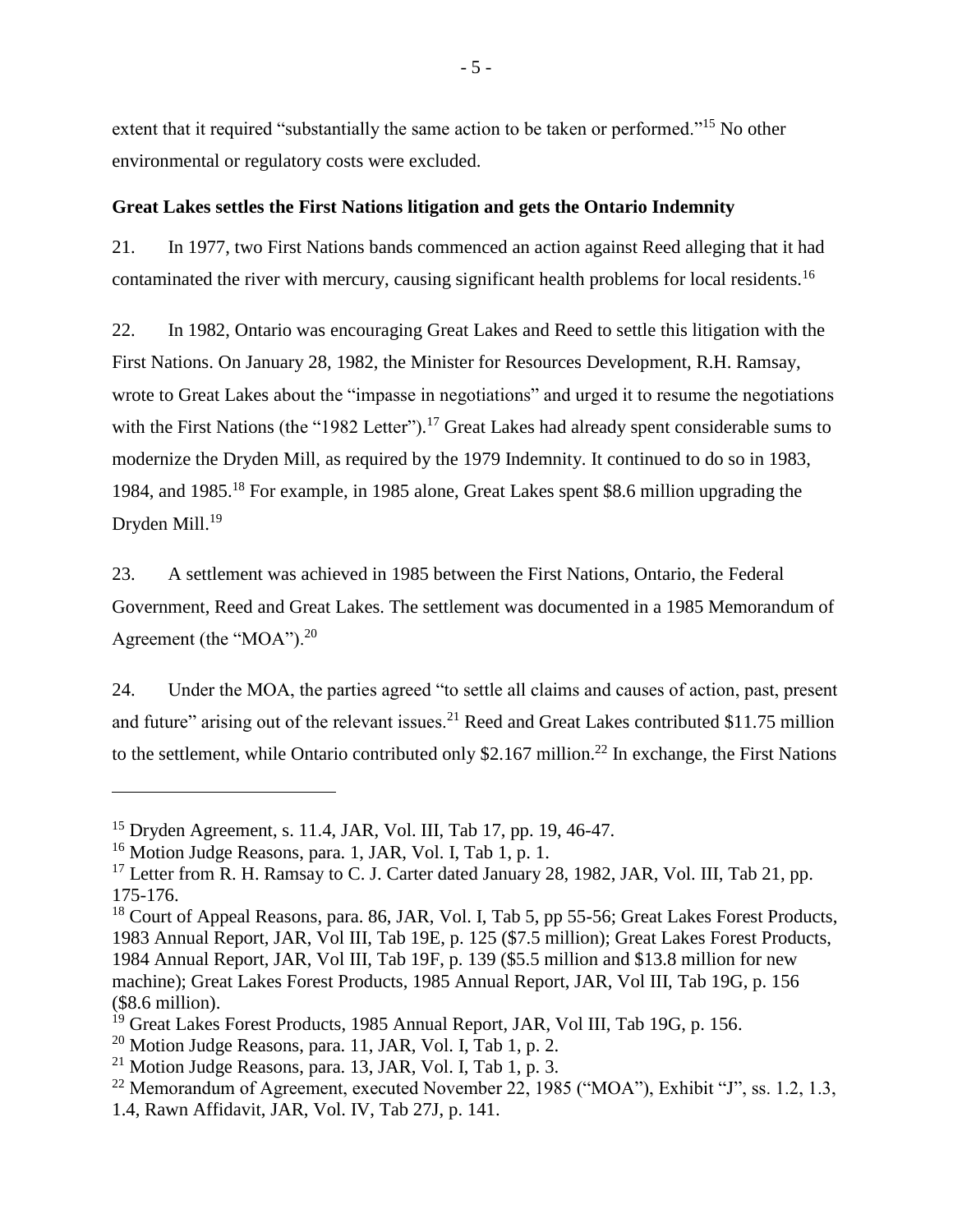agreed to the dismissal of their litigation with full releases.<sup>23</sup> The First Nations agreed that the settlement would "preclude any further claims" in respect of the contamination.<sup>24</sup>

25. As part of the settlement, Ontario issued the Ontario Indemnity. Specifically, Great Lakes and Reed agreed to release Ontario from the 1979 Indemnity, and Ontario agreed to grant both parties a new indemnity. This Ontario Indemnity is the subject of this litigation.

### <span id="page-9-0"></span>**The Ontario Indemnity is broad and covers statutory claims by any province**

26. The Ontario Indemnity was an expansion of the 1979 Indemnity. The recitals of the Ontario Indemnity recognized that Ontario had entered into the 1979 Indemnity "for the purpose of facilitating the purchase and sale of a pulp and paper plant in Dryden and thereby enabling the modernization and upgrading of the plant" which was "deemed to be in the public interest."<sup>25</sup>

27. The substance of the protection in the Ontario Indemnity is found in section 1:

Ontario hereby covenants and agrees to indemnify Great Lakes, Reed, International and any company which was at the Closing Date [December 17, 1979] a subsidiary or affiliate company (whether directly or indirectly) of International, harmless from and against any obligation, liability, damage, loss, costs or expenses incurred by any of them after the date hereof as a result of any claim, action or proceeding, whether statutory or otherwise, existing at December 17, 1979 or which may arise or be asserted thereafter (including those arising or asserted after the date of this agreement), whether by individuals, firms, companies, governments (including the Federal Government of Canada and any province or municipality thereof or any agency, body or authority created by any statutory or other authority) or any group or groups of the foregoing, because of or relating to any damage, loss, event or circumstances, caused or alleged to be caused by or with respect to, either in whole or in part, the discharge or escape or *presence of any pollutant* by Reed or its predecessors, including mercury or any other substance, from or *in the plant or plants or lands or premises* forming part of the Dryden assets sold by Reed Ltd. to Great Lakes under the Dryden Agreement (hereinafter referred to as "Pollution Claims").<sup>26</sup> [Emphasis of Court] of Appeal]

 $^{23}$  Court of Appeal Reasons, para. 27, JAR, Vol. I, Tab 5, p. 36.

<sup>&</sup>lt;sup>24</sup> MOA, Exhibit "J", ss. 2.2, 2.5, Rawn Affidavit, JAR, Vol. IV, Tab 27J, pp. 144-145.

 $25$  Motion Judge Reasons, para. 17, JAR, Vol. I, Tab 1, pp. 3-4.

 $26$  Court of Appeal Reasons, para. 31, JAR, Vol. I, Tab 5, pp. 37-39.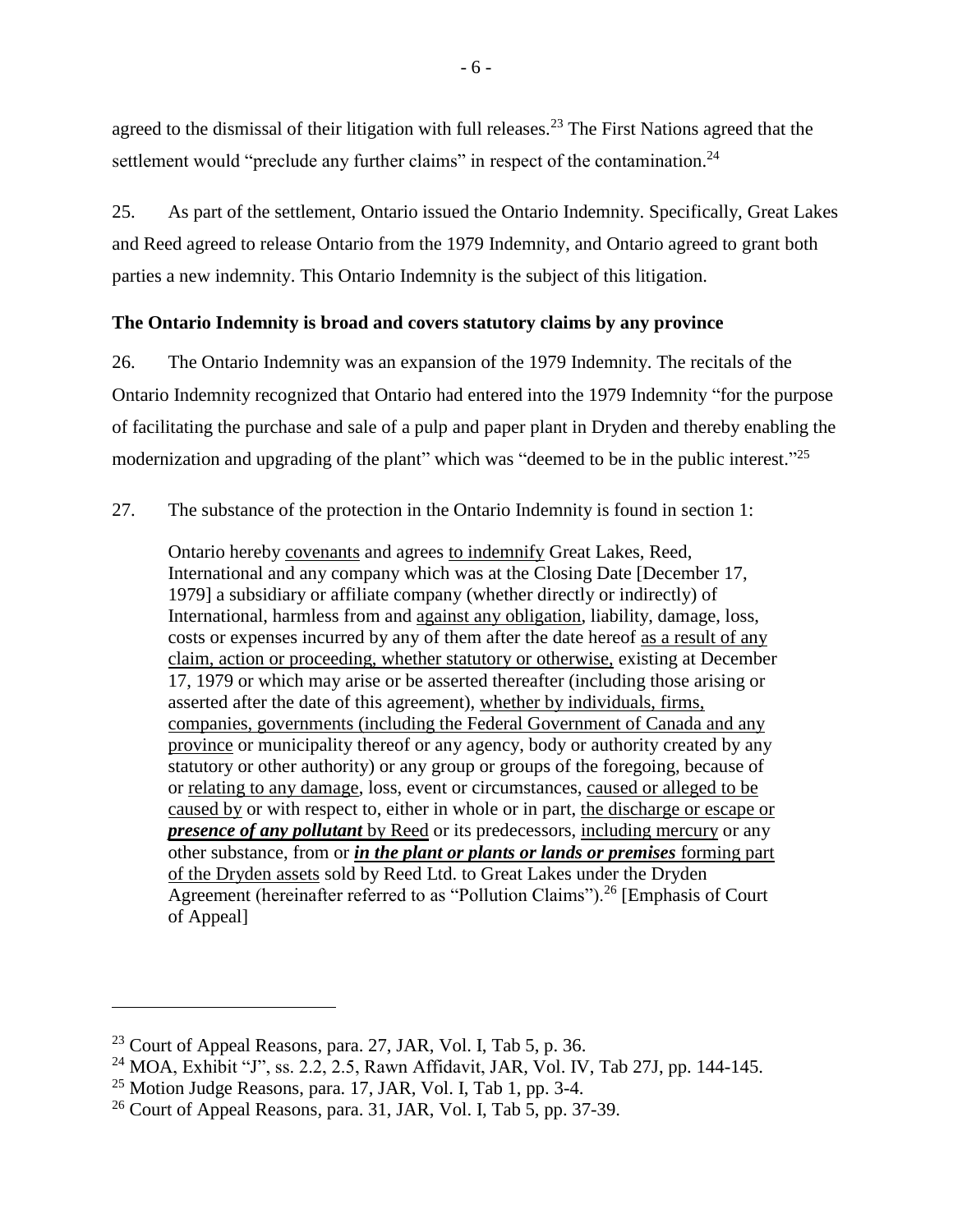28. Unlike the 1979 Indemnity, which expired in 2010, the Ontario Indemnity was expressly "valid without limitation as to time."<sup>27</sup>

### <span id="page-10-0"></span>**The Director's Order**

29. Through various transactions and changes in corporate status, Resolute became the successor of Great Lakes. Resolute no longer owns or controls the landfill.

30. On August 25, 2011, the MOE issued a Director's Order requiring Weyerhaeuser and Resolute, as Great Lakes' successor, to conduct environmental monitoring and reporting and to make a substantial payment to Ontario as financial assurance in respect of the landfill.<sup>28</sup>

31. In response to the Director's Order, Weyerhaeuser initiated this action in 2014. Both Weyerhaeuser and Ontario brought motions for summary judgment to determine whether the Ontario Indemnity applies to the Director's Order. Both parties consented to Resolute intervening as a party in the proceeding. Resolute also brought a motion for summary judgment.

#### <span id="page-10-1"></span>**The Ontario Superior Court grants summary judgment to Resolute**

32. The motion judge granted summary judgment in favour of Resolute and Weyerhaeuser against Ontario. He held that:

- (1) To protect Dryden's economy and "save the pulp and paper industry in Dryden,"<sup>29</sup> Ontario offered Great Lakes and its successors future protection from environmental liability to encourage it to acquire the Dryden Mill.<sup>30</sup>
- (2) The Ontario Indemnity applies to the Director's Order on the clear language of the indemnity, which is consistent with the surrounding circumstances. In so holding, the motions judge rejected Ontario's position that the Ontario Indemnity only applied to claims or proceedings commenced by third parties and not to those commenced by Ontario or its agencies.<sup>31</sup>

 $27$  Motion Judge Reasons, para. 18, JAR, Vol. I, Tab 1, p. 4.

<sup>28</sup> Motion Judge Reasons, para. 26, JAR, Vol. I, Tab 1, p. 6.

 $^{29}$  Motion Judge Reasons, para. 53, JAR, Vol. I, Tab 1, p. 13.

<sup>30</sup> Motion Judge Reasons, para. 48, JAR, Vol. I, Tab 1, pp. 10-11.

 $31$  Motion Judge Reasons, paras. 46, 48, JAR, Vol. I, Tab 1, pp. 10-11.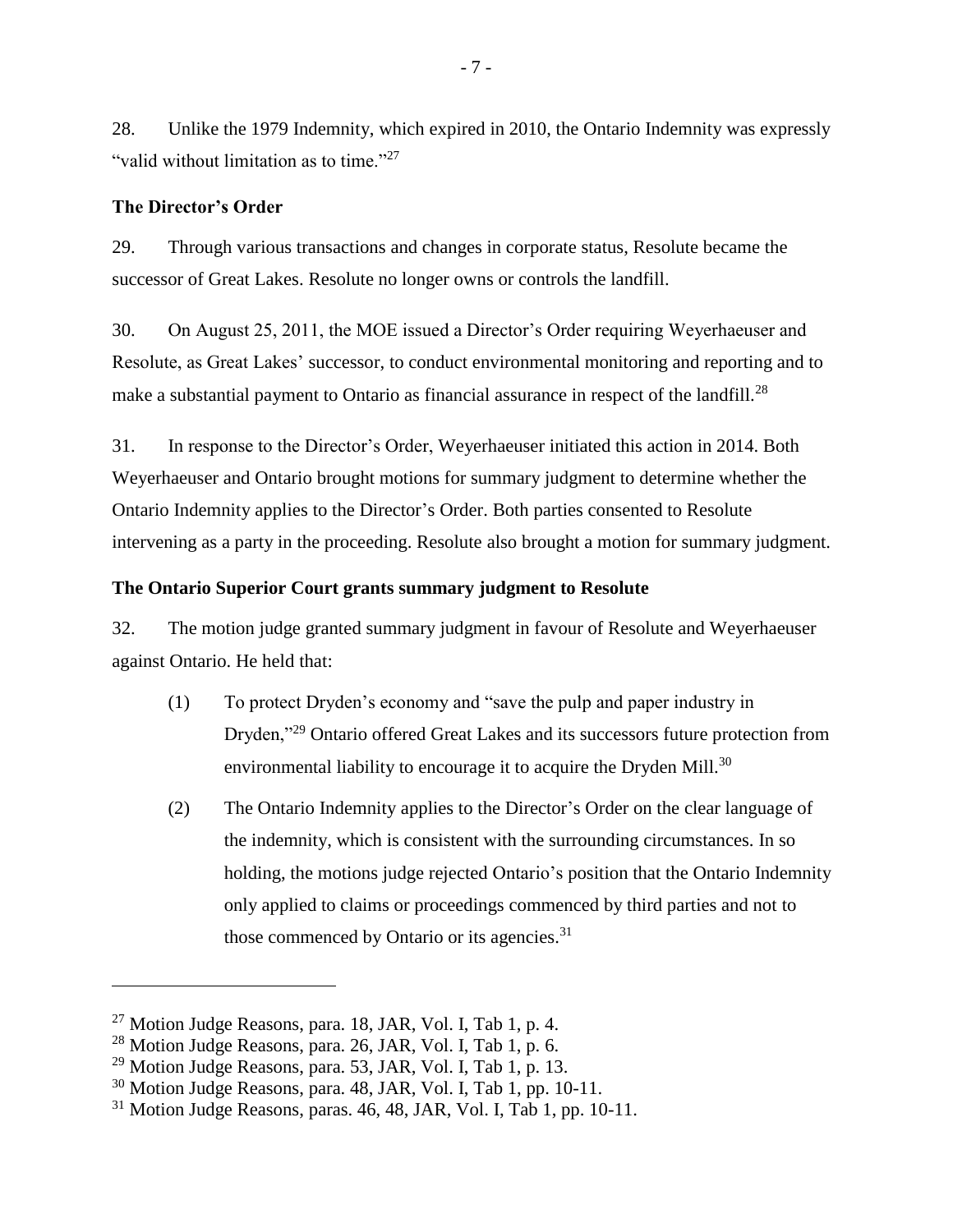- (3) Ontario's interpretation that the Ontario Indemnity did not apply to claims by Ontario or its agencies would be "commercially absurd". It would have allowed Ontario to resile from its commitment to protect Great Lakes or its successors from environmental liability and, instead, impose substantial environmental remediation costs on those same parties at any time.<sup>32</sup>
- (4) The Ontario Indemnity did not improperly fetter, directly or indirectly, Ontario's discretion. Ontario cannot breach its past agreement with impunity; rather, it must be held to the bargain it made. $^{33}$

# <span id="page-11-0"></span>**Court of Appeal agrees that the Ontario Indemnity covers the Director's Order**

33. Justice Brown, writing for the majority of the Court of Appeal, found no error in the motion judge's analysis and held that the Ontario Indemnity applied to the Director's Order.<sup>34</sup> Justice Laskin dissented.

34. Guided by this Court's decision in *Sattva*, Justice Brown reviewed the motion judge's decision on a deferential standard, giving due respect to the analysis and findings below. Justice Brown rejected all of Ontario's arguments and concluded that:

- (1) The motion judge did not err in starting with the text of the Ontario Indemnity as this was the "logical place to start the contractual interpretation exercise."<sup>35</sup>
- (2) The motion judge did not err in interpreting the Ontario Indemnity as covering statutory claims arising after the date that the indemnity was executed.<sup>36</sup>
- (3) The motion judge was correct not to draw an inference about the parties' 1985 negotiations<sup>37</sup> or the parties' post-execution conduct.<sup>38</sup>

<sup>32</sup> Motion Judge Reasons, para. 48, JAR, Vol. I, Tab 1, pp. 10-11.

<sup>33</sup> Motion Judge Reasons, para. 53, JAR, Vol. I, Tab 1, p. 13.

 $34$  Court of Appeal Reasons, paras. 78, 98, JAR, Vol. I, Tab 5, pp. 53, 61.

 $35$  Court of Appeal Reasons, para. 76, JAR, Vol. I, Tab 5, p. 52.

 $36$  Court of Appeal Reasons, paras. 108-110, JAR, Vol. I, Tab 5, pp. 64-65.

 $37$  Court of Appeal Reasons, paras. 111-112, JAR, Vol. I, Tab 5, pp. 65-66.

<sup>38</sup> Court of Appeal Reasons, para. 117, JAR, Vol. I, Tab 5, p. 67.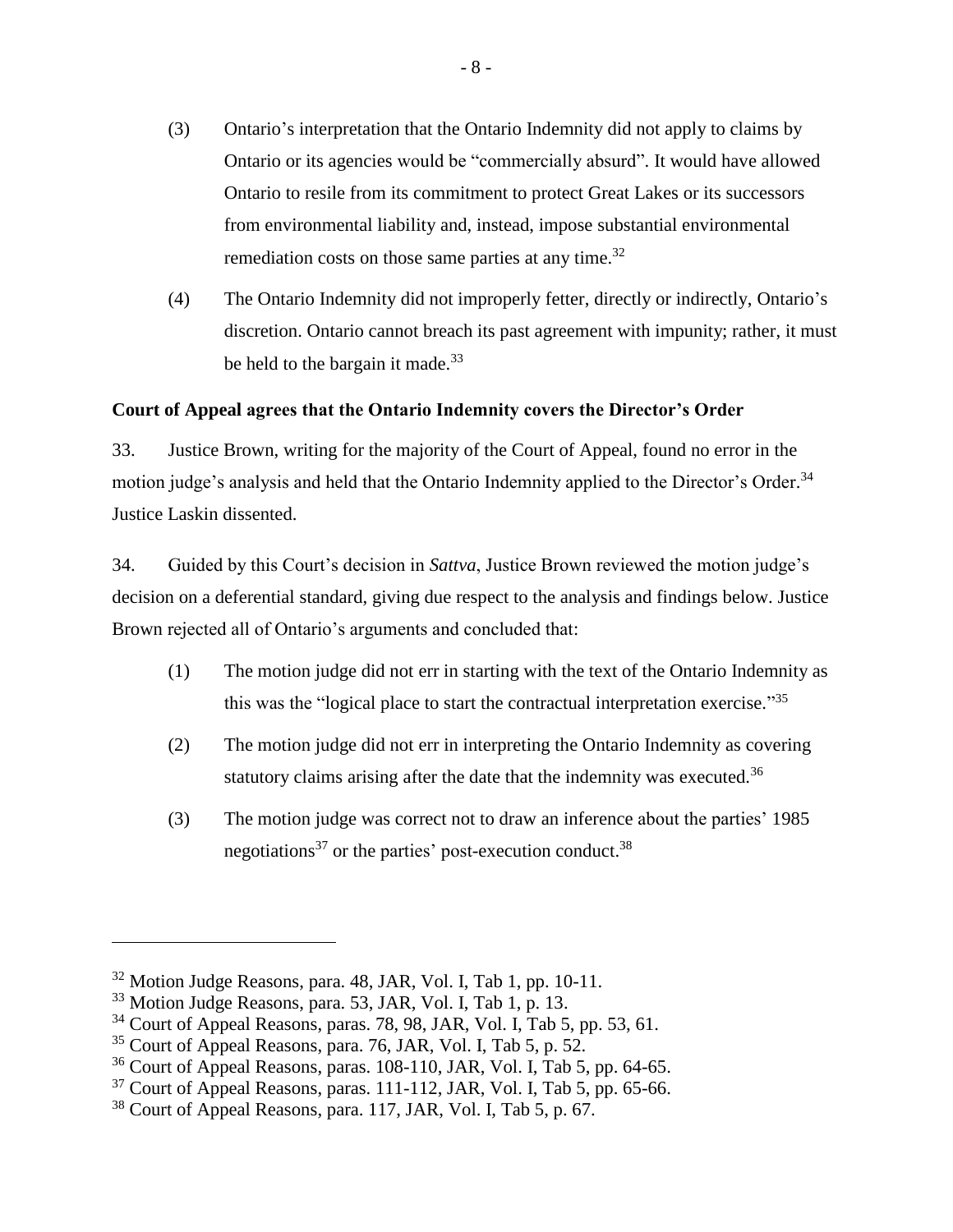(4) The Ontario Indemnity did not offend the principle against fettering of legislative powers and that "Ontario remains bound by the terms of the deal it struck."<sup>39</sup>

35. Justice Laskin dissented. He held that the motion judge did not "fully and accurately consider [the Ontario Indemnity's] relevant context."<sup>40</sup> Justice Laskin therefore embarked on his own interpretation of the indemnity. Based on his view that "context controls meaning,"<sup>41</sup> he reconsidered and re-weighed the factual matrix, ultimately determining that the Ontario Indemnity covered only third-party claims, not the Director's Order.<sup>42</sup> Justice Laskin did not address the issue of fettering.

#### <span id="page-12-0"></span>**PART II – POSITION WITH RESPECT TO THE APPELLANT'S QUESTIONS**

36. Ontario's appeal raises two questions:

- (1) Did the motion judge commit a palpable and overriding error in interpreting the Ontario Indemnity as covering the Director's Order?
- (2) Did the motion judge err in concluding that the Ontario Indemnity did not fetter Ontario's legislative or ministerial discretion?

37. Resolute submits that the answer to these questions is "no." The appeal should therefore be dismissed.

## **PART III – STATEMENT OF ARGUMENT**

## <span id="page-12-2"></span><span id="page-12-1"></span>**Standard of review**

 $\overline{a}$ 

38. The interpretation of the Ontario Indemnity raises no pure issues of law. As this Court has said, extricable questions of law in the contractual context "will be rare."<sup>43</sup> It is therefore insufficient for Ontario to provide a preferable or reasonable alternate interpretation of the

<sup>39</sup> Court of Appeal Reasons, para. 127, JAR, Vol. I, Tab 5, p. 70.

 $40$  Court of Appeal Reasons, para. 240, JAR, Vol. I, Tab 5, p. 114.

<sup>41</sup> Court of Appeal Reasons, para. 237, JAR, Vol. I, Tab 5, pp. 112-113.

 $42$  Court of Appeal Reasons, para. 212, JAR, Vol. I, Tab 5, p. 102.

<sup>43</sup> *Sattva Capital Corp. v. Creston Moly Corp.*, [2014 SCC 53,](https://www.canlii.org/en/ca/scc/doc/2014/2014scc53/2014scc53.html) para. 55.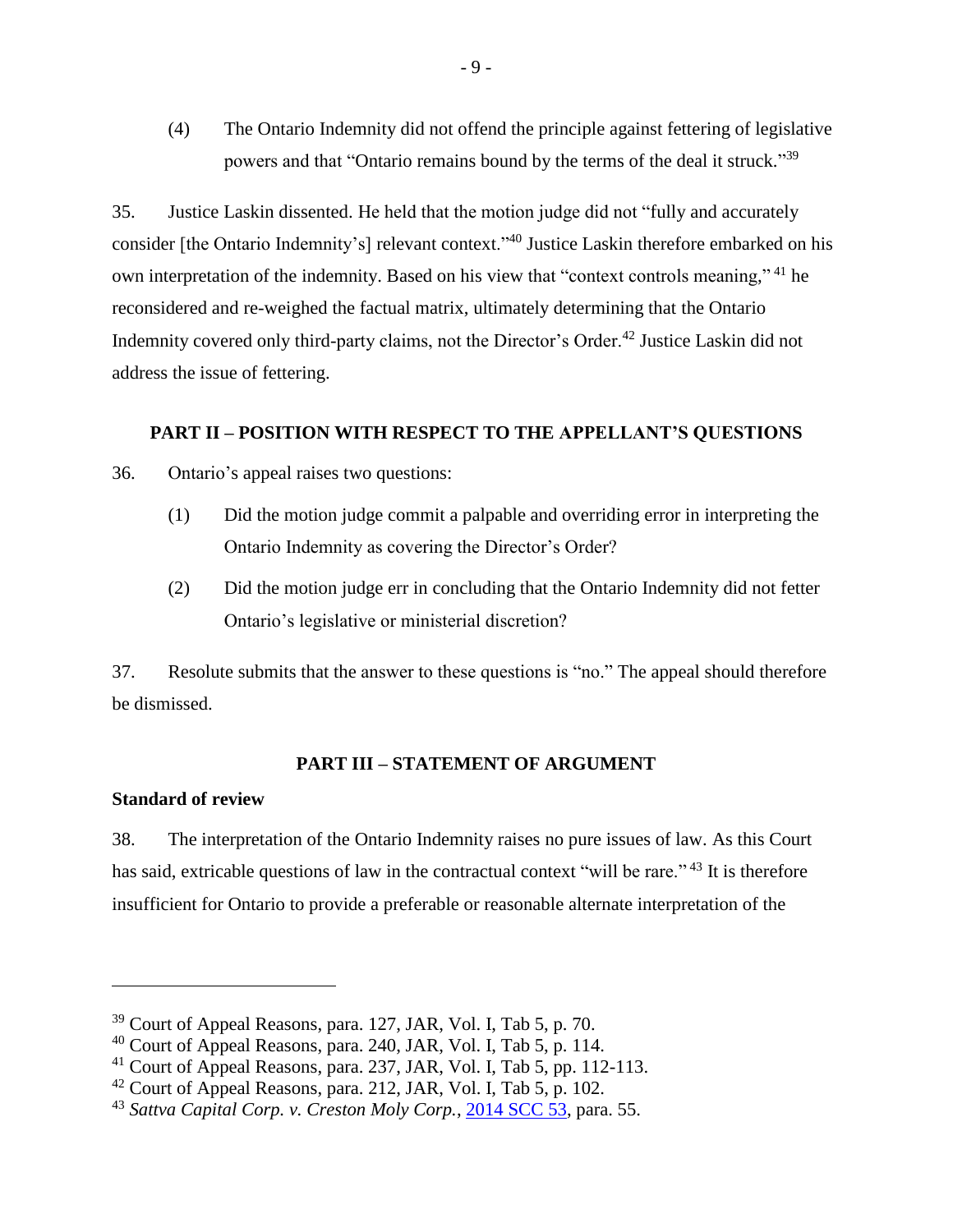contract. It must show that the motion judge made an obvious error that "goes to the very core of the outcome of the case."<sup>44</sup>

39. The fettering issue raises questions of law to be reviewed on a correctness standard, but the motion judge's characterization of the Ontario Indemnity as a business agreement is a holding of mixed fact and law and is thus entitled to deference.

#### <span id="page-13-0"></span>**Contractual interpretation**

40. The first issue is whether the motion judge erred in concluding that the Ontario Indemnity applies to claims or proceedings commenced by Ontario or its agencies and whether, as Ontario contests, it is limited to so-called third-party claims, thereby excluding Ontario. He made no error.

41. This question turns on the meaning of "any province" in the Ontario Indemnity. Section 1 provides that Great Lakes and its successors are indemnified from any claim brought by "governments (including… any province … or any agency, body or authority created by any statutory or other authority)." Resolute interprets "any province" to mean any of Canada's provinces, including Ontario.

42. Ontario disagrees that it is included in the phrase "any province." Instead, Ontario asserts that, in the "context" of the surrounding circumstances, "any province" does not mean *any*  province because "province does not mean Ontario."<sup>45</sup>

43. Ontario's position is flawed twice over:

 $\overline{a}$ 

(1) Ontario's use of the factual matrix is an erroneous interpretation of *Sattva*. The law requires a robust analysis of the text of a contract, particularly in complex commercial agreements. Context can assist but the text retains its primacy.

<sup>44</sup> *Benhaim v. St-Germain*, [2016 SCC 48,](https://www.canlii.org/en/ca/scc/doc/2016/2016scc48/2016scc48.html?autocompleteStr=benhaim&autocompletePos=1) para. 38, citing *South Yukon Forest Corp. v. R.*, [2012](https://www.canlii.org/en/ca/fca/doc/2012/2012fca165/2012fca165.html?resultIndex=1)  [FCA 165,](https://www.canlii.org/en/ca/fca/doc/2012/2012fca165/2012fca165.html?resultIndex=1) para. 46.

 $\frac{45}{45}$  Factum of the Appellant, Her Majesty the Queen in Right of Ontario ("Ontario's Appellant Factum"), para. 93.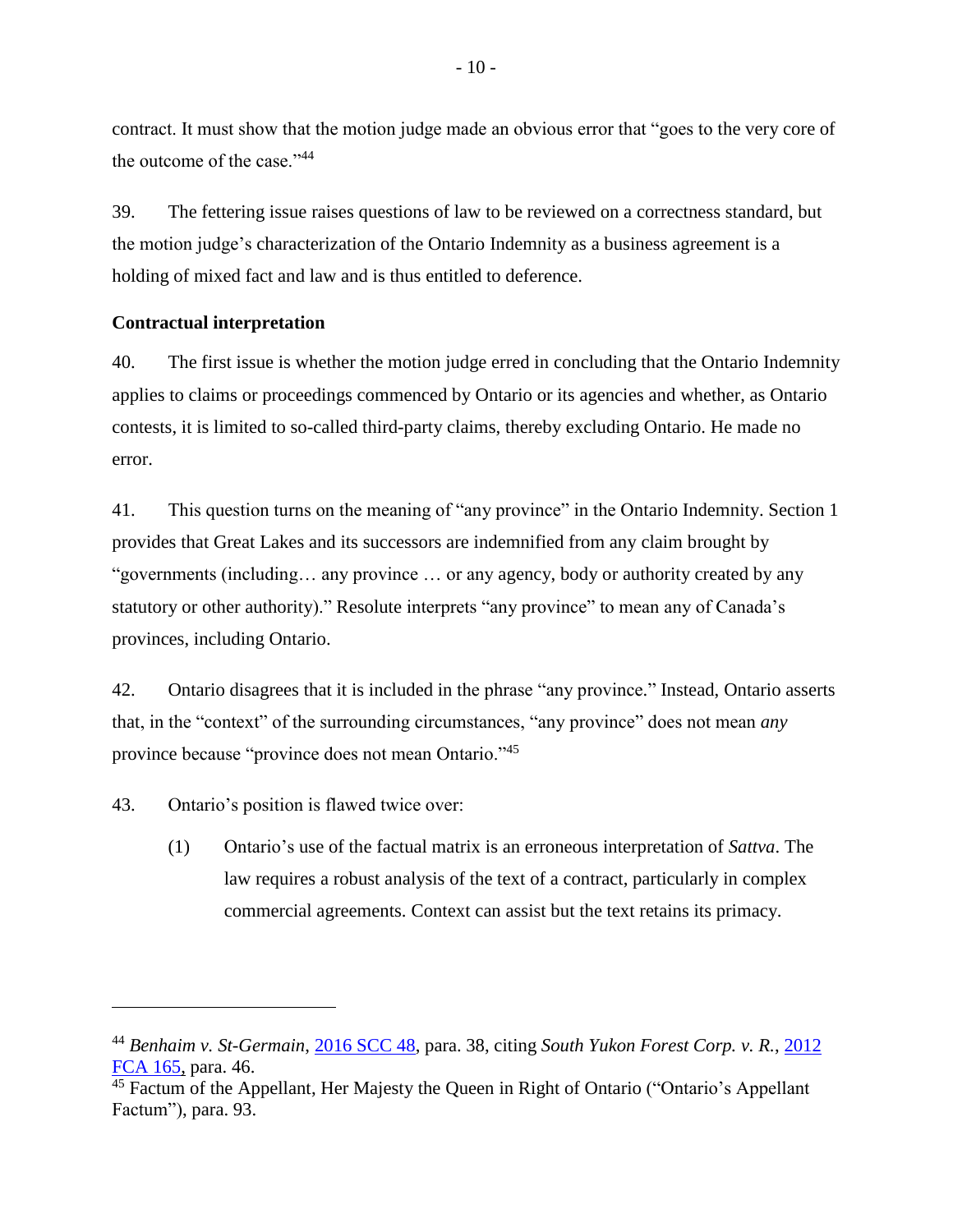(2) The factual matrix does not support Ontario's interpretation. The motion judge considered the surrounding circumstances and found that they were not consistent with limiting the Ontario Indemnity to third-party claims. Indeed, in the face of the factual matrix, the motion judge found Ontario's position to be commercially absurd.

44. In this appeal, Ontario alleges that the motion judge erred because his reasons were overly textualist. It alleges, first, that he erred in law by looking at the text before the context, and second, that he made a palpable and overriding error by failing to appreciate the significance of the factual matrix. Ontario is wrong. The following section describes the motion judge's interpretation of the Ontario Indemnity and then addresses Ontario's alleged errors.

## <span id="page-14-0"></span>*The Ontario Indemnity clearly applies to the Director's Order*

45. The motion judge determined that the Director's Order falls within the clear language of the Ontario Indemnity. He considered the "ordinary and grammatical" meaning of the provision and concluded that each element of section 1 of the Ontario Indemnity was met:

- "The remediation order is a statutory claim or proceeding,
- that imposes obligations, liabilities or future costs on Great Lakes' successors,
- which arise or were asserted by a statutory agency of a province,
- because of or relating to events and circumstances,
- caused by the presence of mercury deposited in the disposal site by Reed." $46$

46. The motion judge concluded that the wording of the Ontario Indemnity was "clear and unambiguous" that the parties intended it to apply to claims and proceedings brought by Ontario and its agencies.<sup>47</sup>

47. He did not stop at the text. The motion judge went on to consider the context of the Ontario Indemnity, the context of other agreements between the parties, and the surrounding

<sup>46</sup> Motion Judge Reasons, para. 46, JAR, Vol. I, Tab 1, p. 10.

<sup>&</sup>lt;sup>47</sup> Motion Judge Reasons, para. 47, JAR, Vol. I, Tab 1, p. 10.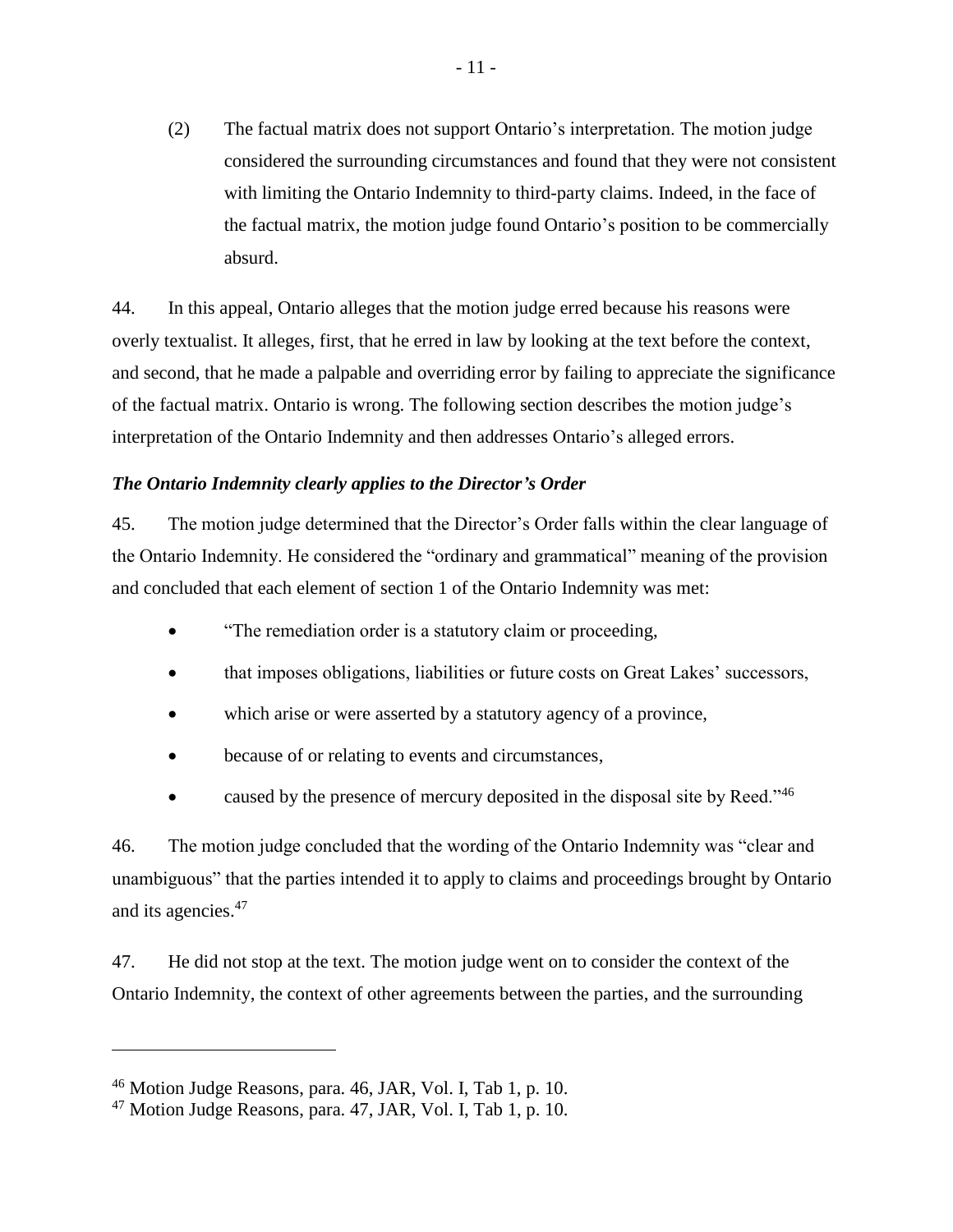circumstances of the contract. He concluded that the "surrounding circumstances at the time [Ontario] granted the Ontario Indemnity does not support [Ontario's] position." <sup>48</sup>

48. The circumstances the motion judge considered included the purpose of the indemnities. He concluded that the surrounding circumstances evidenced a *quid pro quo*: Ontario induced Great Lakes to purchase the Dryden Mill (including the landfill) and to settle the First Nations litigation. In exchange, Ontario gave Great Lakes certainty by offering Great Lakes and its successors future protection from environmental liability.

49. The bargain took initial form in the 1979 Indemnity when Ontario "wanted to protect Dryden's economy and encouraged Great Lakes to continue the pulp and paper operation in Dryden and to invest a great deal of money in upgrading the operation." Thus, Ontario "offered Great Lakes and its successors future protection from environmental liability to encourage it to acquire the Dryden pulp and paper operation under the 1979 Indemnity." <sup>49</sup>

50. The context of the bargain continued when Ontario replaced the 1979 Indemnity with the Ontario Indemnity in 1985. While the underlying *quid pro quo* remained, the Ontario Indemnity also reflected the contributions that Great Lakes and Reed continued to make. Ontario not only wanted Great Lakes to continue operating and modernizing the Dryden Mill, it also wanted a settlement of the First Nations litigation. In 1985, Great Lakes and Reed helped facilitate this settlement by agreeing to "contribute substantial sums of money."<sup>50</sup> As "part of the settlement," the "Ontario Indemnity replaced the 1979 Indemnity," giving Great Lakes and Reed indemnification on broader and clearer terms.<sup>51</sup>

51. Ontario's position in this litigation seeks to undo that bargain. It conceded that the implication of its position is that Great Lakes agreed to make substantial investments in the

<sup>48</sup> Motion Judge Reasons, para. 48, JAR, Vol. I, Tab 1, pp. 10-11.

<sup>49</sup> Motion Judge Reasons, para. 48, JAR, Vol. I, Tab 1, pp. 10-11.

<sup>50</sup> Ontario Indemnity, preamble, MOA, Schedule "F", Exhibit "J", Rawn Affidavit, JAR, Vol. IV, Tab 27J, p. 189.

<sup>51</sup> Motion Judge Reasons, para. 48, JAR, Vol. I, Tab 1, pp. 10-11.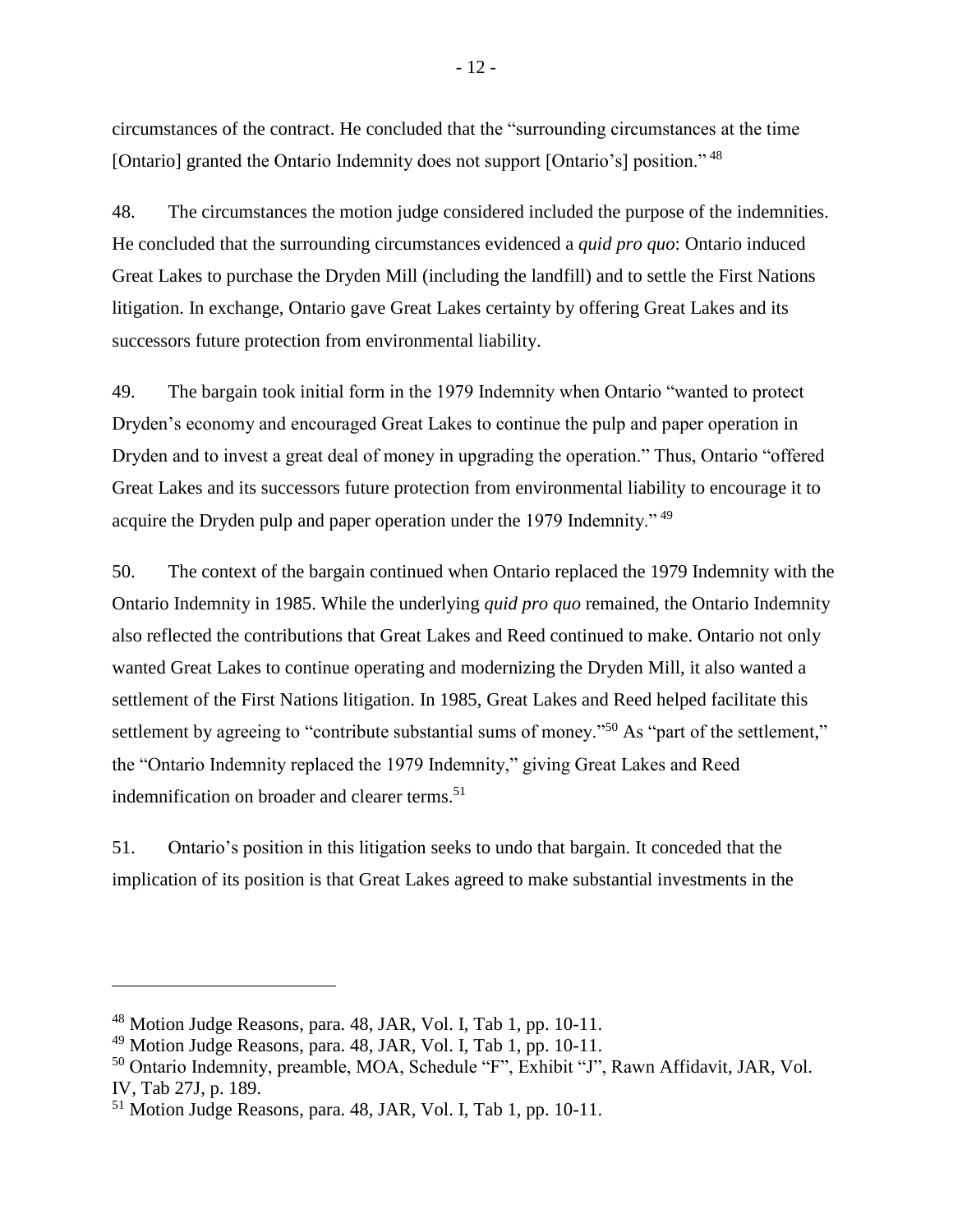Dryden Mill but secured no protection from Ontario imposing substantial remediation costs immediately after:

Q: And I take it the implication of the Crown's position in this matter is that Ontario could have ordered Great Lakes to remediate the mercury contamination in the river and on the site it acquired one day after the 1979 indemnity or the 1985 indemnity?

[Counsel for Ontario]: Correct.<sup>52</sup>

52. The motion judge concluded that Ontario's position was absurd:

Under the circumstances, it would be commercially absurd to conclude that the parties contemplated that the Province could at any time withdraw its commitment to protect Great Lakes and its successors from environmental liability arising from the disposal site and issue an order requiring Great Lakes or its successors to incur substantial costs to remediate the site.<sup>53</sup>

53. The motion judge also considered other contextual factors. None supported Ontario's position. Nor was any subsequent conduct probative: the fact that Resolute and its predecessors did not seek to claim on the Ontario Indemnity until the Director's Order cannot affect the meaning established by the parties in 1985.<sup>54</sup>

# <span id="page-16-0"></span>*The motions judge did not err in starting with the text of the 1985 Indemnity*

54. The motions judge first considered the "the plain and ordinary meaning of the words used in the Ontario Indemnity" and then considered the relevant context.<sup>55</sup> Starting with the text of a contract is not an error of law.<sup>56</sup> It is the natural place to begin contractual interpretation.

55. The modern approach to contractual interpretation requires a court to "read the contract as a whole, giving the words used their ordinary and grammatical meaning, consistent with the surrounding circumstances known to the parties at the time of formation of the contract."<sup>57</sup> This

<sup>&</sup>lt;sup>52</sup> Transcript of Cross Examination of Trina Rawn, December 17, 2014, q. 119, JAR, Tab 31, p. 105.

<sup>53</sup> Motion Judge Reasons, para. 48, JAR, Vol. I, Tab 1, pp. 10-11.

<sup>54</sup> Motion Judge Reasons, para. 48, JAR, Vol. I, Tab 1, pp. 10-11.

<sup>55</sup> Motion Judge Reasons, para. 37, JAR, Vol. I, Tab 1, p. 8.

<sup>56</sup> Court of Appeal Reasons, para. 71, JAR, Vol. I, Tab 5, p. 51.

<sup>57</sup> *Sattva Capital Corp. v. Creston Moly Corp.*, [2014 SCC 53,](https://www.canlii.org/en/ca/scc/doc/2014/2014scc53/2014scc53.html) para. 47.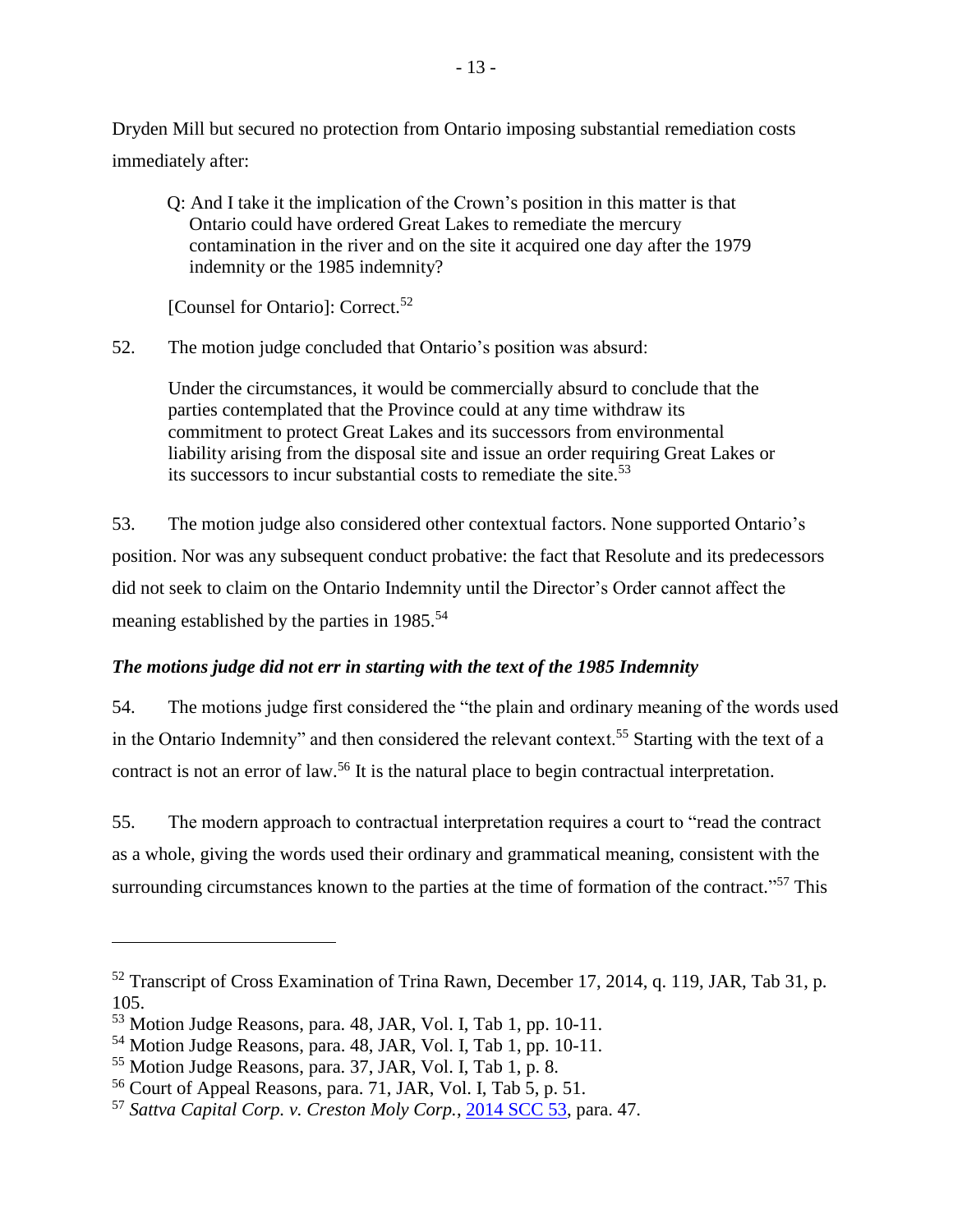approach was well-summarized by the majority of the Court of Appeal as looking at the (i) language of the contract, (ii) the contract as a whole and (iii) the surrounding circumstances.<sup>58</sup>

56. On its face, Ontario's appeal is a critique of how the motion judge organized his reasons. This is the epitome of form over substance. This Court and others have found no legal error in writing first about the plain meaning of contractual language before considering the context.<sup>59</sup> Indeed, "the plain meaning of the words in a contract is the logical place to start the contractual interpretation exercise."<sup>60</sup> The concern, cited by Ontario, that words and context cannot be considered "at different stages of the interpretative process" relates to a different proposition altogether: that the factual matrix cannot be restricted only to cases of contractual ambiguity.<sup>61</sup> Resolute does not dispute that proposition, but it does not assist Ontario. The motion judge did as this Court required in *Sattva*: <sup>62</sup> he "correctly stated the law, and he included in his contractual interpretation analysis a consideration of the factual matrix."<sup>63</sup>

57. On a broader level, this appeal addresses a problem in post-*Sattva* cases, in which one party weaves a contextual narrative to depart from the plain meaning of the contract. In this narrative, contract interpretation becomes a revisionist exercise, where judges rewrite contracts on the basis of what the parties, in hindsight, *should* have agreed to instead of the contract the parties actually entered. Justice Laskin's dissent embraces this mode of interpretation, holding that "context controls meaning."<sup>64</sup>

58. But this is not the law. It never has been. The text of a contract controls its terms. The surrounding context is one of many tools to interpret the text. Contractual interpretation begins

<sup>58</sup> Court of Appeal Reasons, para. 65, JAR, Vol. I, Tab 5, pp. 48-49.

<sup>59</sup> *Algo Enterprises Ltd. v. Repap New Brunswick Inc.*, [2016 NBCA 35,](https://www.canlii.org/en/nb/nbca/doc/2016/2016nbca35/2016nbca35.html?autocompleteStr=2016%20NBCA%2035&autocompletePos=1) para. 21; *Teal Cedar Products Ltd. v. British Columbia,* [2017 SCC 32,](https://www.canlii.org/en/ca/scc/doc/2017/2017scc32/2017scc32.html?autocompleteStr=teal%20&autocompletePos=2) paras. 4, 59; *Teal Cedar Products Ltd. v. Her Majesty the Queen in the Right of the Province of British Columbia as represented by the Ministry of Forests* (2011), paras. 177-179 (Arbitrator: Thomas R. Braidwood, Q.C.), Resolute's Responding Book of Authorities ("RRBOA"), Tab 1.

<sup>60</sup> Court of Appeal Reasons, para. 76, JAR, Vol. I, Tab 5, p. 52.

<sup>61</sup> *Starrcoll Inc. v. 2281927 Ontario Ltd*., [2016 ONCA 275,](https://www.canlii.org/en/on/onca/doc/2016/2016onca275/2016onca275.html?resultIndex=1) paras. 16-17.

<sup>62</sup> *Sattva Capital Corp. v. Creston Moly Corp.*, [2014 SCC 53.](https://www.canlii.org/en/ca/scc/doc/2014/2014scc53/2014scc53.html)

<sup>63</sup> Court of Appeal Reasons, para. 75, JAR, Vol. I, Tab 5, p. 52.

 $64$  Court of Appeal Reasons, para. 237, JAR, Vol. I, Tab 5, pp. 112-113.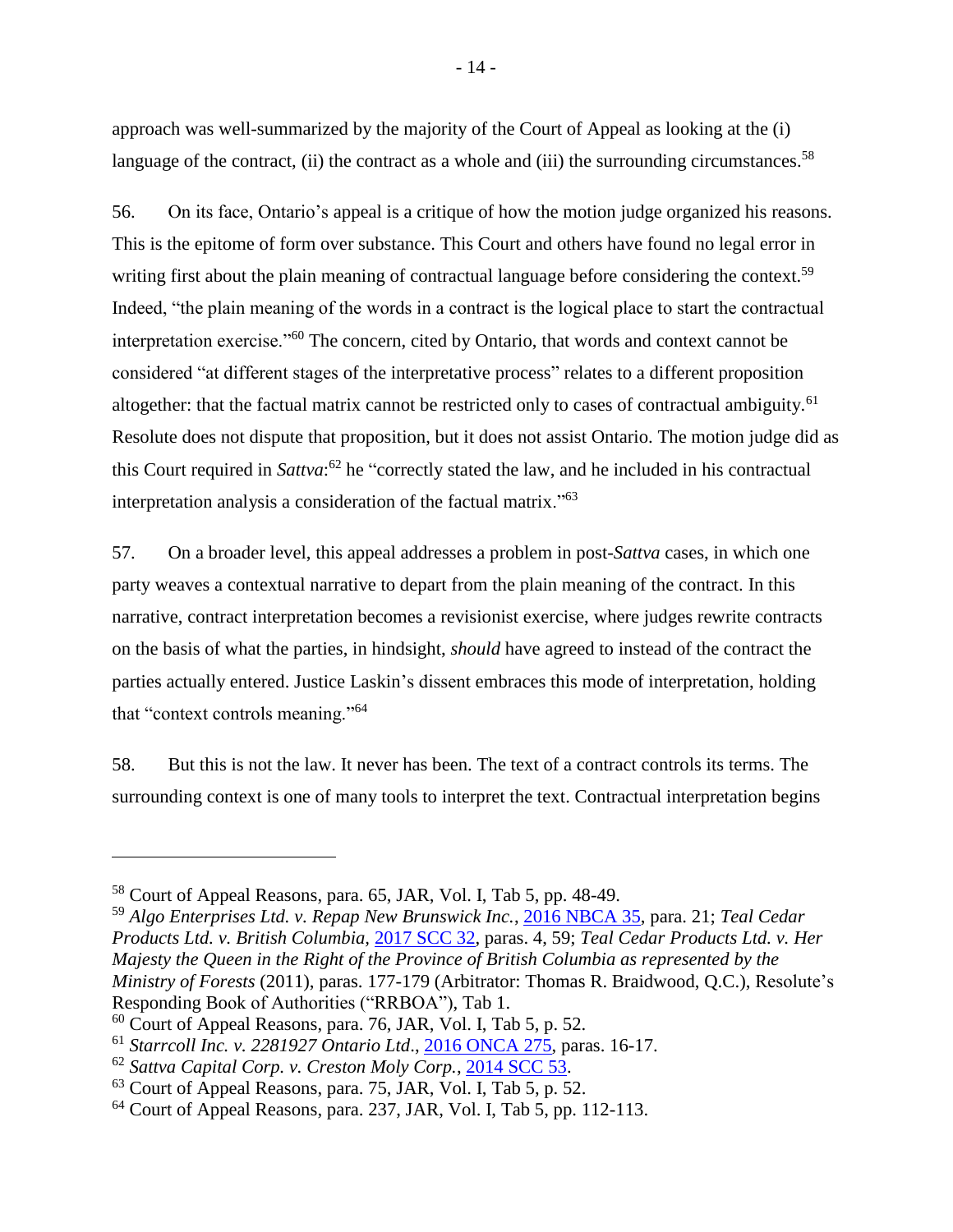with the "cardinal presumption that [parties] have intended what they have said."<sup>65</sup> The common law has long stressed the centrality and primacy of text: "the words of the agreement are paramount."<sup>66</sup> It follows then that "in case of conflict the words will always prevail over the context."<sup>67</sup> This is similar to statutory interpretation: when the words of a statutory provision are unequivocal, "their ordinary meaning plays a dominant role in the interpretative process."<sup>68</sup>

59. *Sattva* did not change this. This Court confirmed the pre-existing principle that surrounding circumstances are an interpretative tool important to understand the words of a contract, because words may not have "an immutable or absolute meaning."<sup>69</sup> But the Court repeatedly emphasized that text – not context – predominates:

"The interpretation of a written contractual provision must always be grounded in the text and read in light of the entire contract."

"While surrounding circumstances will be considered in interpreting the terms of a contract, they must never be allowed to overwhelm the words of that agreement."

"While the surrounding circumstances are relied upon in the interpretive process, they cannot be used to deviate from the text such that the court effectively creates a new agreement."<sup>70</sup> [emphasis added]

60. The emphasis on the contractual text is consistent with other common law jurisdictions. The U.K. Supreme Court has affirmed that the surrounding circumstances "should not be invoked to undervalue the importance of the language of the provision which is to be

<sup>65</sup> *Ventas, Inc. v. Sunrise Senior Living Real Estate Investment Trust*, [2007 ONCA 205,](https://www.canlii.org/en/on/onca/doc/2007/2007onca205/2007onca205.html?resultIndex=1) para. 24. <sup>66</sup> *The Canada Trust Company v. Browne*, [2012 ONCA 862,](https://www.canlii.org/en/on/onca/doc/2012/2012onca862/2012onca862.html?resultIndex=1) para. 71; *Eli Lilly v. Novopharm*, [\[1998\] 2 S.C.R.](https://www.canlii.org/en/ca/scc/doc/1998/1998canlii791/1998canlii791.html?autocompleteStr=%20%5b1998%5d%202%20SCR%20129%20&autocompletePos=1) 129, para. 55.

<sup>67</sup> Geoff R. Hall, *Canadian Contractual Interpretation*, 3rd ed., (Toronto: LexisNexis, 2016), p. 33, RRBOA, Tab 2.

<sup>68</sup> *Orphan Well Association v. Grant Thornton Ltd.*, [2019 SCC 5,](https://www.canlii.org/en/ca/scc/doc/2019/2019scc5/2019scc5.html?resultIndex=3) para. 88.

<sup>69</sup> *Sattva Capital Corp. v. Creston Moly Corp.*, [2014 SCC 53,](https://www.canlii.org/en/ca/scc/doc/2014/2014scc53/2014scc53.html) para. 47.

<sup>70</sup> *Sattva Capital Corp. v. Creston Moly Corp.*, [2014 SCC 53,](https://www.canlii.org/en/ca/scc/doc/2014/2014scc53/2014scc53.html) para. 57 (internal citations omitted); *see also Kilitzoglou v. Curé,* [2018 ONCA 891,](http://canlii.ca/t/hvzwz) para. 41; Geoff R. Hall, *Canadian Contractual Interpretation*, 3rd ed., (Toronto: LexisNexis, 2016), p. 36, RRBOA, Tab 2.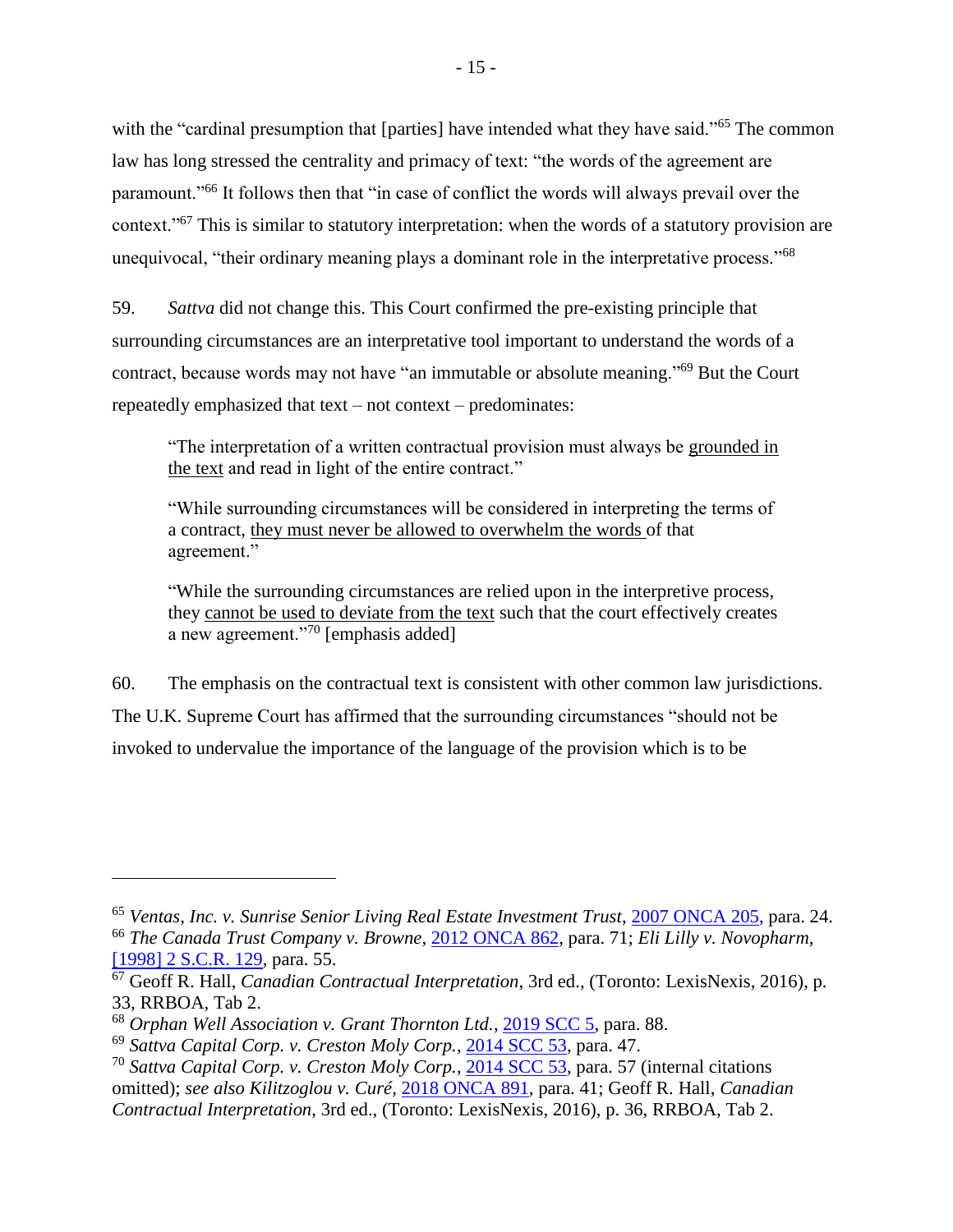constructed."<sup>71</sup> In New Zealand, context is "a necessary element of the interpretative process" but "the text remains centrally important."<sup>72</sup>

61. Since *Sattva*, this Court has maintained the limits and boundaries of the factual matrix. Context is used only to "assist in ascertaining what the parties understood the words used in the agreement to mean."<sup>73</sup> While a court must always turn its mind to the factual matrix when interpreting a contract, "[s]ometimes the factual matrix will prove a valuable aid in interpreting the meaning of a contract's language; other times it will not."<sup>74</sup> Where language is less clear, the factual matrix will be of more assistance – for example in reference to the phrase "or otherwise" in the 1998 asset purchase agreement between Bowater and Weyerhaeuser.<sup>75</sup> But, "the clearer the natural meaning" of the contractual text "the more difficult it is to justify departing from it."<sup>76</sup> In some cases, like this Court's most recent contractual interpretation case, the plain dictionary meaning can itself be determinative of contractual meaning.<sup>77</sup>

62. Most critically to this appeal, this Court has continued to reject Ontario's proposition that context controls meaning. The factual matrix can never override the parties' language and rewrite the agreement. Rather, "the use of the factual matrix in contractual interpretation is limited by the legal principle that contractual interpretation must remain grounded in the text of the contract so as to avoid effectively creating a new agreement between the parties."<sup>78</sup>

<sup>71</sup> *Arnold v. Britton & Ors*, [\[2015\] UKSC 36,](https://www.bailii.org/uk/cases/UKSC/2015/36.html) para. 17.

<sup>72</sup> *Firm PI 1 Ltd. v. Zurich Australian Insurance and Body Corporate 398983*, [\[2014\] NZSC 147,](http://www.courtsofnz.govt.nz/front-page/cases/firm-pi-1-ltd-v-zurich-australian-insurance-and-body-corporate-398983) para. 63.

<sup>73</sup> *S.A. v. Metro Vancouver Housing Corp.*, [2019 SCC 4,](https://www.canlii.org/en/ca/scc/doc/2019/2019scc4/2019scc4.html?autocompleteStr=2019%20SCC%204&autocompletePos=1) para. 30 [emphasis added].

<sup>&</sup>lt;sup>74</sup> Court of Appeal Reasons, para. 77, JAR, Vol. I, Tab 5, pp. 52-53.

 $<sup>75</sup>$  The lack of clarity of this contractual provision and the use of the factual matrix is addressed at</sup>

paras. 91 - 95 of Resolute's Appellant Factum, dated January 7, 2019, in this case.

<sup>76</sup> *Arnold v. Britton & Ors*, [\[2015\] UKSC 36,](https://www.bailii.org/uk/cases/UKSC/2015/36.html) para.18; *see also Firm PI 1 Ltd. v. Zurich Australian Insurance and Body Corporate 398983*, [\[2014\] NZSC 147,](http://www.courtsofnz.govt.nz/front-page/cases/firm-pi-1-ltd-v-zurich-australian-insurance-and-body-corporate-398983) para. 63; *Scott v. Wawanesa Mutual Insurance Co*., [\[1989\] 1 S.C.R. 1445,](https://www.canlii.org/en/ca/scc/doc/1989/1989canlii105/1989canlii105.html?autocompleteStr=%5b1989%5d%201%20S.C.R.%201445&autocompletePos=1) p. 1467.

<sup>77</sup> *S.A. v. Metro Vancouver Housing Corp.*, [2019 SCC 4,](https://www.canlii.org/en/ca/scc/doc/2019/2019scc4/2019scc4.html?autocompleteStr=2019%20SCC%204&autocompletePos=1) paras. 46-47.

<sup>78</sup> *Teal Cedar Products Ltd. v. British Columbia*, [2017 SCC 32,](https://www.canlii.org/en/ca/scc/doc/2017/2017scc32/2017scc32.html?autocompleteStr=teal%20&autocompletePos=2) para. 63 [emphasis added].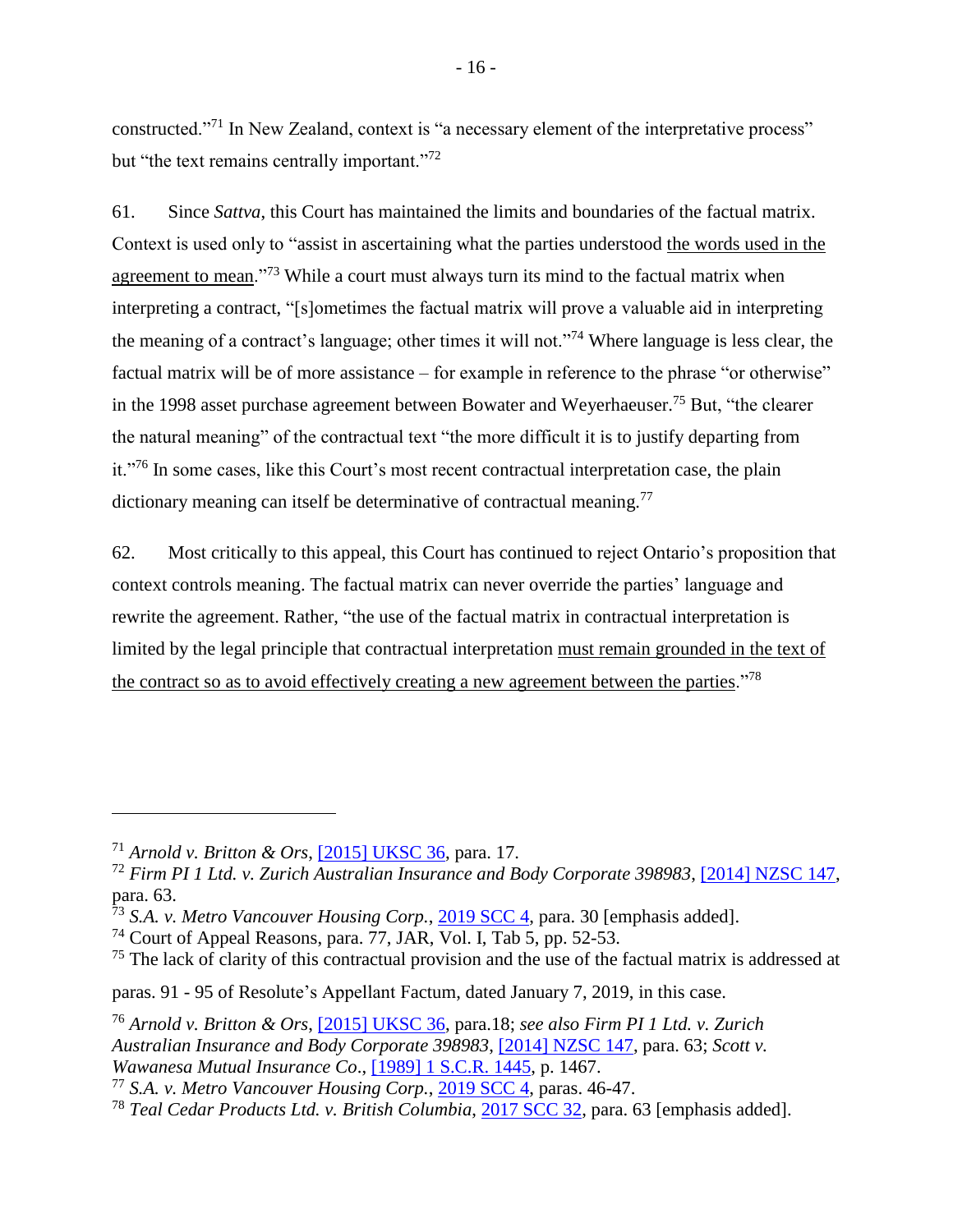## <span id="page-20-0"></span>*The factual matrix supports the meaning of the text of the Ontario Indemnity*

63. Ontario argues that the motion judge "failed to appreciate" that the surrounding circumstances informed the meaning of the Ontario Indemnity.<sup>79</sup> But Ontario's position rises to "nothing more than a complaint about how much weight was allocated to the factual matrix  $-\text{in}$ effect, a disagreement about how the decision-maker interpreted the words of a contract in light of the factual matrix."<sup>80</sup>

64. Because contractual interpretation is "inherently fact specific,"<sup>81</sup> the motion judge's analysis of the factual matrix is entitled to substantial deference. For an error to be palpable and overriding, it is not enough to allege that the motion judge emphasized different portions of the factual matrix or drew different inferences than those desired by Ontario.<sup>82</sup> As this Court has quoted with approval "a palpable and overriding error is in the nature not of a needle in a haystack, but of a beam in the eye."<sup>83</sup>

65. The motion judge fulfilled his duty to consider the surrounding circumstances but ultimately found that they did not "support [Ontario's] position." <sup>84</sup> This section addresses Ontario's submission that this Court should reweigh each element of the surrounding circumstances.

## *The commercial context of the Ontario Indemnity is consistent with its plain meaning*

<span id="page-20-1"></span>66. As detailed at paras. 47-52 above, the motion judge held that the 1979 Indemnity and the Ontario Indemnity represent a broad bargain between Ontario and Great Lakes. Ontario secured the economic viability of Dryden through Great Lakes' purchase and continuing investment in the Dryden Mill. It also secured a hard-fought settlement with the First Nations through the substantial economic contribution of Great Lakes and Reed. In turn, Great Lakes secured broad

<sup>79</sup> Ontario's Appellant Factum, para. 71.

<sup>80</sup> *Teal Cedar Products Ltd. v. British Columbia*, [2017 SCC 32,](https://www.canlii.org/en/ca/scc/doc/2017/2017scc32/2017scc32.html?autocompleteStr=teal%20&autocompletePos=2) para 65.

<sup>81</sup> *Sattva Capital Corp. v. Creston Moly Corp.*, [2014 SCC 53,](https://www.canlii.org/en/ca/scc/doc/2014/2014scc53/2014scc53.html) para. 55.

<sup>82</sup> *Housen v. Nikolaisen*, [2002 SCC 33,](https://www.canlii.org/en/ca/scc/doc/2002/2002scc33/2002scc33.html?autocompleteStr=housen&autocompletePos=1) para. 56.

<sup>83</sup> *Benhaim v. St-Germain*, [2016 SCC 48,](https://www.canlii.org/en/ca/scc/doc/2016/2016scc48/2016scc48.html?autocompleteStr=2016%20SCC%2048&autocompletePos=1) para. 39, citing *J.G. v. Nadeau*, [2016 QCCA 167,](https://www.canlii.org/fr/qc/qcca/doc/2016/2016qcca167/2016qcca167.html) para. 77 ("une erreur manifeste et dominante tient, non pas de l'aiguille dans une botte de foin, mais de la poutre dans l'œil").

<sup>84</sup> Motion Judge Reasons, para. 48, JAR, Vol. I, Tab 1, pp. 10-11.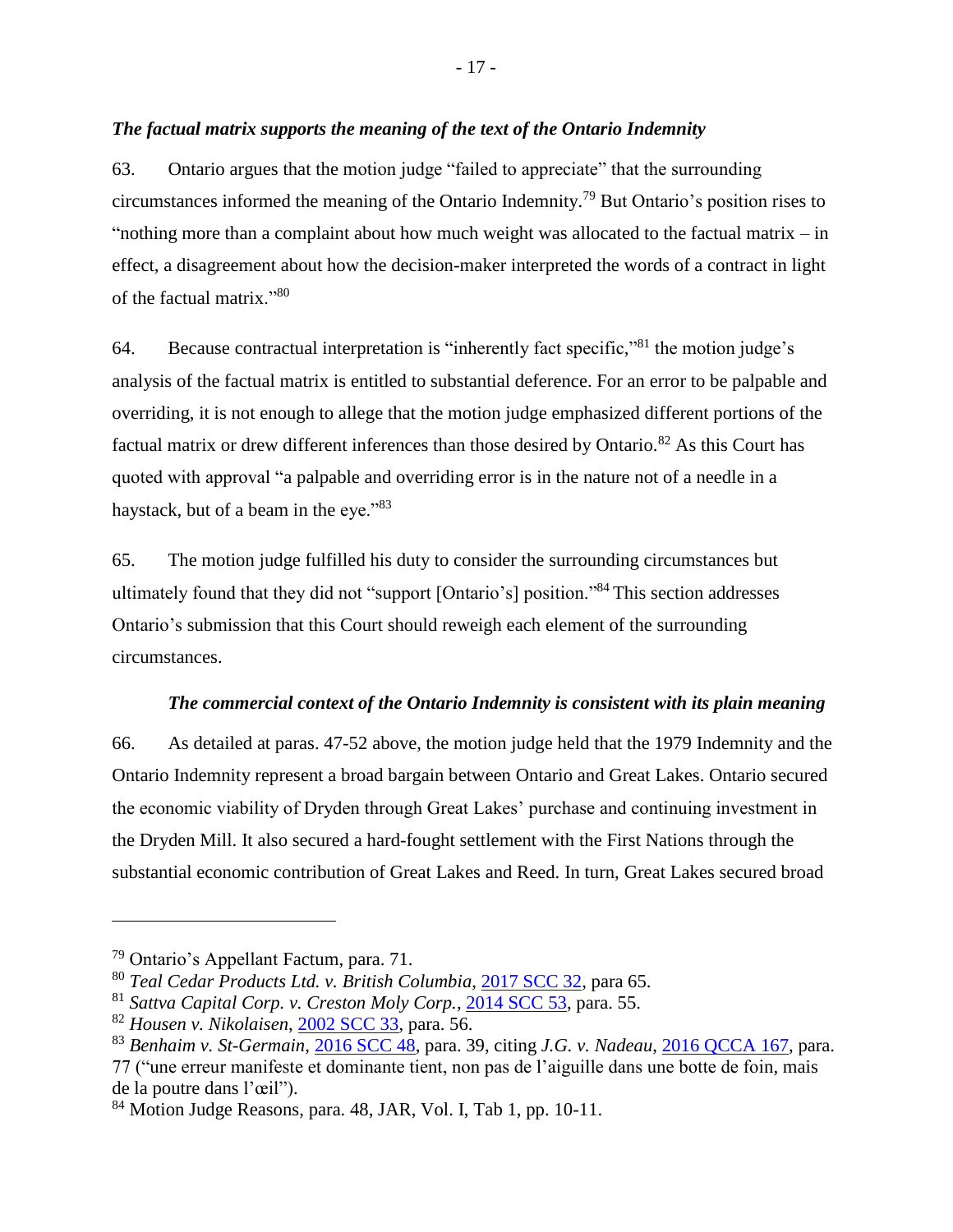protection for itself and its successors from any and all further environmental liability. In the face of what Great Lakes gave, Ontario's interpretation of the bargain is commercially absurd.

67. Instead of acknowledging this bargain – or the finding of absurdity – Ontario "ignore[s] this 'big picture' disclosed by the record" and instead attempts to find error in "a fine parsing … of the motion judge's language."<sup>85</sup> To the extent there were any factual errors by the motion judge, Ontario's position tries to make immaterial errors into overriding ones.

## *Great Lakes provided consideration in 1985 for the Ontario Indemnity*

<span id="page-21-0"></span>68. The motion judge, in outlining the commercial absurdity of Ontario's position, held that (i) the Ontario Indemnity replaced the 1979 Indemnity; (ii) it was part of the settlement of the First Nations litigation in which Great Lakes agreed to pay millions of dollars; and (iii) Great Lakes "also continued to spend significant amounts of money to modernize the pulp and paper operation in Dryden." 86

69. Ontario alleges that the motion judge erred because Great Lakes "provided no fresh consideration" in 1985.<sup>87</sup> Ontario does not contest that the government validly gave the Ontario Indemnity. But it now argues that it did not get anything in return. The best evidence that Ontario got something it wanted is that Ontario negotiated and executed the binding Ontario Indemnity.

70. As noted above, Great Lakes and Reed contributed a significant majority of the funds for the 1985 settlement with the First Nations. The importance of their participation is evidenced by the 1982 letter from Minister Ramsay, which sought to bring Great Lakes back to the negotiating table with the First Nations because talks had reached an impasse. Ontario's plea worked: Great Lakes came back. Ontario achieved its goal of settlement.

<sup>85</sup> Court of Appeal Reasons, para. 85, JAR, Vol. I, Tab 5, p. 55.

<sup>86</sup> Motion Judge Reasons, para. 48, JAR, Vol. I, Tab 1, pp. 10-11; Court of Appeal Reasons, para. 86, JAR, Vol. I, Tab 5, pp. 55-56. *See* Great Lakes Forest Products, 1983 Annual Report, JAR, Vol III, Tab 19E, p. 125 (\$7.5 million); Great Lakes Forest Products, 1984 Annual Report, JAR, Vol III, Tab 19F, p. 139 (\$5.5 million and \$13.8 million for new machine); Great Lakes Forest Products, 1985 Annual Report, JAR, Vol III, Tab 19G, p. 156 (\$8.6 million).

<sup>87</sup> Ontario's Appellant Factum, para. 107.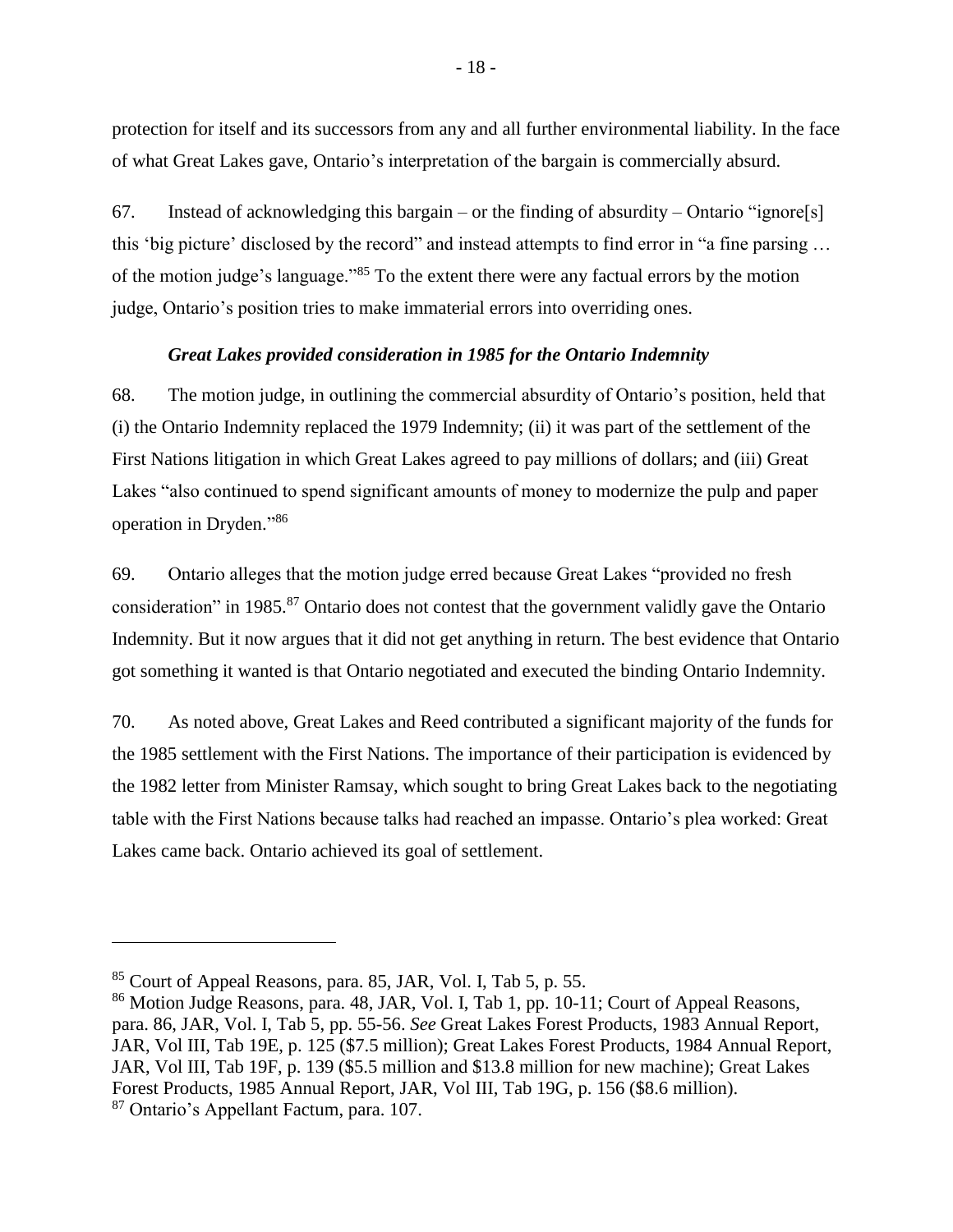71. Nor can Ontario argue that Great Lakes had already promised to settle the First Nations litigation in 1979. It had not. No such promise was referenced in the 1979 Indemnity nor the 1982 Ramsay letter imploring Great Lakes to bargain. Great Lakes and Reed had a \$15 million deductible under the 1979 Indemnity. But that is neither a promise to settle nor a promise to write a cheque.

72. It is true that Great Lakes did not provide *a new commitment* for modernization in 1985. The motion judge did not find that it had. Instead, he noted that Great Lakes continued to spend significant amounts of money on modernization after the commitment in the 1979 Indemnity was met, which is correct. <sup>88</sup> This provided value, as the economic well-being of Dryden was of critical importance to Ontario. More importantly, the Ontario Indemnity replaced the 1979 Indemnity, which itself recognized the \$200 million Great Lakes invested in the modernization of the Dryden Mill.<sup>89</sup> In short, the Ontario Indemnity was given in exchange for all of the contributions of Great Lakes from 1979 onwards.

### *The Ontario Indemnity is not limited to discharges from the landfill*

<span id="page-22-0"></span>73. Ontario argues that the terms of the 1985 MOA restricted the Ontario Indemnity to Reed's pre-1979 mercury discharges. This atextual argument is not consistent with the language of either the 1985 MOA or the Ontario Indemnity itself.

74. The settlement of the First Nations litigation was memorialized in the 1985 MOA. In the preamble, the 1985 MOA describes the background of the settlement as the "issues":

The discharge by Reed and its predecessors of mercury and other pollutants into the English and Wabigoon and related river systems, and the continuing presence of any such pollutants discharged by Reed and its predecessors, including the

<sup>88</sup> Court of Appeal Reasons, para. 86, JAR, Vol. I, Tab 5, pp. 55-56; Great Lakes Forest Products, 1983 Annual Report, JAR, Vol III, Tab 19E, p. 125; Great Lakes Forest Products, 1984 Annual Report, JAR, Vol III, Tab 19F, p. 139; Great Lakes Forest Products, 1985 Annual Report, JAR, Vol III, Tab 19G, p. 156. There is no indication that the motion judge was confused about the terms of the indemnities: he described the modernization commitment accurately in 1979 and found no such commitment in 1985 (paras.  $9 - 19$ ).

<sup>89</sup> Motion Judge Reasons, para. 48, JAR, Vol. I, Tab 1, pp. 10-11.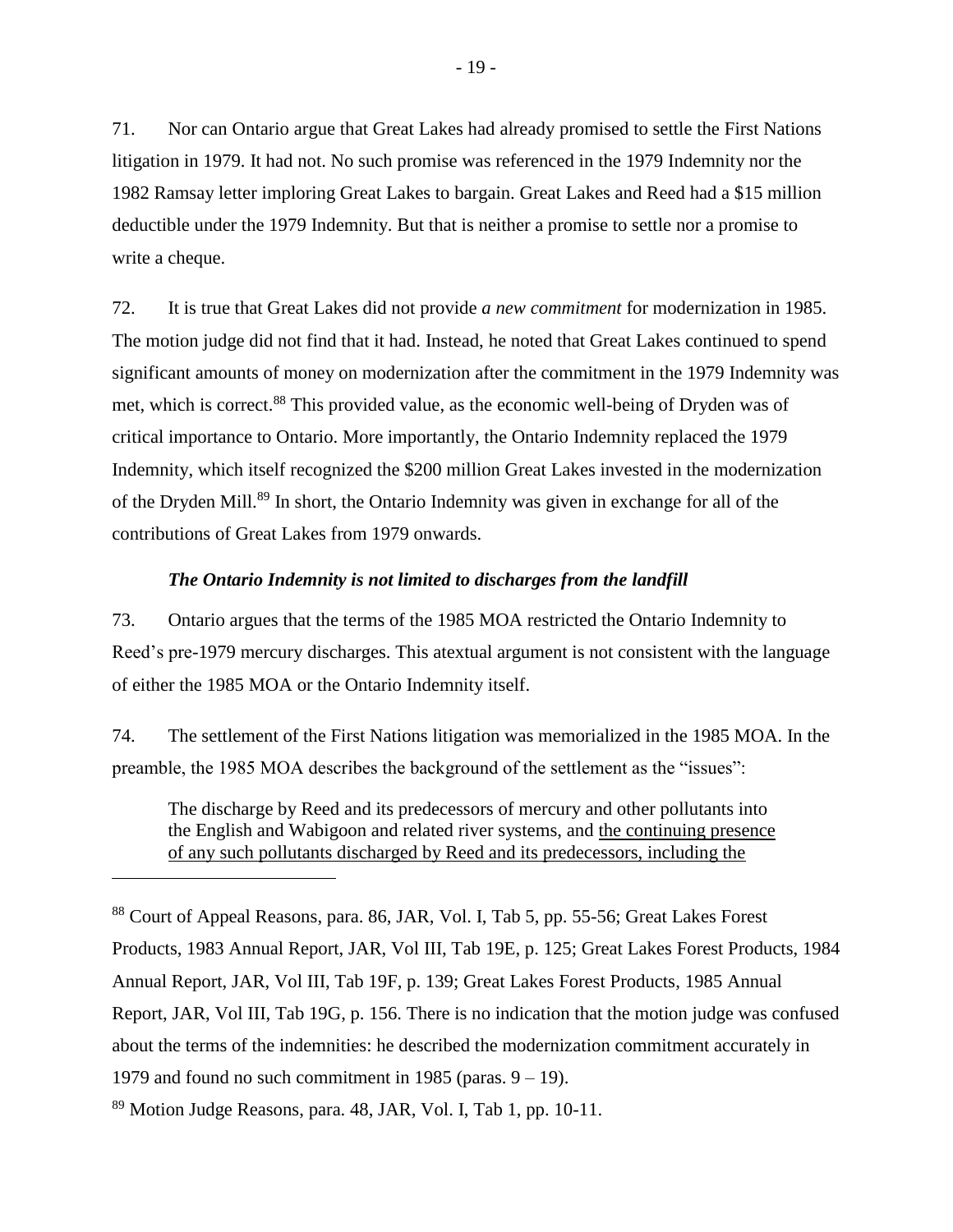continuing but now diminishing presence of methylmercury in the related ecosystems since its initial identification in 1969, and governmental actions taken in consequence thereof, may have had and may continue to have effects and raise concerns in respect of the social and economic circumstances and the health of the present and future members of the Bands ("the issues").<sup>90</sup>

75. The 1985 MOA requires that Ontario provide Great Lakes and Reed indemnities in "respect of the issues."

76. Ontario now argues that the definition of "issues" restricts the Ontario Indemnity to only the *discharge* of mercury. But this recital does no such thing. "Issues" makes repeated reference to the "presence" of mercury as well as its discharge. In any event, Ontario cannot use the recitals to rewrite the Ontario Indemnity, which specifically covers not only "discharge or escape" but also the "presence of any pollutant… in the plant or plants or lands or premises forming part of the Dryden assets sold by Reed Ltd."<sup>91</sup> This covers the mercury buried in the landfill.

77. To interpret the 1985 MOA as carving out the landfill from the indemnity is commercially illogical. The recitals of the 1985 MOA were never intended to restrict the terms of the Ontario Indemnity. The "issues" are expressly focused on the effect of the discharge and ongoing presence of pollutants on the First Nations alone. On its terms, the Ontario Indemnity is far broader than these "issues". Indeed, the Ontario Indemnity had to be broader than the First Nations' "issues" in order to have any practical purpose because the First Nations had no claims after the 1985 Settlement in which they granted Great Lakes a full release.<sup>92</sup>

<sup>90</sup> MOA, recitals, para. 1, Exhibit "J", Rawn Affidavit, JAR, Vol. IV, Tab 27J, p. 140 [emphasis added].

<sup>&</sup>lt;sup>91</sup> Ontario Indemnity, MOA, Schedule "F", s. 1, Exhibit "J", Rawn Affidavit, JAR, Vol. IV, Tab 27J, pp. 189-190.

 $92$  Motion Judge Reasons, para. 13, JAR, Vol. I, Tab 1, p. 3; MOA, ss. 2.2, 2.5, Exhibit "J", Rawn Affidavit, JAR, Vol. IV, Tab 27J, pp. 144, 145; *English and Wabigoon River Systems Mercury Contamination Settlement Agreement, 1986*, S.O. 1986, c. 23, s. 39, RRBOA, Tab 6; *Grassy Narrows and Islington Indian Bands Mercury Pollution Claims Settlement Act*, S.C. 1986, c. 23, s. 3(3), RRBOA, Tab 8.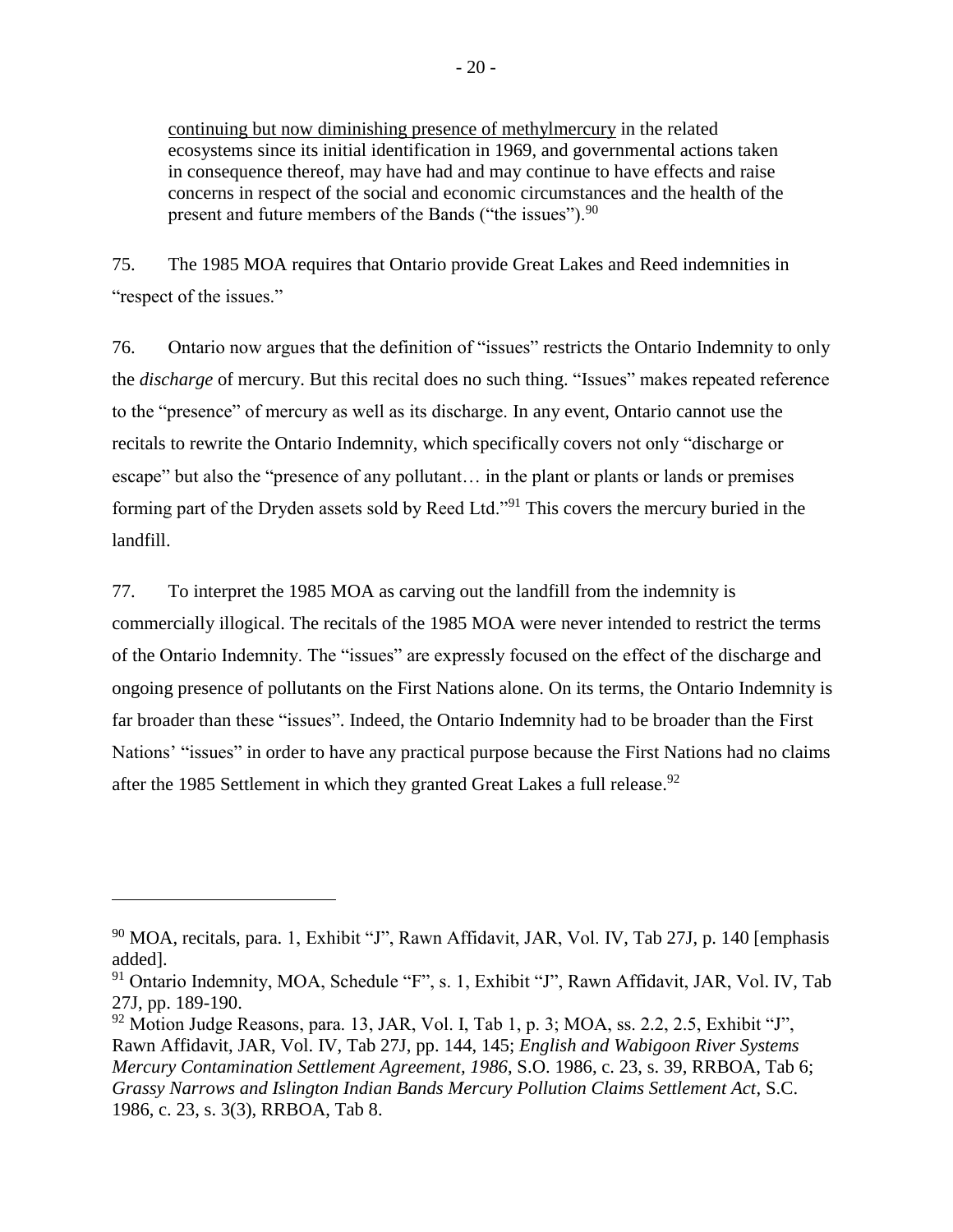78. Because the Ontario Indemnity is not restricted to discharges, Ontario's focus on an immaterial error of the motion judge in describing the mercury discharges is of no consequence. In the first paragraph of the facts, the motion judge correctly found that mercury-contaminated waste was buried in the landfill but incorrectly noted that the landfill discharged waste into the river system, when the discharges originated from the Dryden Mill.<sup>93</sup>

79. This mistake is a quintessential non-overriding error. It factored nowhere into the motion judge's analysis. Instead, the motion judge relied on the "unimpeachable finding" that, in 1985, it was known that the landfill posed a serious environmental liability.<sup>94</sup> To hold, as did the dissenting reasons below, that the landfill could not give rise to a pollution claim because it was "created and used as a solution to the mercury pollution problem" is to ignore the obvious. Great Lakes was purchasing eight buried concrete cells of mercury-contaminated waste with a contaminating lifespan of 64 years.<sup>95</sup> When Great Lakes refused to purchase the Dryden Mill without protection from environmental liabilities, the landfill would have been top of mind.

80. The dissenting judge cites evidence from the Director's Order and contemporaneous correspondence to show that there is little risk from the landfill. Evidence occurring 30 years after the Ontario Indemnity is not properly part of the contemporaneous factual matrix. Moreover, if subsequent evidence was relevant, the lengths taken in 1998 by Weyerhaeuser to protect itself against liability from the landfill demonstrate how seriously parties took the risk.<sup>96</sup> Finally, the Director's Order does show that the landfill poses real risk because a "contaminant plume" has created a potential for "impact to groundwater."<sup>97</sup> As stated in the Ontario Indemnity, Great Lakes was equally concerned about the costs of pollution discharge as it was the costs for addressing the buried contaminants in the landfill.

<sup>93</sup> Motion Judge Reasons, para. 7, JAR, Vol. I, Tab 1, p. 2.

<sup>&</sup>lt;sup>94</sup> Court of Appeal Reasons, para. 82, JAR, Vol. I, Tab 5, p. 54; Motion Judge Reasons, para. 48, JAR, Vol. I, Tab 1, pp. 10-11.

<sup>&</sup>lt;sup>95</sup> Director's Order, dated August 25, 2011, para. 1.33, Exhibit "A", Rawn Affidavit, pp. 22-23.

<sup>&</sup>lt;sup>96</sup> This is discussed at paras. 98, 107-108 of Resolute's Appellant Factum, dated January 7, 2019.

<sup>&</sup>lt;sup>97</sup> Director's Order, dated August 25, 2011, paras. 1.31-1.32, Exhibit "A", Rawn Affidavit, p. 22.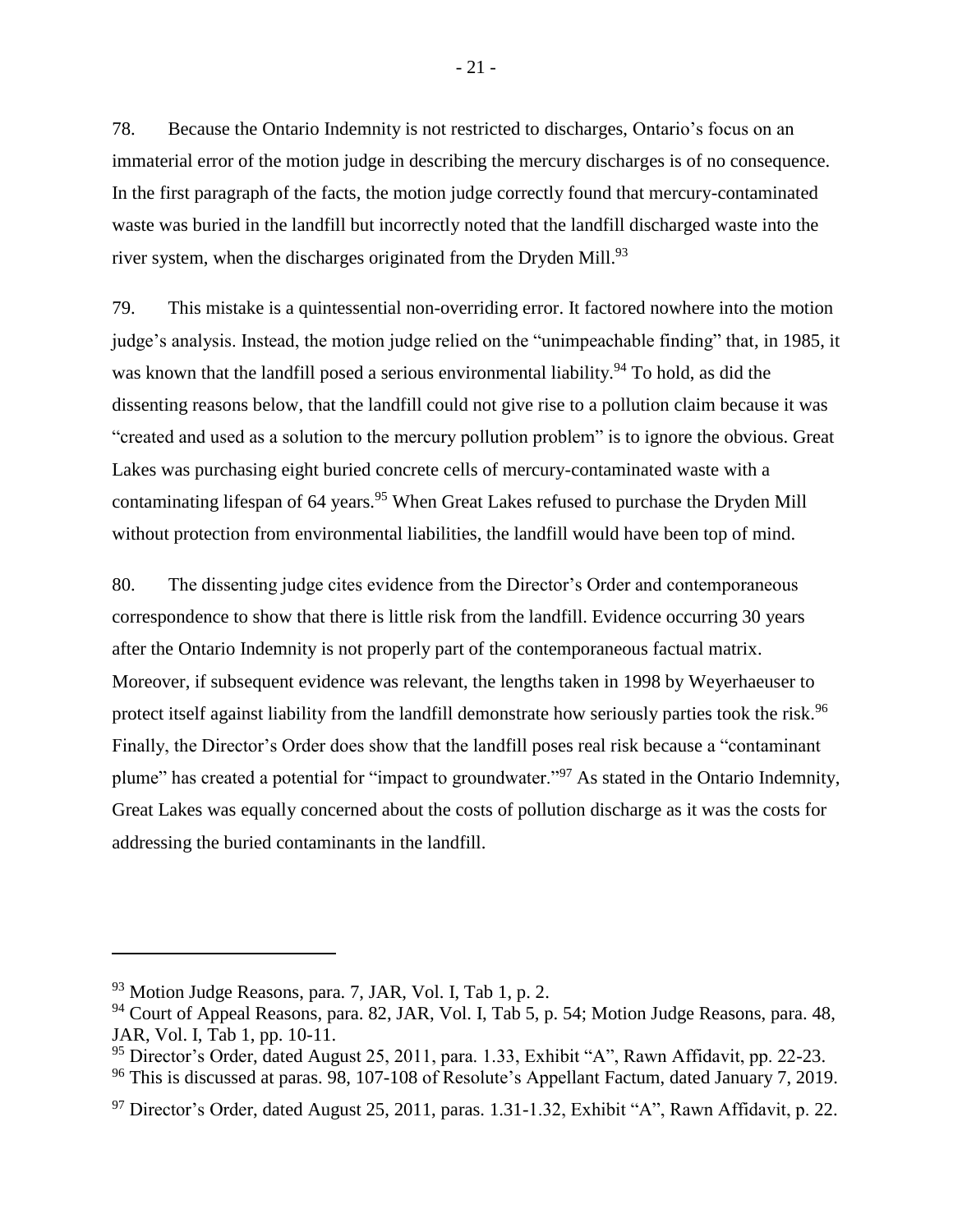### *Section 2 and 3 of the Ontario Indemnity*

<span id="page-25-0"></span>81. The Ontario Indemnity covers a broad variety of claims. To address such claims, the Ontario Indemnity provides Ontario with a right to elect to either take carriage of the defence or participate in the defence (section 2) and provides that the indemnitees will cooperate with Ontario in the defence of any claim (section 3).

82. Justice Laskin held that these provisions are only "meaningful" for third-party claims.<sup>98</sup> But there is no dispute that the Ontario Indemnity covers third-party claims and that these procedural protections are standard for indemnities. These sections have no bearing on whether the indemnity also covers first-party claims. The sections are, at best, inconclusive. Contrary to Ontario's submissions, the motion judge did not ignore these provisions or its argument. He just did not agree that they were especially instructive, stating "[i]In my view, the requirement to notify the Province of any pollution claims cannot override the clear, unambiguous and broad wording of s. 1 of the Ontario Indemnity."<sup>99</sup>

#### *Subsequent conduct does not assist Ontario*

<span id="page-25-1"></span>83. Resolute's predecessors abided by a series of regulatory orders on the landfill, but they did not claim on the Ontario Indemnity until substantially more burdensome requirements were imposed by the 2011 Director's Order. This post-1985 conduct is, as the motion judge held, not helpful in determining the parties' objective intent in 1985.<sup>100</sup> Subsequent conduct evidence is a poor tool of contractual interpretation. There can be many reasons why a party chooses not to exercise its indemnity rights at every small opportunity: "the fact that a party does not enforce his strict legal rights does not mean that he never had them."<sup>101</sup> Instead, subsequent conduct is only admissible when a contract is unclear on its text and factual matrix.<sup>102</sup> There is no such

<sup>98</sup> Court of Appeal Reasons, para. 268, JAR, Vol. I, Tab 5, p. 126.

 $99$  Motion Judge Reasons, para. 48, JAR, Vol. I, Tab 1, pp. 10-11.

 $100$  Motion Judge Reasons, para. 48, JAR, Vol. I, Tab 1, pp. 10-11; Court of Appeal Reasons, paras. 114-117, JAR, Vol. I, Tab 5, p. 67.

<sup>101</sup> *Shewchuk v. Blackmont Capital Inc*., [2016 ONCA 912,](http://canlii.ca/t/gvvmz) para. 44*.*

<sup>102</sup> *Shewchuk v. Blackmont Capital Inc*., [2016 ONCA 912,](http://canlii.ca/t/gvvmz) paras. 44, 46.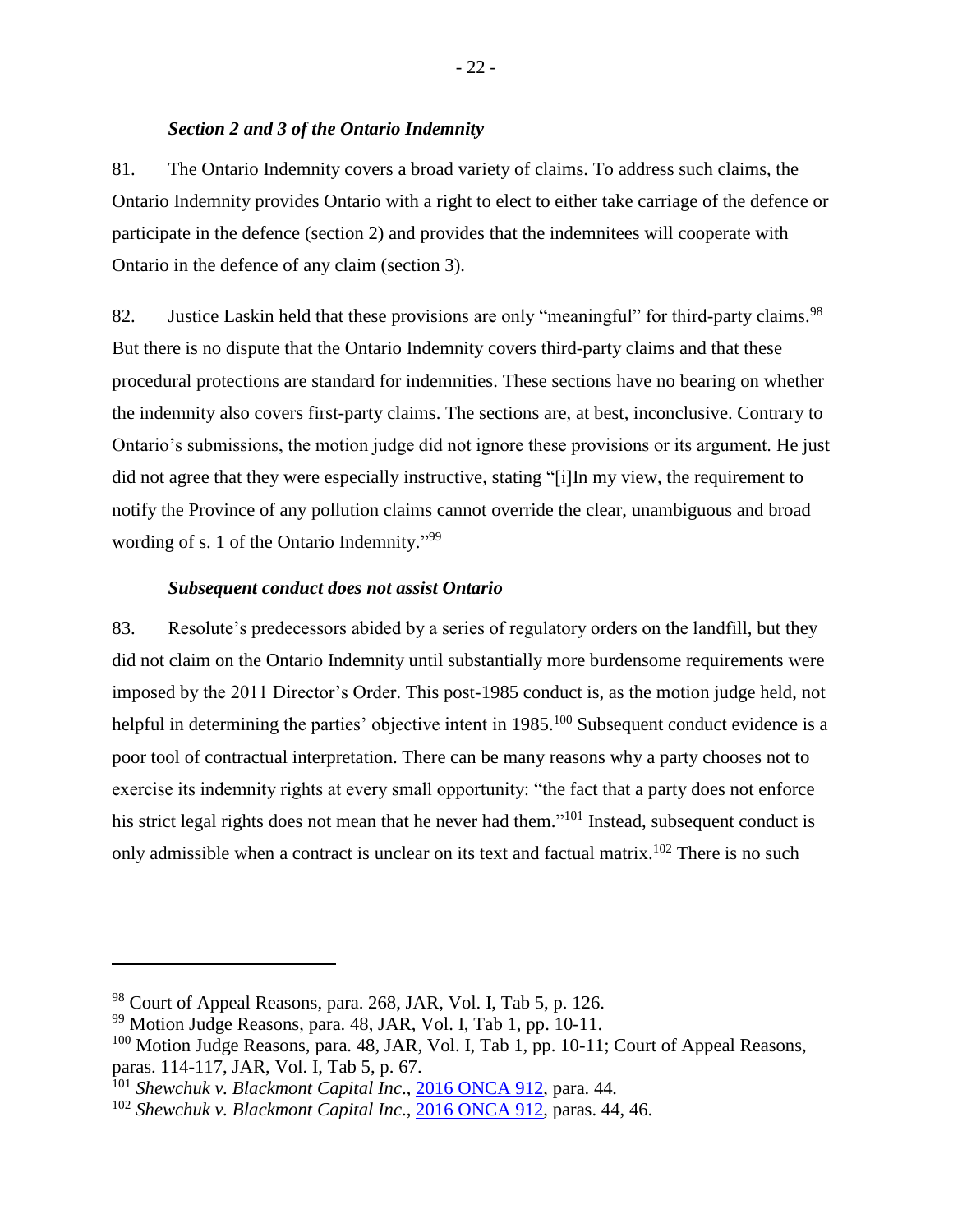ambiguity here, nor did Ontario plead or argue that Resolute had waived its rights or was estopped from exercising them by its subsequent conduct.<sup>103</sup>

#### *Statutory context: the Spills Bill*

<span id="page-26-0"></span>84. The Ontario Indemnity expressly applies to actions, claims or proceedings, whether "statutory or otherwise," commenced by governments, including "any province" or "any agency, body or authority created by statutory or other authority."<sup>104</sup> The motion judge held that the protection from statutory claims was consistent with interpreting "any province" as including Ontario, as well as its statutory agencies, such as the MOE.<sup>105</sup> Because the Dryden Mill was in Ontario, Ontario was the only province that could make statutory claims. It is certainly not a palpable or overriding error to conclude that an indemnity for claims by "any province… or any agency" includes the province in which the Dryden Mill was located.<sup>106</sup>

85. Moreover, the reference to claims or proceedings, statutory or otherwise, brought by "any agency, body or authority created by statute" is an obvious reference to regulatory action. Other than the federal government, the only agencies, bodies or authorities with jurisdiction over the Dryden Mill and landfill are in Ontario.

86. In contrast, Ontario argues that the reference to "statutory" claims has a narrow meaning, referring only to provisions proclaimed into the *EPA* in 1985 known as the "Spills Bill."<sup>107</sup> That Bill created a statutory cause of action against polluters that was available to both third parties and governments.<sup>108</sup> The dissent below goes further, holding that the Spills Bill was "undoubtedly" why the reference to "statutory" claims was made in the Ontario Indemnity.<sup>109</sup>

 $103$  Court of Appeal Reasons, para. 117, JAR, Vol. I, Tab 5, p. 67.

<sup>&</sup>lt;sup>104</sup> Ontario Indemnity, MOA, Schedule "F", s. 1, Exhibit "J", Rawn Affidavit, JAR, Vol. IV, Tab 27J, pp. 189-190.

<sup>105</sup> *Interprovincial Co-operatives Ltd. et al. v. R*. (1975), [\[1976\] 1 S.C.R. 477;](http://canlii.ca/t/1z6gm) Motion Judge Reasons, para. 48, JAR, Vol. I, Tab 1, pp. 10-11.

<sup>106</sup> Motion Judge Reasons, para. 48, JAR, Vol. I, Tab 1, pp. 10-11.

<sup>107</sup> *The Environmental Protection Amendment Act, 1979*, S.O. 1979, c. 91, s. 2, Book of

Authorities of the Appellant, Resolute FP Canada Inc., ("RABOA"), Tab 11.

<sup>108</sup> *The Environmental Protection Amendment Act, 1979*, S.O. 1979, c. 91, s. 2 [68i(2)], RABOA, Tab 11.

<sup>&</sup>lt;sup>109</sup> Court of Appeal Reasons, para. 249, JAR, Vol. I, Tab 5, p. 119.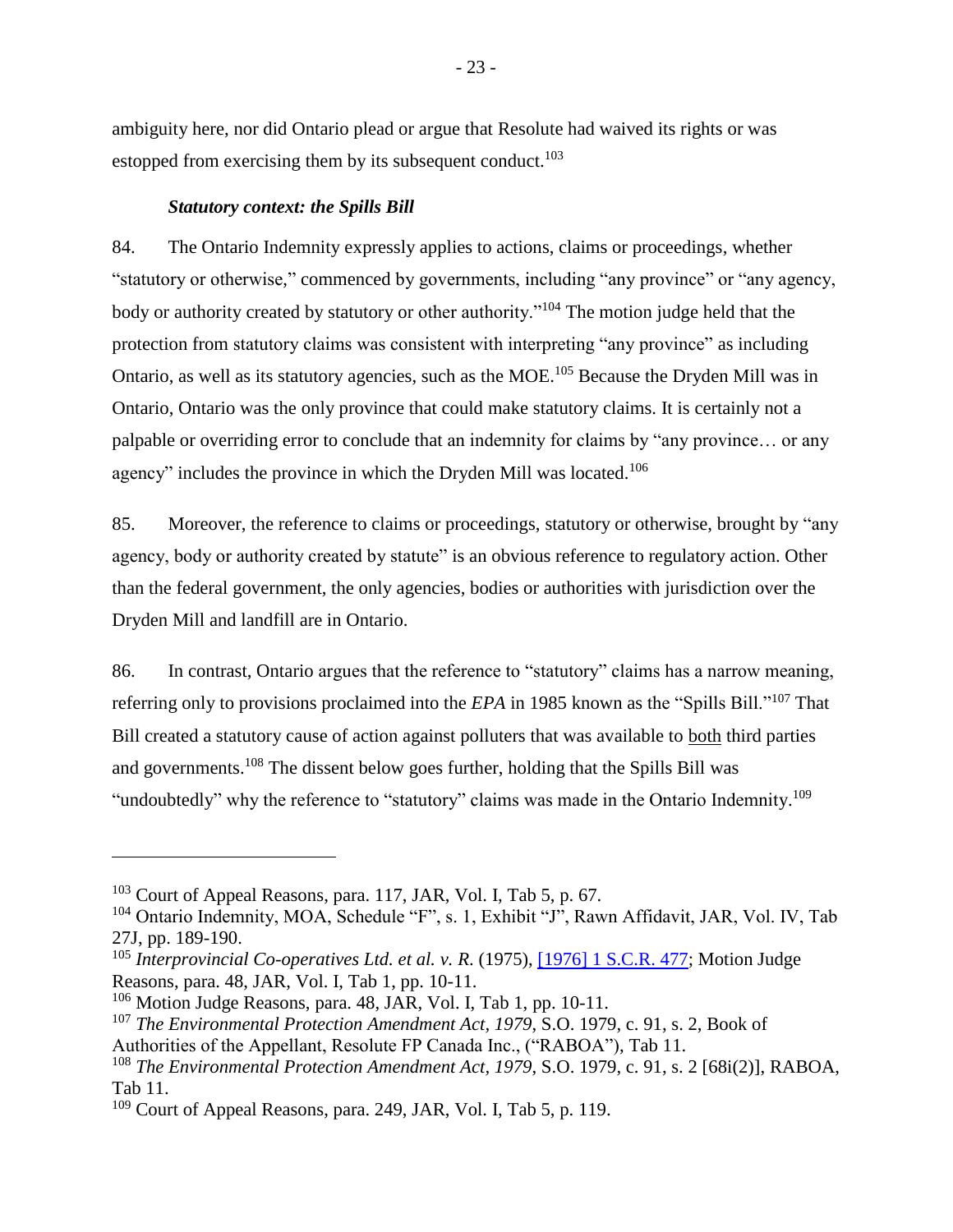87. The statutory context in 1985, including the Spills Bill, is a part of the factual matrix. But Ontario does not seek to use the Spills Bill for an understanding of the contemporaneous law. Instead, Ontario argues that the only reason that the phrase "statutory" does not appear in the Dryden Agreement in 1979, but does in the Ontario Indemnity, was that the 1985 proclamation of the Spills Bill "caused the parties to insert the words 'statutory or otherwise'" into the Ontario Indemnity.<sup>110</sup> In other words, Ontario asks this Court to infer that the parties discussed the Spills Bill in their negotiations and added a term to the indemnity to address it.

88. This inference should be rejected. Courts do not consider nor rely on evidence of the parties' negotiations for the purpose of contractual interpretation and "evidence of the factual matrix cannot operate as a kind of alternate means by which an adjudicator constructs a narrative about what the parties must have discussed or intended in their negotiations."<sup>111</sup>

89. But even if this Court considers the Spills Bill, it provides no clues to interpreting the Ontario Indemnity. Neither the Spills Bill's timing nor its content supports Ontario's position.

90. While the Spills Bill came into force only in 1985, it was enacted and widely known long before. The Bill was first introduced in 1978,<sup>112</sup> was debated in the legislature between March and December 1979, and was given Royal Assent on December 20, 1979.<sup>113</sup> The "Spills Bill" was the Ontario Legislature's response to several well-known spills that occurred in Ontario in the  $1970s$ .<sup>114</sup> In other words, if the Spills Bill is a legitimate part of the factual matrix, the parties would have known about it around the time of the Dryden Agreement, which was made

 $\overline{a}$ 

Legislative Assembly, 31st Parl., 3rd Sess., [\(13 November 1979\)](http://hansardindex.ontla.on.ca/hansardeissue/31-3/l106.htm).

<sup>&</sup>lt;sup>110</sup> Court of Appeal Reasons, para. 111, JAR, Vol. I, Tab 5, p. 65, citing Factum of the Appellant, Her Majesty the Queen (Court of Appeal for Ontario), JAR, Vol. VIII, Tab 42.

 $111$  Court of Appeal Reasons, para. 112, JAR, Vol. I, Tab 5, pp. 65-66.

<sup>&</sup>lt;sup>112</sup> Ontario, Legislative Assembly, 31st Parl., 2nd Sess., [\(14 December, 1978\)](http://hansardindex.ontla.on.ca/hansardeissue/31-2/l038.htm).

<sup>113</sup> Ontario, Legislative Assembly, 31st Parl., 3rd Sess., [\(20 December, 1979\)](http://hansardindex.ontla.on.ca/hansardeissue/31-3/l145.htm).

<sup>&</sup>lt;sup>114</sup> They include the Dowling PCB Spill of 1973 and the Mississauga train derailment of 1979.

*See e.g.* Ontario, Legislative Assembly, 31st Parl., 3rd Sess., [\(15 May 1979\)](http://hansardindex.ontla.on.ca/hansardeissue/31-3/l047.htm) and Ontario,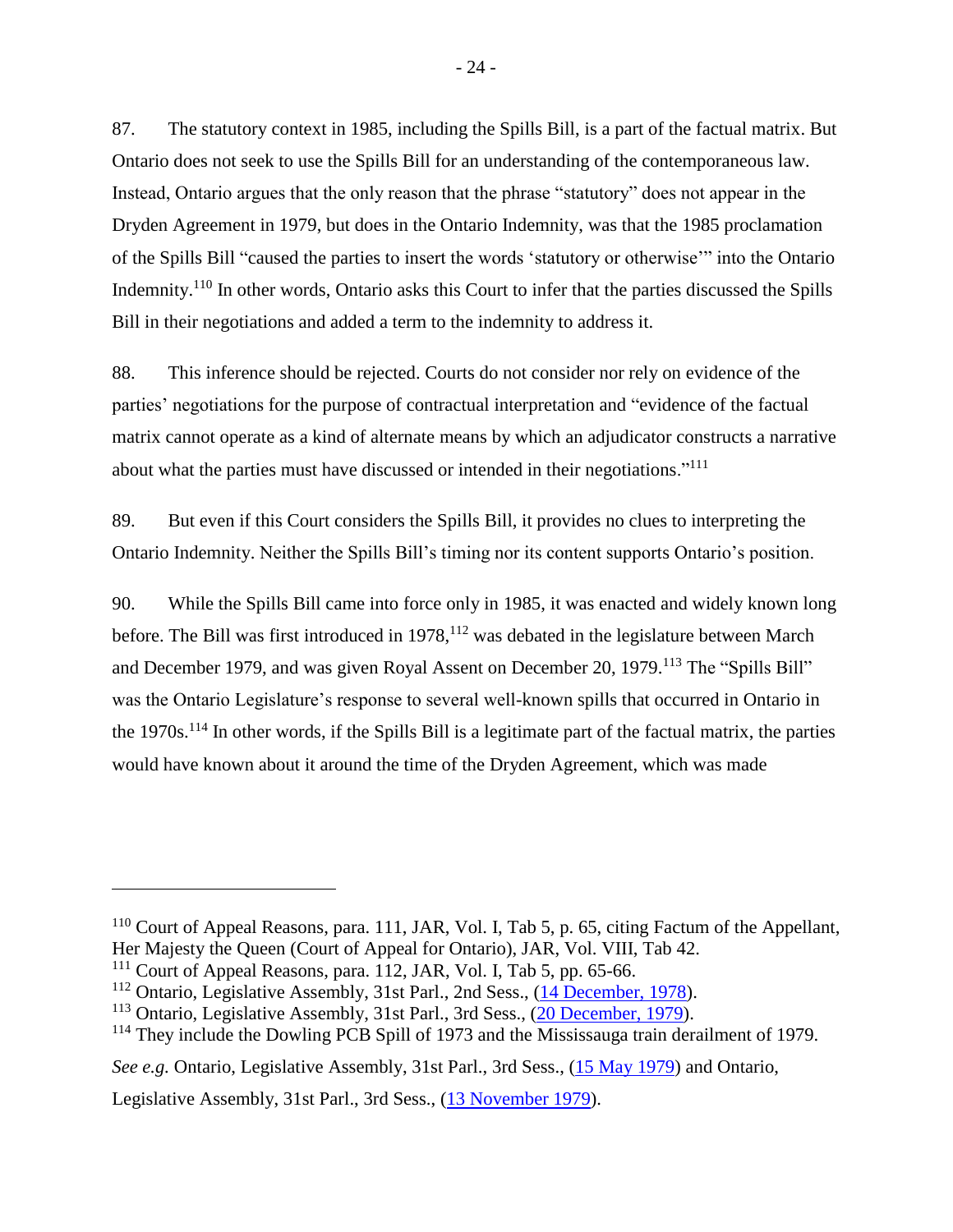December 7, 1979. There is no basis to conclude that the Bill was "undoubtedly"<sup>115</sup> why the words "statutory or otherwise" were present in 1985 but not 1979.

91. Further, the Spills Bill was not the only new statutory liability facing Great Lakes in 1985. In 1984, new amendments under the *EPA* were proclaimed, allowing Ontario to make environmental orders against those, like Great Lakes, who owned a site containing pollutants, like the landfill.<sup>116</sup> Those amendments were the "genesis" of the provisions used under the 2011 Director's Order.<sup>117</sup> It is simply impossible to point to the Spills Bill as the only relevant statutory liability faced by Great Lakes.

92. In any event, the Spills Bill does not support Ontario's claim that "statutory or otherwise" refers only to third-party claims. While the Spills Bill did create a statutory cause of action for private parties, it made the same cause of action available to Ontario.<sup>118</sup> The Bill also created a new governmental power to make orders in the public interest, including remediation and preventative orders.<sup>119</sup> There is no reason to conclude that the Ontario Indemnity covers thirdparty actions under the Spills Bill but not the very same claim when Ontario is plaintiff.

## *The language of historical agreements does not determine the Ontario Indemnity*

<span id="page-28-0"></span>93. Ontario relies on the language of three pre-1985 agreements to determine the effect of the Ontario Indemnity: the 1979 Indemnity, the Dryden Agreement and the 1982 Letter. The motion judge considered and rejected this argument on two bases.

94. First, as a matter of principle, a contract must be determined on the meaning of *its own* words: "The Ontario Indemnity is a separate agreement and must be interpreted by considering the words used by the parties in it, not a previous agreement."<sup>120</sup> To do anything else is to replace

 $\overline{a}$ 

<sup>116</sup> *Environmental Protection Amendment Act, 1983*, S.O. 1983, c. 52, s. 6, RRBOA, Tab 7.

<sup>115</sup> Court of Appeal Reasons, para. 249, JAR, Vol. I, Tab 5, p. 119.

 $117$  Court of Appeal Reasons, para. 110, JAR, Vol. I, Tab 5, pp. 64-65.

<sup>118</sup> *The Environmental Protection Amendment Act, 1979*, S.O. 1979 c. 91, s. 2 [68i(2)], RABOA, Tab 11.

<sup>119</sup> *The Environmental Protection Amendment Act, 1979*, S.O. 1979, c. 91, s. 2 [68g(1)], RABOA, Tab 11.

<sup>&</sup>lt;sup>120</sup> Motion Judge Reasons, para. 48, JAR, Vol. I, Tab 1, pp. 10-11.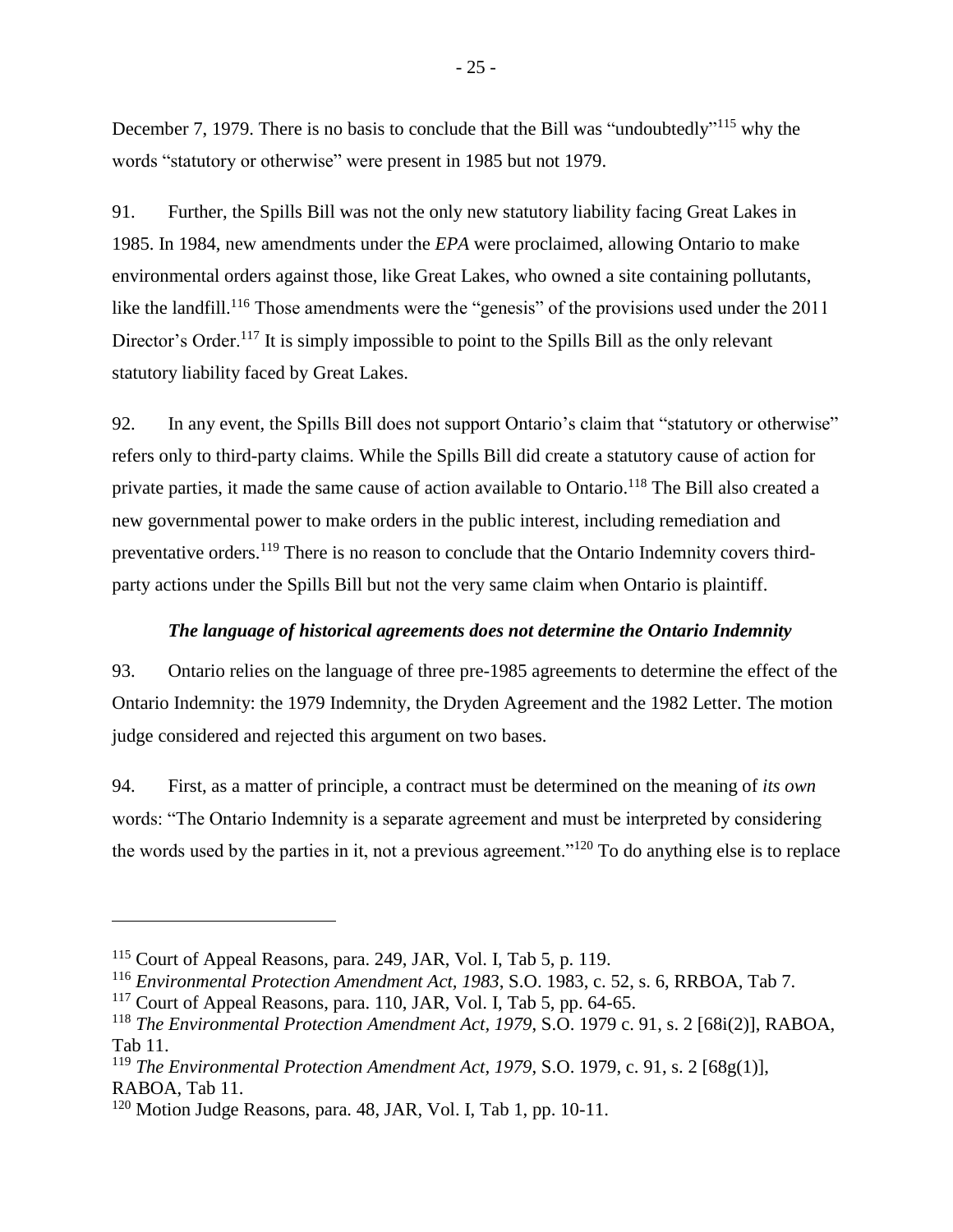the text of the Ontario Indemnity with a different agreement, which the factual matrix cannot do. Parties must be free to draft new agreements, with new and different terms, over time.

95. Second, even if relevant, none of the language in the previous agreements are helpful to Ontario's position. Each of these three agreements are reviewed briefly below. As the motion judge held, the fact that these agreements had restrictive language means that, if anything, the lack of such language indicates an intention for the Ontario Indemnity to be free of such restrictions.<sup>121</sup> The motion judge made no error in this regard.

96. *The 1979 Indemnity.* The reference in the recitals of the 1979 Indemnity to "environmental damages" does not support Ontario's interpretation. The operative paragraph includes no such restriction. Ontario is required to indemnify Great Lakes if "it is required to pay any monies ... in respect of pollution caused by Reed Ltd."<sup>122</sup> Ontario argues that these recitals support its theory that the 1979 Indemnity was restricted only to third-party claims, but the motion judge held that this interpretation was "commercially absurd."<sup>123</sup> Moreover, there is no reason to interpret the 1985 Ontario Indemnity to be identical to the 1979 Indemnity. In fact, the different language used in 1985 suggests the parties intended to broaden Great Lakes' protection as compared to 1979.

97. *The 1979 Dryden Agreement.* Ontario relies on the purchase agreement whereby Great Lakes bought the Dryden Mill from Reed in 1979. Ontario was not a party. Nevertheless, Ontario points to that agreement's environmental indemnity provisions and the fact that any costs incurred with respect to the Control Order were expressly carved out from a costs-sharing mechanism between the parties in relation to the indemnity.

98. This argument is doomed to fail. The way that Reed and Great Lakes decided to arrange their affairs in 1979 has no particular bearing on how Ontario and Great Lakes arranged theirs in 1985. Moreover, the 1985 Ontario Indemnity lacks the carve-out that Ontario relies on. The

 $121$  Motion Judge Reasons, para. 48, JAR, Vol. I, Tab 1, pp. 10-11.

<sup>&</sup>lt;sup>122</sup> 1979 Indemnity, Exhibit "I", Rawn Affidavit, JAR, Vol. IV, Tab 27I, pp. 135-136.

 $123$  Motion Judge Reasons, para. 48, JAR, Vol. I, Tab 1, pp. 10-11.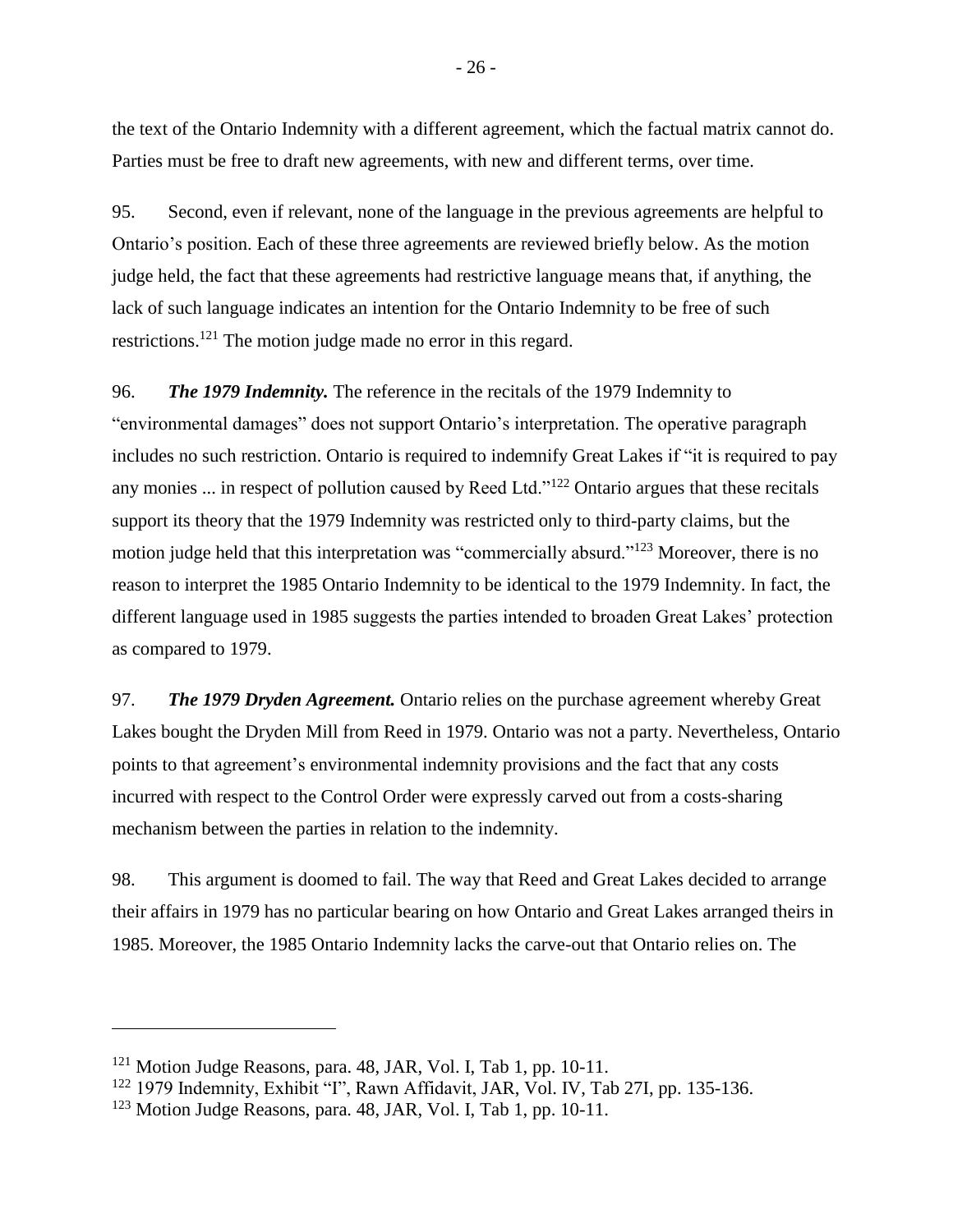motion judge's rejection of this argument and failure to rely on the Dryden Agreement cannot have been a palpable and overriding error.

99. *1982 Letter.* In 1982, R. H. Ramsay, the Provincial Secretary for Resources Development, wrote to Great Lakes to seek its assistance in facilitating a settlement with the First Nations, which were at an impasse.<sup>124</sup> The Minister offered an indemnity to Great Lakes to induce it to negotiate. The indemnity was limited to "damages awarded by any court or for any settlement," which included "personal injury, property damages and economic claims."<sup>125</sup>

100. The motion judge did not refer to the 1982 Letter in his reasons. He did not need to. The letter is inadmissible as part of the factual matrix and has no probative value. The letter is little more than Ontario's unilateral offer of indemnity three years before the actual Ontario Indemnity was mutually agreed. While it may have formed part of the negotiations between the parties, such contractual negotiations do not form part of the factual matrix.<sup>126</sup> At best, such negotiations "tend to show only what a party wanted, not what they got, in the ultimate bargain."<sup>127</sup> As a result, it cannot replace or even help interpret the language of the Ontario Indemnity.

#### <span id="page-30-0"></span>**Fettering doctrine does not affect Ontario Indemnity**

101. Ontario argues that even if the Ontario Indemnity applies to the Director's Order on its terms – which it does – Ontario is not bound by it because of the rule that the Crown cannot indirectly fetter the Ontario Legislature's right to change the law. It argues that the motion judge implied a term into the Ontario Indemnity and that term indirectly fetters the powers of the Legislature.

102. In fact, the long-standing prohibition against fettering the power of the legislature is irrelevant to the construction of the Ontario Indemnity. The term protecting against the Director's Order is express, not implied. It neither directly nor indirectly limits legislative sovereignty.

 $124$  Court of Appeal Reasons, para. 24, JAR, Vol. I, Tab 5, pp. 34-35.

 $125$  Court of Appeal Reasons, para. 24, JAR, Vol. I, Tab 5, pp. 34-35.

<sup>126</sup> *The Canada Trust Company v. Browne*, [2012 ONCA 862,](https://www.canlii.org/en/on/onca/doc/2012/2012onca862/2012onca862.html?autocompleteStr=2012%20ONCA%20862&autocompletePos=1) para. 71.

<sup>127</sup> *Jones Collombin Investment Counsel Inc. v. Fickel*, [2016 ONSC 6536,](https://www.canlii.org/en/on/onsc/doc/2016/2016onsc6536/2016onsc6536.html?autocompleteStr=2016%20ONSC%206536%20&autocompletePos=1) para. 26.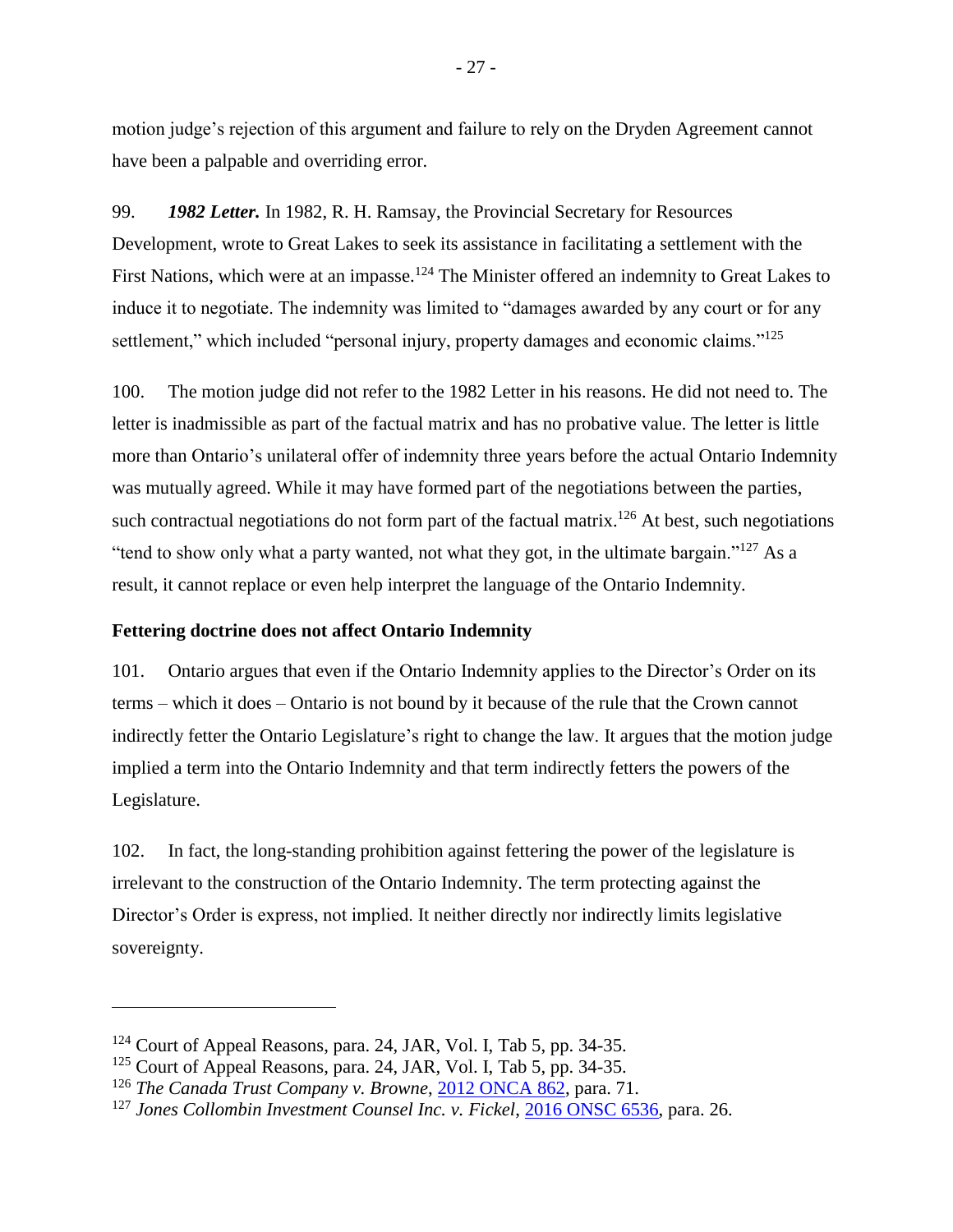103. Ontario asks this Court to require judicial rewriting, and indeed reading down, of any contractual promise made by a province to fully indemnify an opposite party from all future liability. It asks this Court to conclude that provincial governments do not have the contractual freedom to bind themselves to cover not-yet-enacted causes of action. This is neither sensible policy nor is it required to protect legislative sovereignty.

#### *No implied term regarding future legislation*

<span id="page-31-0"></span>104. Contrary to Ontario's argument, the motion judge did not imply a term into the Ontario Indemnity about claims related to "future legislative acts." He did not need to find that the indemnity had any implied terms<sup>128</sup> because he simply applied the express terms.

105. The Ontario Indemnity expressly covers claims that arose both before and after 1979. Section 1 refers not only to claims, actions and proceeds "existing at December 17, 1979" but also to claims, actions and proceedings that "may arise or be asserted thereafter (including those arising or asserted after the date of this agreement)." The motion judge held that the Director's Order was a statutory claim or proceeding that imposes costs contemplated by the indemnity.<sup>129</sup> The Court of Appeal agreed.<sup>130</sup>

106. Ontario repeatedly asserts that courts are reluctant to impose obligations arising from future legislation absent express wording.<sup>131</sup> It is wrong both in fact and in law. First, there *is* express language in the Ontario Indemnity. Second, there is no such principle of contractual interpretation. The one case that Ontario relies on actually stands for almost the opposite proposition, which is that the Court should not imply that the government has the right to change a contract simply by making new regulations.<sup>132</sup> Applying that principle to this appeal suggests

 $128$  Ontario argues here that the motion judge erred by not recognizing an implied term, but Ontario did not argue that any term was implied. Factum of Her Majesty the Queen (Ontario Superior Court of Justice), paras. 77-79, JAR, Vol. VII, Tab 36, pp. 22-23; Motion Judge Reasons, paras. 31, 50, JAR, Vol. I, Tab 1, pp. 7, 12.

<sup>129</sup> Motion Judge Reasons, para. 46, JAR, Vol. I, Tab 1, p. 10.

 $130$  Court of Appeal Reasons, para. 122, JAR, Vol. I, Tab 5, pp. 68-69.

<sup>131</sup> Ontario's Appellant Factum, paras. 91, 128.

<sup>132</sup> *Spooner Oils Ltd. v. Turner Valley Gas Conservation*, [\[1933\] S.C.R.](https://www.canlii.org/en/ca/scc/doc/1933/1933canlii86/1933canlii86.html?autocompleteStr=spooner%20&autocompletePos=1) 629, pp. 641-642.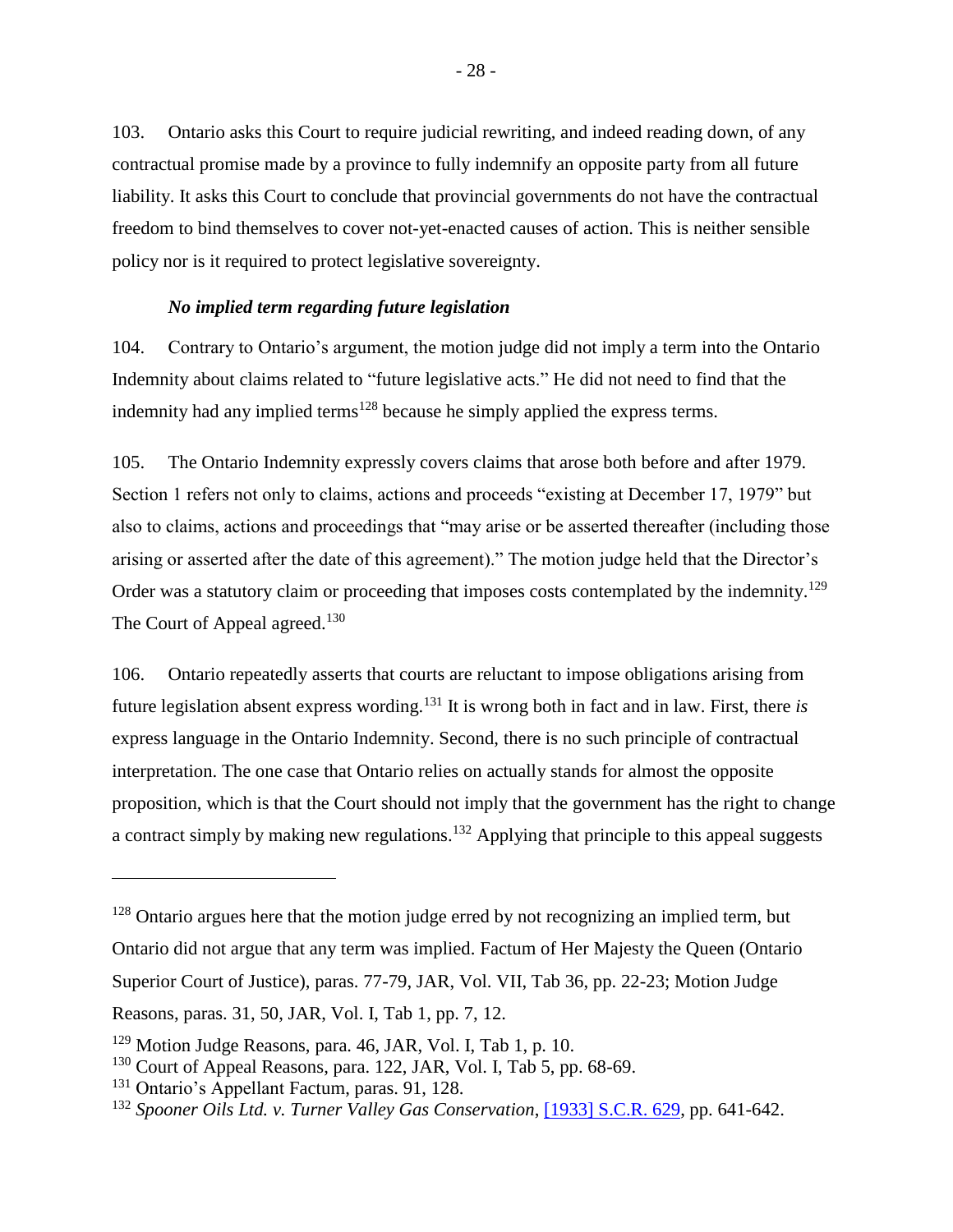that Ontario should not be able to escape its indemnity obligations just because the statutory framework has changed.

107. Finally, the Director's Order did not impose liability that was unknown to the parties in 1985. As noted above, the genesis of the provisions under which the Director's Order was issued came into force in 1984.<sup>133</sup> While the section has been amended since, the basis for that statutory liability was in effect at the time the parties entered into the Ontario Indemnity.

## *Applying the Ontario Indemnity is not fettering*

<span id="page-32-0"></span>108. Contracts are critical to the operation of government. Provincial governments do almost all of their business, and implement much of their policy, through contracts. They procure goods and services, employ people, lease land to and from private parties, borrow vast amounts of money, and even deliver social services and infrastructure through private parties, all by contract.<sup>134</sup> This appeal attempts to use the doctrine of fettering to set different contracting rules for the Crown to allow it to resile from its contracts, at its whim, without consequence.

109. This is not the law. When the Crown chooses voluntarily to enter into a contract, it is governed "primarily by the private law of contract" and is "bound by its contracts in the same way as a private person."<sup>135</sup>

110. The doctrine of fettering is a narrow exception to that principle protecting legislative sovereignty. Nothing can hinder the legislature's right to "make or unmake any law whatever."<sup>136</sup> The executive branch of government therefore cannot "unilaterally fetter the legislature's law-making power."<sup>137</sup> Any contract that purports to do so "would be merely ineffective in this regard (since it cannot bind the legislature)." <sup>138</sup> But the doctrine is limited to

<sup>133</sup> *Environmental Protection Amendment Act, 1983*, S.O. 1983, c. 52, s. 6, RRBOA, Tab 7. <sup>134</sup> Karen Horsman and Gareth Morley, *Government Liability: Law and Practice*, (Toronto:

Thomson Reuters, 2018), p. 2-1, RRBOA, Tab 3.

<sup>135</sup> Peter W. Hogg, Patrick J. Monahan & Wade K. Wright, *Liability of the Crown*, 4th ed., (Toronto: Carswell, 2011), pp. 304-305, RRBOA, Tab 4.

<sup>136</sup> Peter W. Hogg, Patrick J. Monahan & Wade K. Wright, *Liability of the Crown*, 4th ed., (Toronto: Carswell, 2011), p. 324, RRBOA, Tab 4.

<sup>137</sup> *Reference re Pan‑Canadian Securities*, [2018 SCC 48,](https://www.canlii.org/en/ca/scc/doc/2018/2018scc48/2018scc48.html?autocompleteStr=2018%20SCC%2048&autocompletePos=1) para. 59.

<sup>138</sup> *Reference re Pan‑Canadian Securities*, [2018 SCC 48,](https://www.canlii.org/en/ca/scc/doc/2018/2018scc48/2018scc48.html?autocompleteStr=2018%20SCC%2048&autocompletePos=1) para. 67.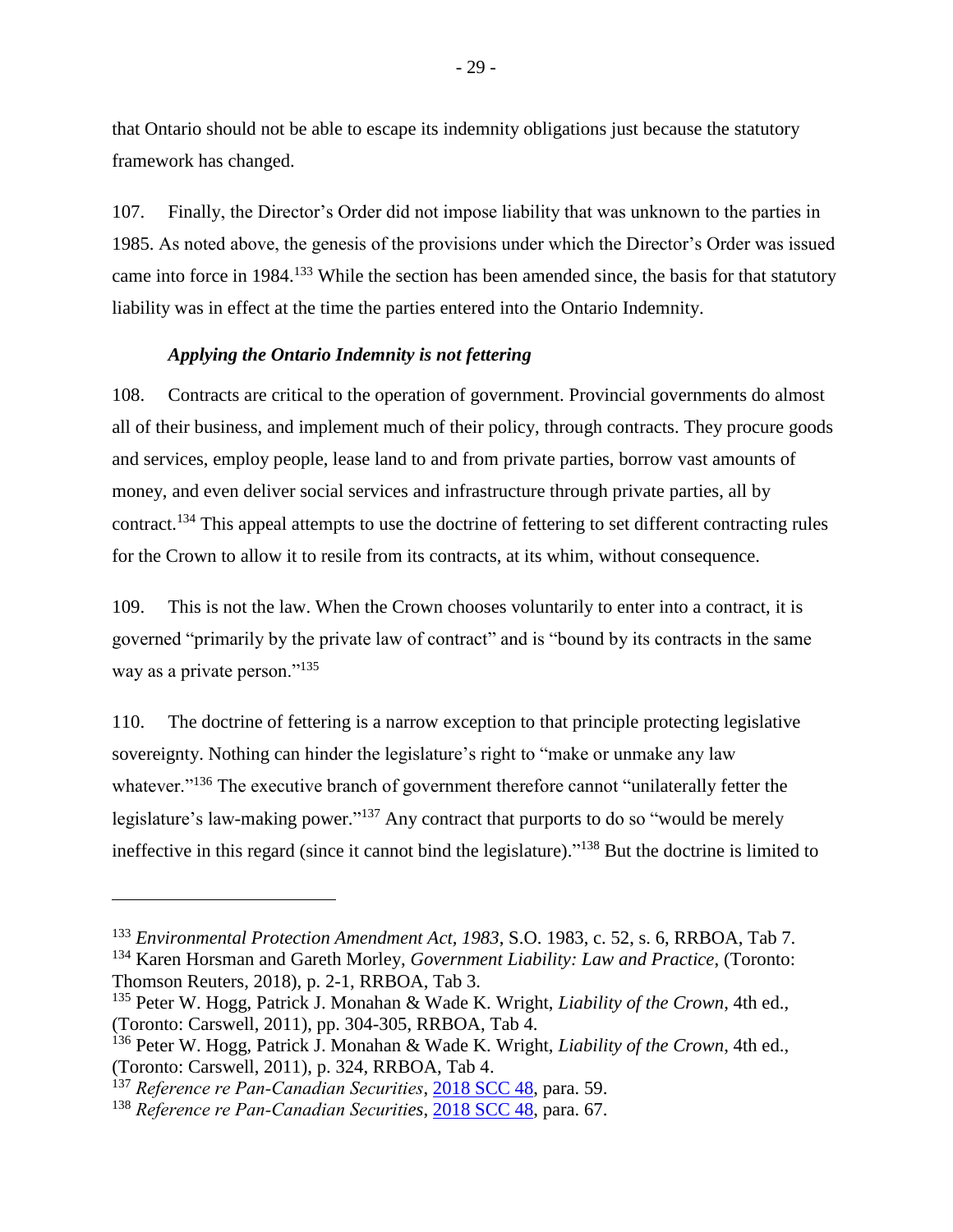restrictions on the making or unmaking of law. When the Crown breaches a contract, it must compensate its counterparty for the breach, like any private party, absent explicit legislation to the contrary.<sup>139</sup>

## *No indirect fettering*

<span id="page-33-0"></span>111. Ontario does not suggest that the Ontario Indemnity interferes with the Legislature's ability to enact or repeal legislation. Instead, it alleges an "indirect" fetter, because the costs of complying with (or breaching) the Ontario Indemnity could be a disincentive to take legislative action. But this Court rejected that doctrine, under analogous circumstances, in *Wells v. Newfoundland*.

112. In *Wells*, the Court concluded that requiring a provincial government to pay damages for breaching a contract did not fetter its authority to legislatively abrogate that contract. It distinguished between "the Crown legislatively avoiding a contract" (which is permitted) and "altogether escaping the legal consequences of doing so."<sup>140</sup> Making the Crown pay a contractual counterparty in no way diminishes the legislature's ability to alter or terminate those contracts.<sup>141</sup>

113. In fact, the Court held that the Crown was obliged to abide by its legal obligations in order to uphold the principle of the rule of law:

In a nation governed by the rule of law, we assume that the government will honour its obligations unless it explicitly exercises its power not to. In the absence of a clear express intent to abrogate rights and obligations – rights of the highest importance to the individual – those rights remain in force. To argue the opposite is to say that the government is bound only by its whim, not its word. In Canada this is unacceptable, and does not accord with the nation's understanding of the relationship between the state and its citizens.<sup>142</sup>

114. *Wells* was complicated by this Court's municipal law decision in *Pacific National Investments No. 1* ("*PNI #1*").<sup>143</sup> In that case, the majority refused to find an implied term in a

<sup>139</sup> *Wells v. Newfoundland*, [\[1999\] 3 S.C.R.](https://www.canlii.org/en/ca/scc/doc/1999/1999canlii657/1999canlii657.html?autocompleteStr=wells%20v%20new&autocompletePos=1) 199, para. 47.

<sup>140</sup> *Wells v. Newfoundland*, [\[1999\] 3 S.C.R.](https://www.canlii.org/en/ca/scc/doc/1999/1999canlii657/1999canlii657.html?autocompleteStr=wells%20v%20new&autocompletePos=1) 199, paras. 41, 48.

<sup>141</sup> *Wells v. Newfoundland*, [\[1999\] 3 S.C.R.](https://www.canlii.org/en/ca/scc/doc/1999/1999canlii657/1999canlii657.html?autocompleteStr=wells%20v%20new&autocompletePos=1) 199, para. 48.

<sup>142</sup> *Wells v. Newfoundland*, [\[1999\] 3 S.C.R.](https://www.canlii.org/en/ca/scc/doc/1999/1999canlii657/1999canlii657.html?autocompleteStr=wells%20v%20new&autocompletePos=1) 199, para. 46 [emphasis added].

<sup>143</sup> *Pacific National Investments Ltd. v. Victoria (City)*, [2000 SCC 64.](https://www.canlii.org/en/ca/scc/doc/2000/2000scc64/2000scc64.html?autocompleteStr=2000%20scc%2064%20&autocompletePos=1)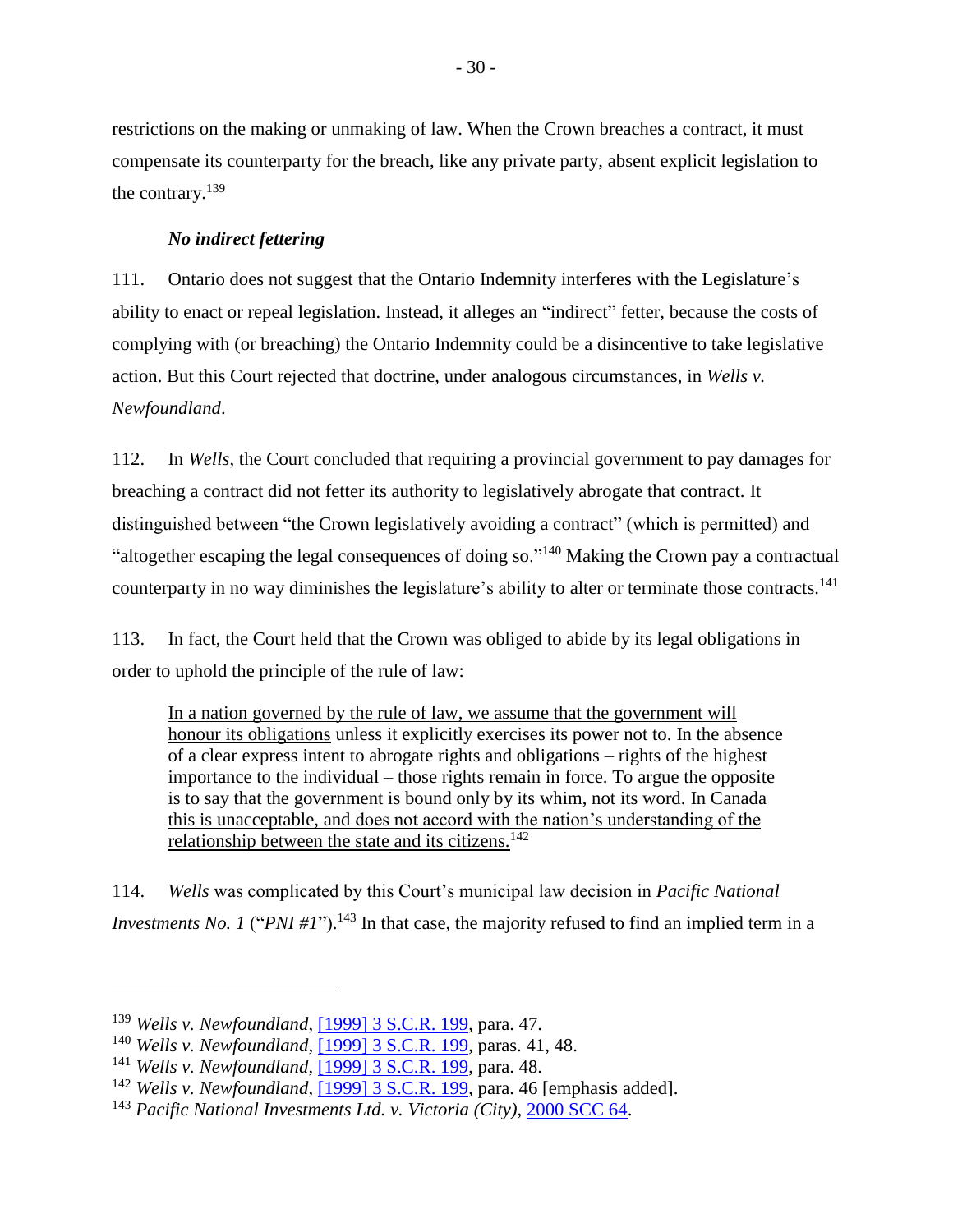contract between a municipality and a developer to compensate the developer in the case of a zoning change. The majority held that a municipal agreement to compensate for the legislative zoning change was an improper "restriction on the legislative power."<sup>144</sup> The Court left *Wells* in place, distinguishing it because it "did not deal with a contract governing the exercise of municipal legislative powers."<sup>145</sup>

115. *PNI #1* has been the "subject of considerable criticism."<sup>146</sup> Only four years later, the same parties returned to this Court. This Court unanimously allowed the developer's unjust enrichment claim against the municipality ("*PNI #2*"). <sup>147</sup> In a decision that is directly contrary to *PNI #1*, this Court rejected the idea that financial consequences create an impermissible disincentive to the use of municipal legislative powers and held the municipality liable for the financial consequences of its legislative actions.

116. Some commentators and lower courts have gone further, suggesting that *PNI #1* was wrongly decided altogether. Professor Hogg writes that "the decision is wrong ... [I]n a society governed by the rule of law, no level of government should be free to be heedless of private rights, even in response to changes in public opinion."<sup>148</sup> On the basis that *Wells* was still good law, lower courts have declined to follow *PNI #1*, one writing that there is "a very strong argument that *Pacific National No. 1* is wrong." 149

117. There are no public policy objectives that are furthered by the doctrine of indirect fettering. While on its face the indirect fettering doctrine may appear to assist governments, "the benefit to government is illusory. In the long-run the doctrine would impair the credit of

<sup>144</sup> *Pacific National Investments Ltd. v. Victoria (City)*, [2000 SCC 64,](https://www.canlii.org/en/ca/scc/doc/2000/2000scc64/2000scc64.html?autocompleteStr=2000%20scc%2064%20&autocompletePos=1) para. 63.

<sup>145</sup> *Pacific National Investments Ltd. v. Victoria (City)*, [2000 SCC 64,](https://www.canlii.org/en/ca/scc/doc/2000/2000scc64/2000scc64.html?autocompleteStr=2000%20scc%2064%20&autocompletePos=1) para. 61.

<sup>146</sup> *Andrews v. Canada (Attorney General)*, [2014 NLCA 32,](https://www.canlii.org/en/nl/nlca/doc/2014/2014nlca32/2014nlca32.html?autocompleteStr=2014%20NLCA%2032&autocompletePos=1) para. 34; *Ocean Wise Conservation Association v. Vancouver Board of Parks and Recreation*, [2019 BCCA 58,](http://canlii.ca/t/hxl6g) para. 49.

<sup>147</sup> *Pacific National Investments Ltd. v. Victoria (City)*, [2004 SCC 75,](https://www.canlii.org/en/ca/scc/doc/2004/2004scc75/2004scc75.html?autocompleteStr=%202004%20SCC%2075&autocompletePos=1) para. 1.

<sup>148</sup> Peter W. Hogg, Patrick J. Monahan & Wade K. Wright, *Liability of the Crown*, 4th ed., (Toronto: Carswell, 2011), p. 328, RRBOA, Tab 4.

<sup>149</sup> *Rio Algom Ltd. v. Canada (Attorney General)*, [2012 ONSC 550,](https://www.canlii.org/en/on/onsc/doc/2012/2012onsc550/2012onsc550.html?autocompleteStr=2012%20ONSC%20550&autocompletePos=1) para. 153; *see also*, *Levy v. British Columbia (Crime Victim Assistance Program)*, [2018 BCCA 36,](https://www.canlii.org/en/bc/bcca/doc/2018/2018bcca36/2018bcca36.html?resultIndex=1) para. 31.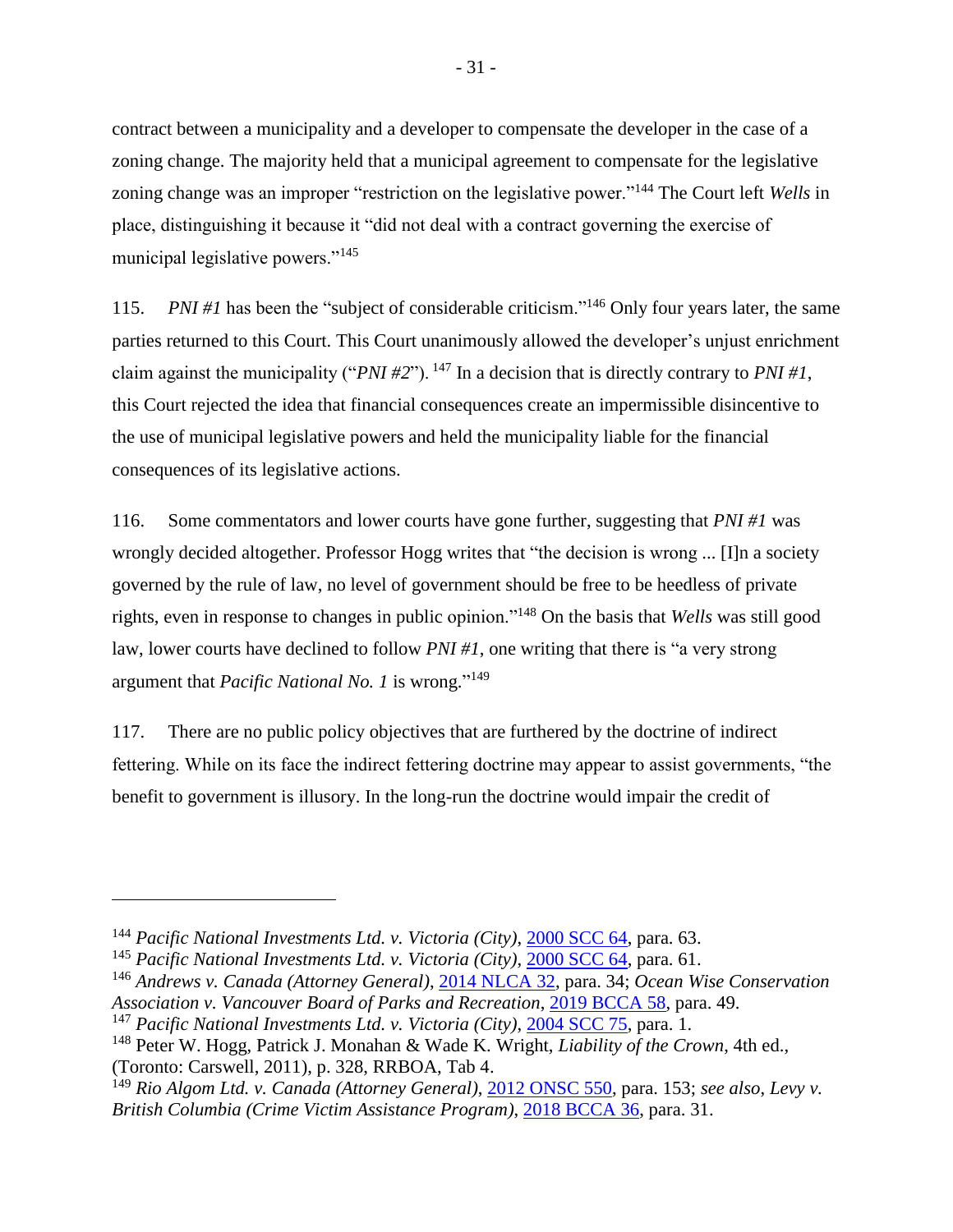government, forcing government to pay higher prices (risk premiums)."<sup>150</sup> Instead, it "is a benefit, not a hindrance, that the Crown has the legal capacity to bind itself for the future.<sup>151</sup>

118. This Court has agreed. In *PNI #2*, criticizing *PNI #1*, the unanimous Court held that it was not "good public policy" to have municipalities make development commitments and then repudiate them as illegal, "scoop[ing] a financial windfall at the expense of those who contracted with them in good faith."<sup>152</sup> When the provincial Crown is the contractor, as Sovereign, it owes a *greater* duty than a private party to fulfil its contractual obligations.<sup>153</sup>

119. This Court could clarify the law and expressly overrule *PNI #1* as wrongly decided. In the alternative, this Court should endorse the narrow interpretation of the decision almost uniformly given by lower courts and academics that *PNI #1* applies "only to the municipal level of government."<sup>154</sup> A municipality is a creation of statute and possesses only those powers delegated to it. *PNI #1* was decided solely on the basis of these municipal powers. The analysis is not applicable to the provincial Crown, who contracts as a natural person. Indeed, the majority in *PNI #1* distinguished *Wells* on the basis that it did not deal with municipalities. *Wells* therefore continues to be the governing law for the provincial Crown.<sup>155</sup>

 $\overline{a}$ 

the provincial level because the public purse is larger. The fettering doctrine is designed to

<sup>150</sup> Peter W. Hogg, Patrick J. Monahan & Wade K. Wright, *Liability of the Crown*, 4th ed., (Toronto: Carswell, 2011), p. 330, RRBOA, Tab 4.

<sup>151</sup> Peter W. Hogg, Patrick J. Monahan & Wade K. Wright, *Liability of the Crown*, 4th ed., (Toronto: Carswell, 2011), p. 305, RRBOA, Tab 4.

<sup>152</sup> *Pacific National Investments Ltd. v. Victoria (City)*, [2004 SCC 75,](https://www.canlii.org/en/ca/scc/doc/2004/2004scc75/2004scc75.html?autocompleteStr=2004%20SCC%2075&autocompletePos=1) para. 57.

<sup>153</sup> *Agricultural Research Institute of Ontario et al. v. Campbell-High* (2002), [58 O.R. \(3d\) 321](https://www.canlii.org/en/on/onca/doc/2002/2002canlii10432/2002canlii10432.html?autocompleteStr=%2058%20O.R.%20%283d%29%20321%20&autocompletePos=1)  [\(C.A.\),](https://www.canlii.org/en/on/onca/doc/2002/2002canlii10432/2002canlii10432.html?autocompleteStr=%2058%20O.R.%20%283d%29%20321%20&autocompletePos=1) paras. 29-30, per Abella J.A. (as she then was).

<sup>&</sup>lt;sup>154</sup> Court of Appeal Reasons, para. 124, JAR, Vol. I, Tab 5, p. 69; Peter W. Hogg, Patrick J. Monahan & Wade K. Wright, *Liability of the Crown*, 4th ed., (Toronto: Carswell, 2011), pp. 327-328, RRBOA, Tab 4; Karen Horsman and Gareth Morley, *Government Liability: Law and Practice*, (Toronto: Thomson Reuters, 2018) p. 2-13 - 2-14, RRBOA, Tab 3; S.M. Waddams, *The Law of Contracts*, 7th ed., (Toronto: Thomson Reuters, 2017), para. 654, RRBOA, Tab 5; *Ocean Wise Conservation Association v. Vancouver Board of Parks and Recreation*, [2019](http://canlii.ca/t/hxl6g)  [BCCA 58,](http://canlii.ca/t/hxl6g) para. 48; *Andrews v. Canada (Attorney General)*, [2014 NLCA 32,](https://www.canlii.org/en/nl/nlca/doc/2014/2014nlca32/2014nlca32.html?autocompleteStr=2014%20NLCA%2032&autocompletePos=1) paras. 34, 44; *Ontario First Nations (2008) Limited Partnership v. Aboriginal Affairs (Ontario)*, [2013 ONSC](https://www.canlii.org/en/on/onsc/doc/2013/2013onsc7141/2013onsc7141.html?autocompleteStr=2013%20ONSC%207141&autocompletePos=1)  [7141,](https://www.canlii.org/en/on/onsc/doc/2013/2013onsc7141/2013onsc7141.html?autocompleteStr=2013%20ONSC%207141&autocompletePos=1) paras. 53-59.

<sup>&</sup>lt;sup>155</sup> It is not enough to argue, as Ontario does, that the indirect fettering rule is more necessary at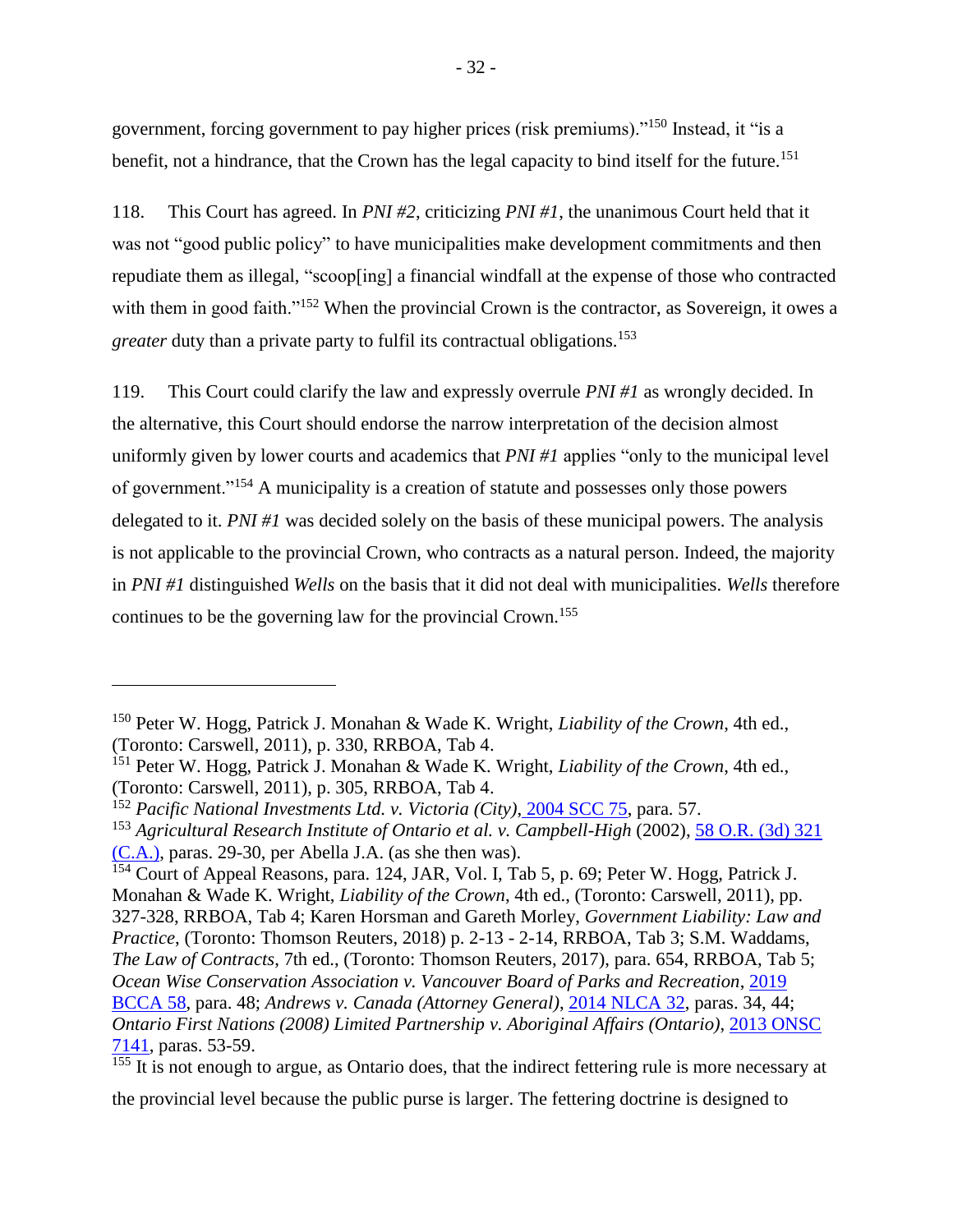120. If *PNI #1* is confined to municipalities, it has no application to this appeal. But even on a broader interpretation of *PNI #1*, there is no indirect fettering at issue because (i) the Ontario Indemnity has no effect on the legislative powers of the Ontario Legislature; and (ii) the Ontario Indemnity is a business contract. Each are discussed below.

#### *No fettering of legislative authority*

 $\overline{a}$ 

<span id="page-36-0"></span>121. *PNI #1* was concerned exclusively with "contracts concerning the exercise of legislative powers."<sup>156</sup> The Ontario Indemnity does not qualify. It has no effect on legislative powers. The indemnity does not create any cost or disincentive to Ontario enacting environmental legislation. Indeed, Ontario Indemnity could not indirectly fetter the 1990 amendments to the *EPA* because the statute's enactment did not trigger a claim under the indemnity. Rather, a non-legislative act, the 2011 issuance of the Director's Order, created the claim.

122. Ontario also suggests that the Ontario Indemnity impermissibly fetters the exercise of ministerial discretion because of those very costs created by the Director's Order. But there is no authority that the Crown can escape the monetary consequences of its obligations because it could affect its executive decision-making.<sup>157</sup> Such non-legislative fettering finds no basis in parliamentary sovereignty: while the Crown-as-Executive cannot bind the Legislature, the

protect parliamentary sovereignty, but the cost of a change in government policy should be "borne by the government (the general body of taxpayers) and not by the innocent private party." Peter W. Hogg, Patrick J. Monahan & Wade K. Wright, *Liability of the Crown*, 4th ed., (Toronto: Carswell, 2011), p. 306, RRBOA, Tab 4.

<sup>156</sup> *Pacific National Investments Ltd. v. Victoria (City)*, [2000 SCC 64,](https://www.canlii.org/en/ca/scc/doc/2000/2000scc64/2000scc64.html?autocompleteStr=2000%20scc%2064%20&autocompletePos=1) para. 63.

<sup>157</sup> The Crown relies on two authorities, but neither assist. *R. v. Dominion of Canada Postage Stamp Vending Co.*, [\[1930\] S.C.R. 500,](https://www.canlii.org/en/ca/scc/doc/1930/1930canlii87/1930canlii87.html?resultIndex=1) is the case of a contract that exceeded the Postmaster's statutory jurisdiction. And *Rederiaktiebolaget Amphitrite v. R.*, [1921] [All ER Rep 542,](https://advance.lexis.com/document/documentlink/?pdmfid=1505209&crid=61d4dde6-32eb-4bc8-bbae-34969403b612&pddocfullpath=%2Fshared%2Fdocument%2Fcases-uk%2Furn%3AcontentItem%3A5PHF-RH81-FK0M-S13J-00000-00&pdcontentcomponentid=279846&pddoctitle=%5B1921%5D+All+ER+Rep+542&pdproductcontenttypeid=urn%3Apct%3A285&pdiskwicview=false&ecomp=7sL5k&prid=3d91ad8f-d42b-48f1-b3a8-08970f3f6f52) Book of Authorities of the Appellant, Her Majesty the Queen in Right of Ontario, Tab 2, is a case where the Court found there never was a contract. Professor Hogg labels this case "discredited". Peter W. Hogg, Patrick J. Monahan & Wade K. Wright, *Liability of the Crown*, 4th ed., (Toronto: Carswell, 2011), p. 305, RRBOA, Tab 4.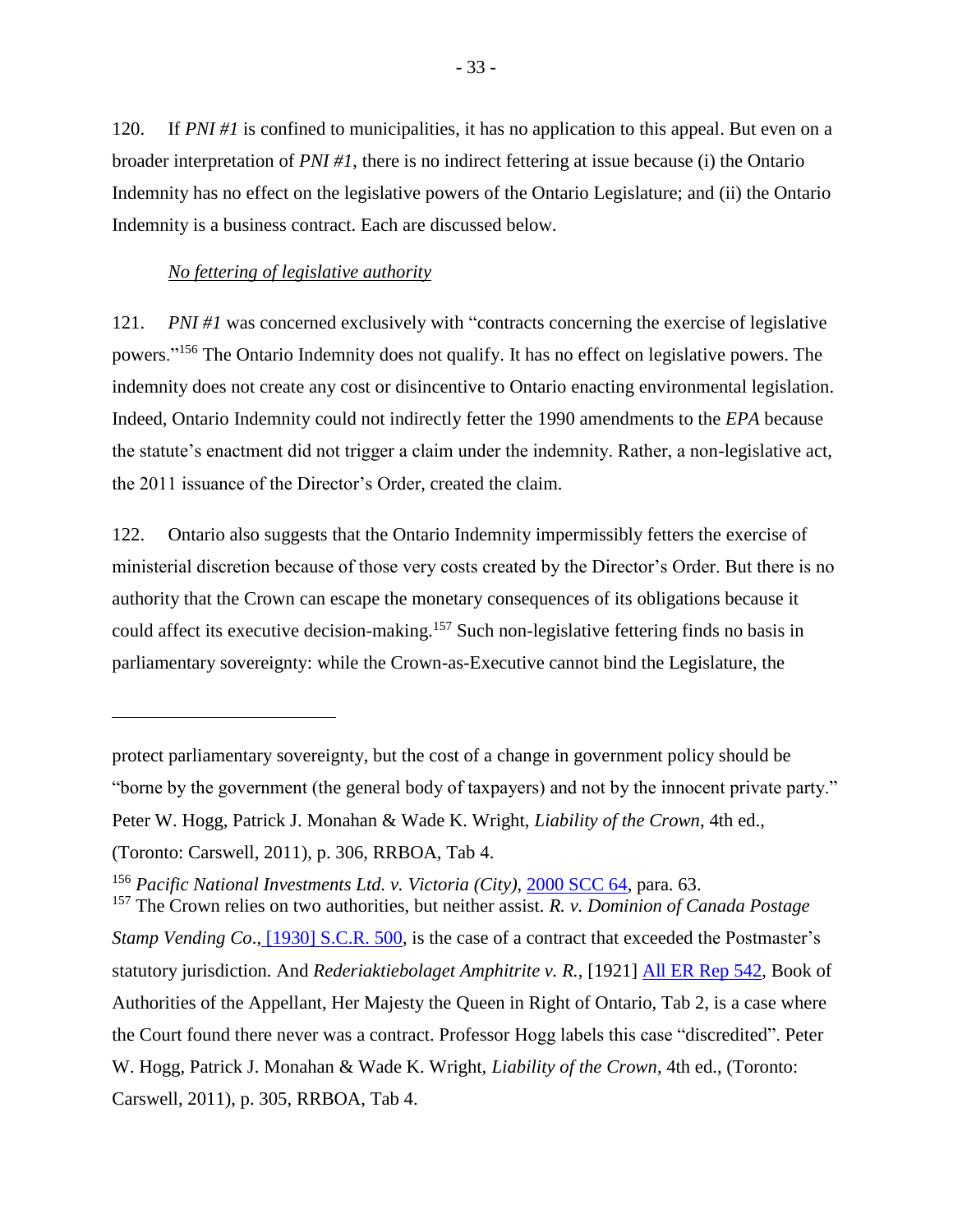Crown-as-Executive *can, and does*, bind itself by contract. Indeed, the spectre that the Crown could not bind its future decision-making would have drastic consequences, including for government contracting, procurement and, notably for this case, the settlement of litigation.

## *The Ontario Indemnity is a business agreement*

<span id="page-37-0"></span>123. In *PNI #1*, the majority differentiated between contracts concerning the exercise of legislative powers, like a promise not to change zoning, and business agreements. The latter were not subject to the doctrine of fettering: "municipalities will be bound by their business contracts. They will not be free to break them on a whim. They will have to pay compensation to the other party barring an express statutory provision denying any form of compensation ..."<sup>158</sup>

124. The meaning of business agreement is not defined. But, in the narrowest sense, a business agreement must include contracts that are non-governmental in nature, *i.e.*, those that private parties could enter in the course of doing business. Indemnities are regularly given by nongovernmental parties. Indeed, Great Lakes gave indemnities similar to the Ontario Indemnity to Reed in both 1979 and 1985.<sup>159</sup>

125. The Indemnity is also a business agreement when considered in the larger context of the 1985 MOA, which was a multi-party settlement of complex litigation. The settlement of civil litigation is one of the most fundamental forms of a business agreement.<sup>160</sup>

126. Ontario's proposal to require "unequivocal evidence of contractual intent" for the Crown to pay compensation in respect of a future legislative action contradicts the holding of *Wells*, which, absent clear legislative intent, requires such compensation. Moreover, Ontario itself negotiated the contracts that it now seeks to avoid. Ontario argues that this is necessary because governments "do not make such commitments lightly." But the Crown should not make *any*

<sup>158</sup> *Pacific National Investments Ltd. v. Victoria (City)*, [2000 SCC 64,](https://www.canlii.org/en/ca/scc/doc/2000/2000scc64/2000scc64.html?autocompleteStr=2000%20scc%2064%20&autocompletePos=1) para 69.

<sup>&</sup>lt;sup>159</sup> Dryden Agreement, JAR, Vol. III, Tab 17, pp. 19, 46-47, and Great Lakes Indemnity, Schedule "D", MOA, Exhibit "J", Rawn Affidavit, JAR, Vol. IV, Tab 27J, pp. 180-185. <sup>160</sup> *Ontario First Nations (2008) Limited Partnership v. Aboriginal Affairs (Ontario)*[, 2013](https://www.canlii.org/en/on/onsc/doc/2013/2013onsc7141/2013onsc7141.html?autocompleteStr=2013%20ONSC%207141&autocompletePos=1)  [ONSC 7141,](https://www.canlii.org/en/on/onsc/doc/2013/2013onsc7141/2013onsc7141.html?autocompleteStr=2013%20ONSC%207141&autocompletePos=1) paras. 47, 58.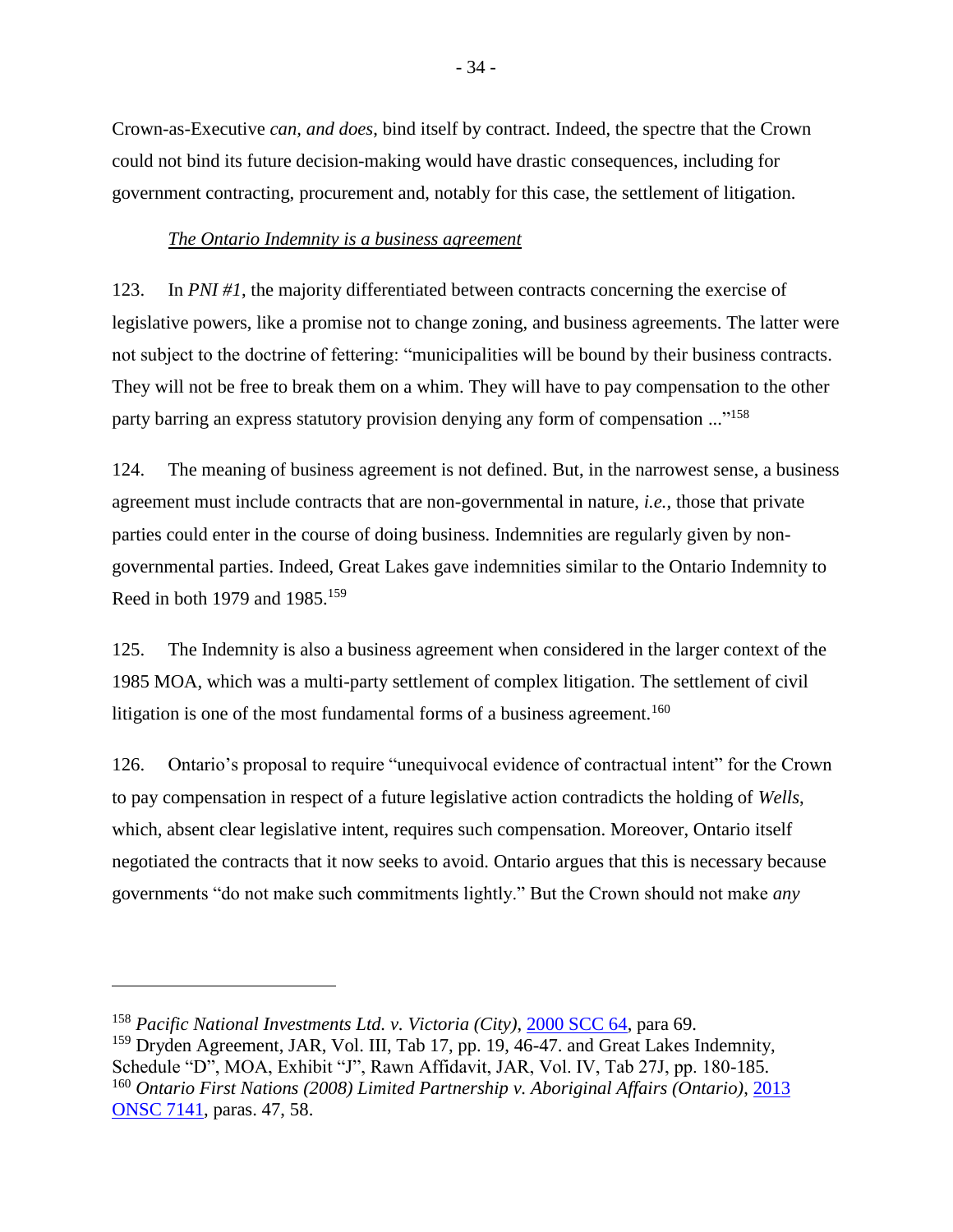commitments lightly: "it should not be a common or simple matter for the Crown to breach its agreements with impunity. We should be able to expect more than that."<sup>161</sup>

#### **PART IV-COSTS**

127. Resolute FP Canada Inc. submits that costs should follow the event, and if the appeal is dismissed, seeks its costs in this Court and in the proceedings below, on the terms awarded by the motion judge.

#### **PART V - ORDER SOUGHT**

128. Resolute FP Canada Inc. requests an order dismissing this appeal and granting Resolute FP Canada Inc. its costs of this appeal and the proceedings below.

#### ALL OF WHICH IS RESPECTFULLY SUBMITTED



Counsel for the Respondent, Resolute FP Canada Inc.

<sup>&</sup>lt;sup>161</sup> Ontario First Nations (2008) Limited Partnership v. Aboriginal Affairs (Ontario), 2013 ONSC 7141, para. 59.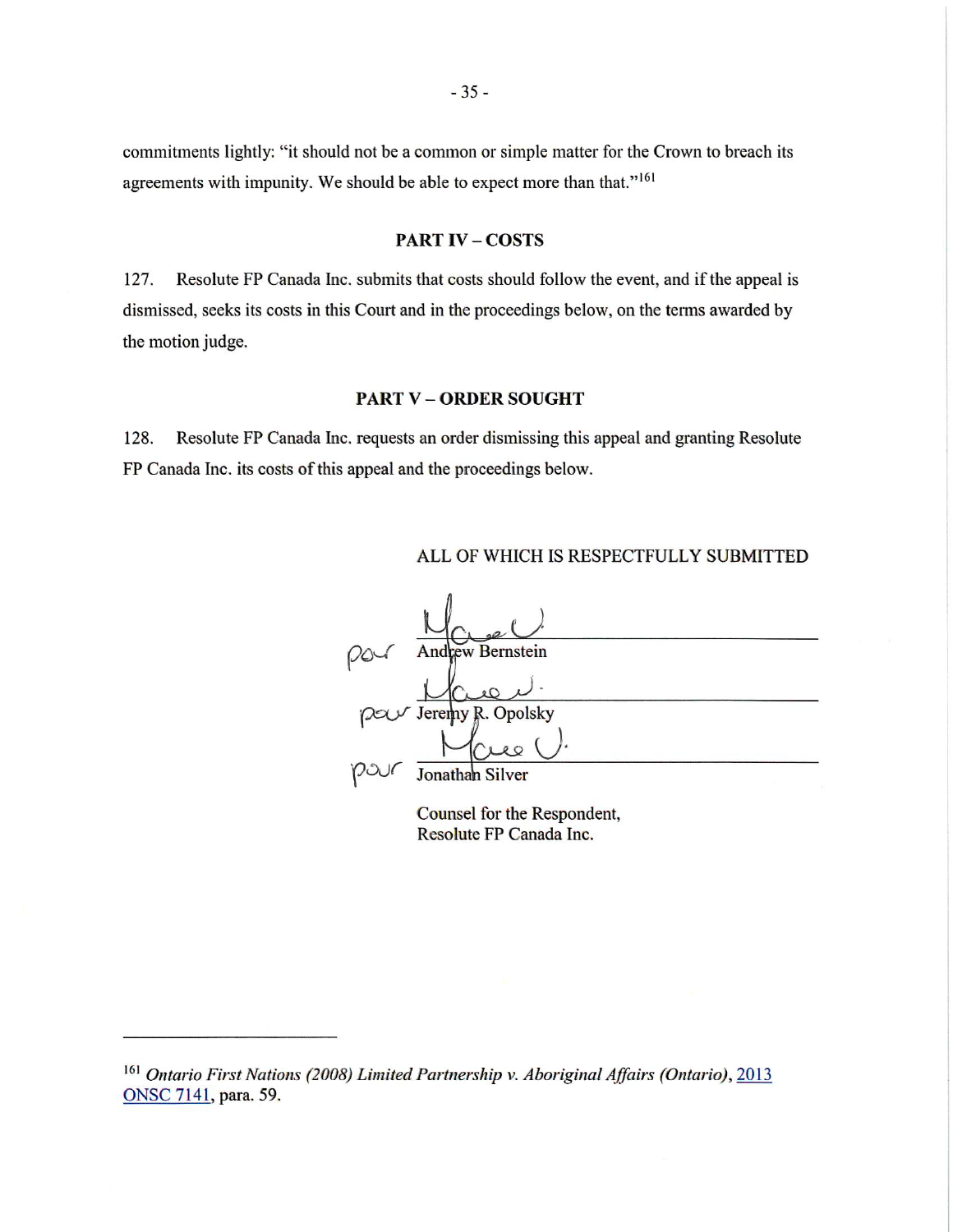| <b>PART VI - TABLE OF AUTHORITIES</b> |
|---------------------------------------|
|---------------------------------------|

<span id="page-39-0"></span>

| <b>Authority</b> |                                                                                                           | Paragraph(s)  |  |  |
|------------------|-----------------------------------------------------------------------------------------------------------|---------------|--|--|
| <b>CASES</b>     |                                                                                                           |               |  |  |
| $\mathbf{1}$     | Agricultural Research Institute of Ontario et al. v. Campbell-High<br>$(2002), 58$ O.R. $(3d)$ 321 (C.A.) | 118           |  |  |
| $\overline{2}$   | Algo Enterprises Ltd. v. Repap New Brunswick Inc., 2016 NBCA<br>35                                        | 56            |  |  |
| 3                | Andrews v. Canada (Attorney General), 2014 NLCA 32                                                        | 115, 119      |  |  |
| $\overline{4}$   | Arnold v. Britton & Ors, [2015] UKSC 36                                                                   | 60, 61        |  |  |
| 5                | Benhaim v. St-Germain, 2016 SCC 48                                                                        | 38, 64        |  |  |
| 6                | Eli Lilly v. Novopharm, [1998] 2 S.C.R. 129                                                               | 58            |  |  |
| $\overline{7}$   | Firm PI 1 Ltd. v. Zurich Australian Insurance and Body Corporate<br>398983, [2014] NZSC 147               | 60, 61        |  |  |
| 8                | Housen v. Nikolaisen, 2002 SCC 33                                                                         | 64            |  |  |
| 9                | Interprovincial Co-operatives Ltd. et al. v. R. (1975), [1976] 1<br>S.C.R. 477                            | 84            |  |  |
| 10               | Jones Collombin Investment Counsel Inc. v. Fickel, 2016 ONSC<br>6536                                      | 100           |  |  |
| 11               | Kilitzoglou v. Curé, 2018 ONCA 891                                                                        | 59            |  |  |
| 12               | Levy v. British Columbia (Crime Victim Assistance Program), 2018<br><b>BCCA 36</b>                        | 116           |  |  |
| 13               | Ocean Wise Conservation Association v. Vancouver Board of<br>Parks and Recreation, 2019 BCCA 58           | 115, 119      |  |  |
| 14               | Ontario First Nations (2008) Limited Partnership v. Aboriginal<br>Affairs (Ontario), 2013 ONSC 7141       | 119, 125, 126 |  |  |
| 15               | Orphan Well Association v. Grant Thornton Ltd., 2019 SCC 5                                                | 58            |  |  |
| 16               | Pacific National Investments Ltd. v. Victoria (City), 2000 SCC 64                                         | 114, 121, 123 |  |  |
| 17               | Pacific National Investments Ltd. v. Victoria (City), 2004 SCC 75                                         | 115, 118      |  |  |
| 18               | R. v. Dominion of Canada Postage Stamp Vending Co., [1930]<br><b>S.C.R. 500</b>                           | 122           |  |  |
| 19               | Rederiaktiebolaget Amphitrite v. R., [1921] All ER Rep 542                                                | 122           |  |  |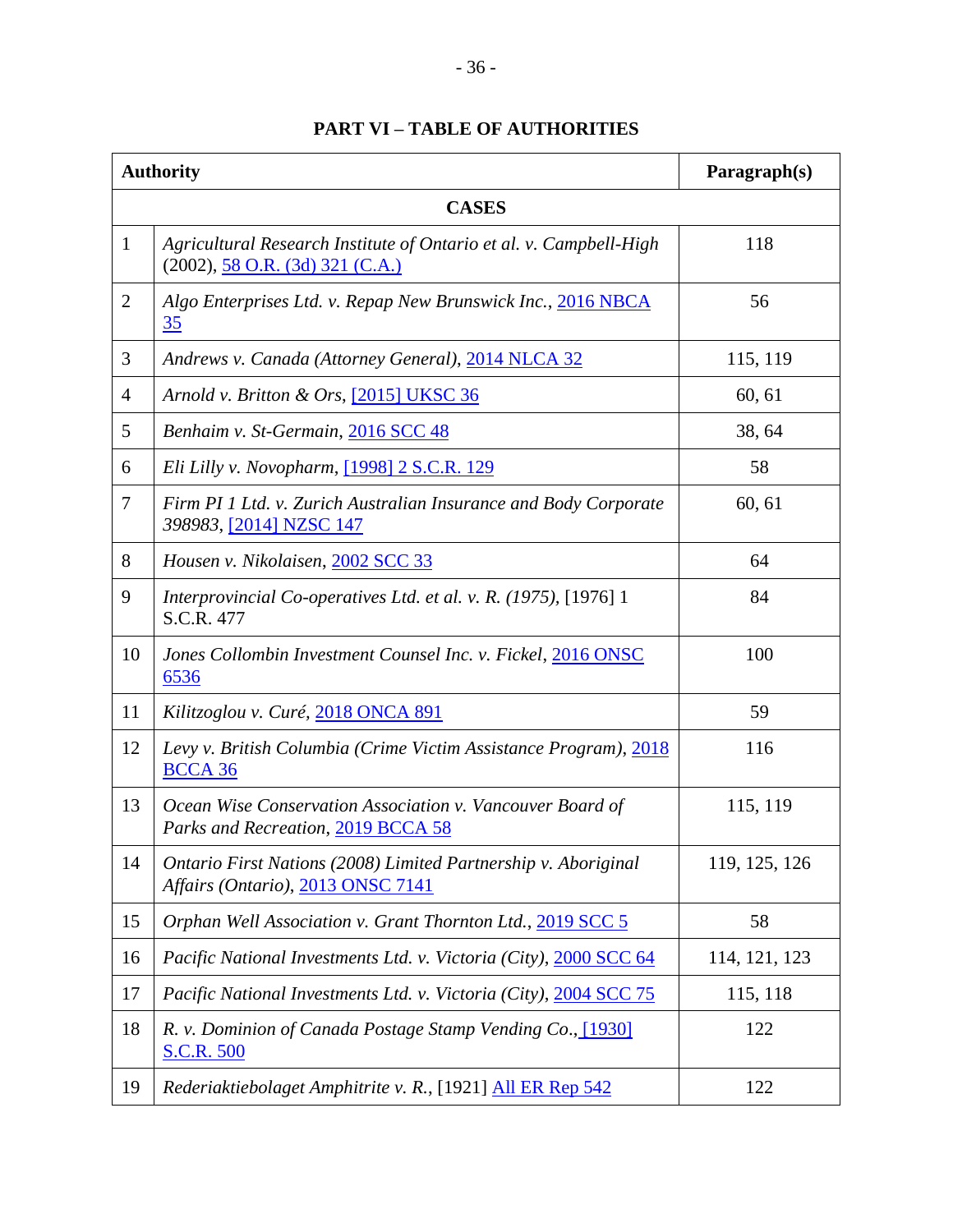| 20                       | Reference re Pan-Canadian Securities, 2018 SCC 48                                                                                                                                                                    | 110                             |  |  |
|--------------------------|----------------------------------------------------------------------------------------------------------------------------------------------------------------------------------------------------------------------|---------------------------------|--|--|
| 21                       | Rio Algom Ltd. v. Canada (Attorney General), 2012 ONSC 550                                                                                                                                                           | 116                             |  |  |
| 22                       | S.A. v. Metro Vancouver Housing Corp., 2019 SCC 4                                                                                                                                                                    | 61                              |  |  |
| 23                       | Sattva Capital Corp. v. Creston Moly Corp., 2014 SCC 53                                                                                                                                                              | 38, 55, 56, 59, 64              |  |  |
| 24                       | Scott v. Wawanesa Mutual Insurance Co., [1989] 1 S.C.R. 1445                                                                                                                                                         | 61                              |  |  |
| 25                       | Shewchuk v. Blackmont Capital Inc., 2016 ONCA 912                                                                                                                                                                    | 83                              |  |  |
| 26                       | Spooner Oils Ltd. v. Turner Valley Gas Conservation, [1933]<br>S.C.R. 629                                                                                                                                            | 106                             |  |  |
| 27                       | Starrcoll Inc. v. 2281927 Ontario Ltd., 2016 ONCA 275                                                                                                                                                                | 56                              |  |  |
| 28                       | Teal Cedar Products Ltd. v. British Columbia, 2017 SCC 32                                                                                                                                                            | 56, 62, 63                      |  |  |
| 29                       | Teal Cedar Products Ltd. v. Her Majesty the Queen in the Right of<br>the Province of British Columbia as represented by the Ministry of<br>Forests, (2011) (Arbitrator: Thomas R. Braidwood, Q.C.)<br>(RRBOA, Tab 1) | 56                              |  |  |
| 30                       | The Canada Trust Company v. Browne, 2012 ONCA 862                                                                                                                                                                    | 58, 100                         |  |  |
| 31                       | Ventas, Inc. v. Sunrise Senior Living Real Estate Investment Trust,<br>2007 ONCA 205                                                                                                                                 | 58                              |  |  |
| 32                       | Wells v. Newfoundland, [1999] 3 S.C.R. 199                                                                                                                                                                           | 110, 111, 112, 113              |  |  |
| <b>SECONDARY SOURCES</b> |                                                                                                                                                                                                                      |                                 |  |  |
| 33                       | Geoff R. Hall, Canadian Contractual Interpretation, 3rd ed.,<br>(Toronto: LexisNexis, 2016) (RRBOA, Tab 2)                                                                                                           | 58, 59                          |  |  |
| 34                       | Karen Horsman and Gareth Morley, Government Liability: Law<br>and Practice, (Toronto: Thomson Reuters, 2018) (RRBOA, Tab 3)                                                                                          | 108, 119                        |  |  |
| 35                       | Peter W. Hogg, Patrick J. Monahan & Wade K. Wright, Liability of<br>the Crown, 4th ed., (Toronto: Carswell, 2011) (RRBOA, Tab 4)                                                                                     | 109, 110, 116,<br>117, 119, 122 |  |  |
| 36                       | S.M. Waddams, The Law of Contracts, 7th ed., (Toronto: Thomson<br>Reuters, 2017) (RRBOA, Tab 5)                                                                                                                      | 119                             |  |  |
| 37                       | Ontario, Legislative Assembly, 31st Parl, 2nd Sess, (14 December<br><u>1978</u> )                                                                                                                                    | 90                              |  |  |
| 38                       | Ontario, Legislative Assembly, 31st Parl, 3rd Sess, (20 December<br><u>1979</u> )                                                                                                                                    | 90                              |  |  |
| 39                       | Ontario, Legislative Assembly, 31st Parl, 3rd Sess, (15 May 1979)                                                                                                                                                    | 90                              |  |  |